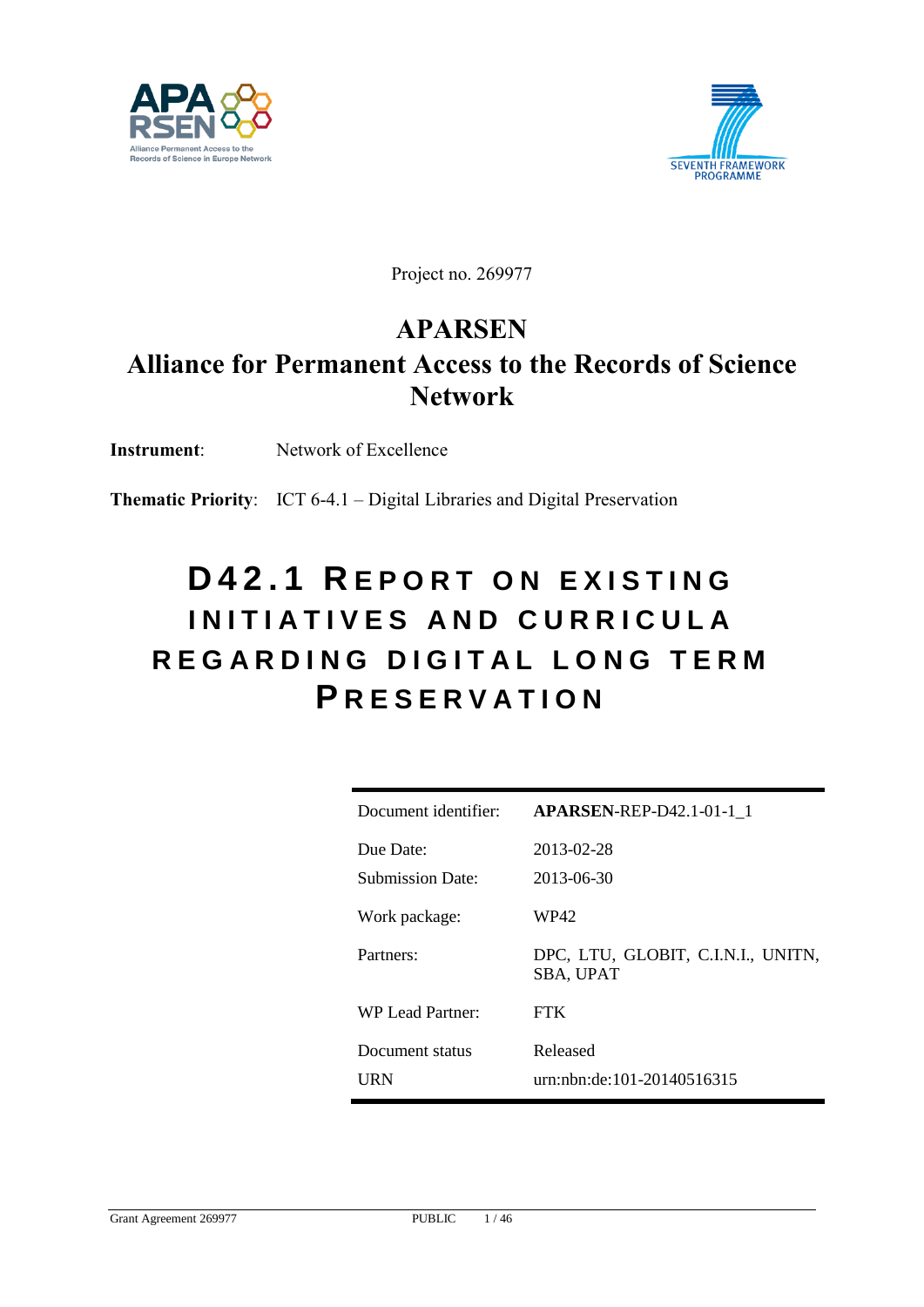

### <span id="page-1-0"></span>**ABSTRACT**

This Deliverable provides an overview on Digital Preservation curricula and course in academia/Higher Education and Continuing Professional Education. The survey conducted compares the current provision in formal qualifications opportunities within and beyond the library and information sciences.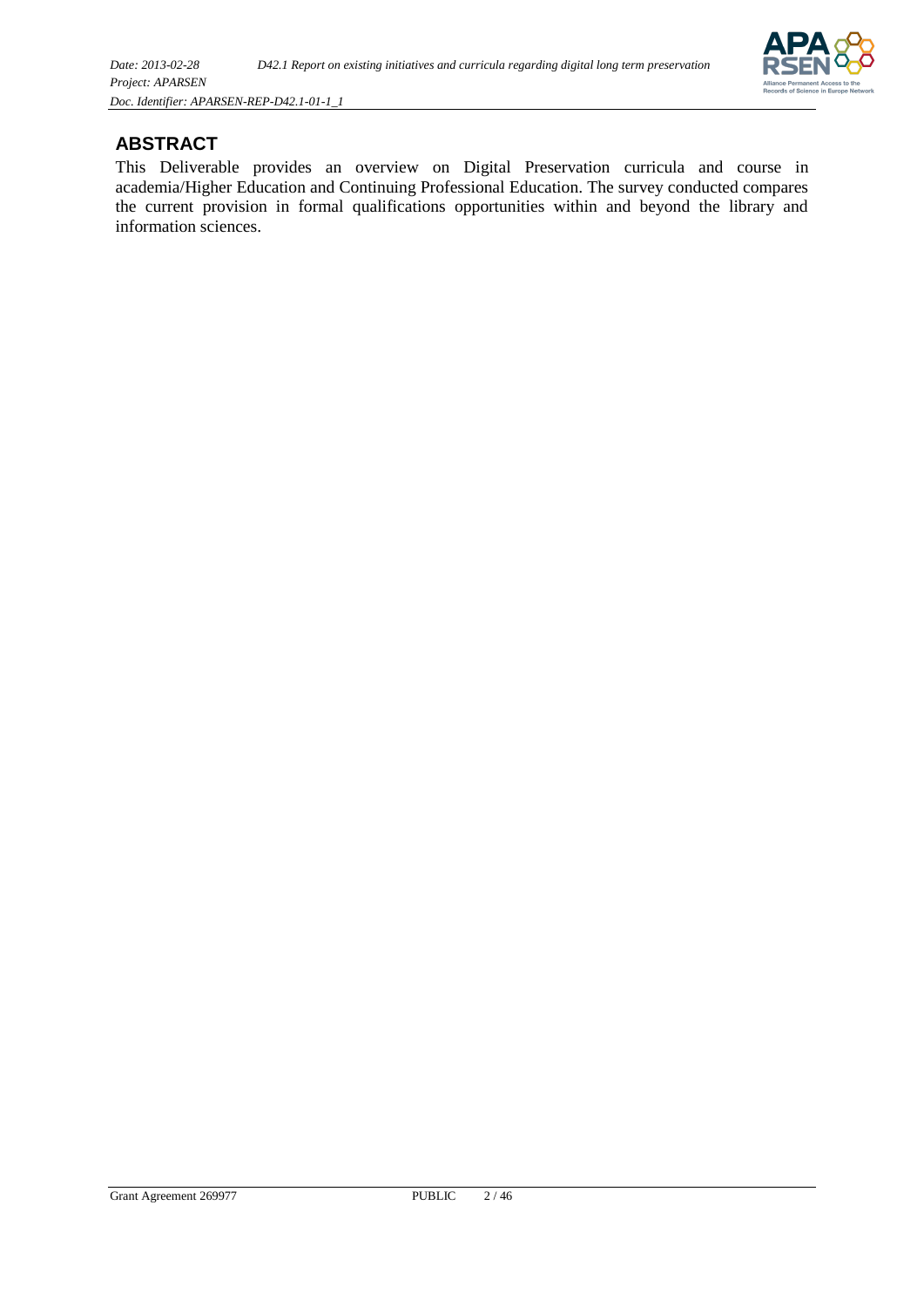

## **Delivery Type**

| Author(s)           | Sharon McMeekin (SM), John Lindström (JL), Matthias Hemmje (MH),<br>Gerald Jäschke (GJ), Barbara Bazzanella (BB), Mark Guttenbrenner (MGut),<br>Panos Georgiou (PG), Mariella Guercio (MGue), Beate Deska (BD), Jana<br>Becker (JB), Holger Brocks (HB), William Kilbride (WK), David Giaretta<br>(DG), Veronika Prändl-Zika (VPZ) |  |
|---------------------|------------------------------------------------------------------------------------------------------------------------------------------------------------------------------------------------------------------------------------------------------------------------------------------------------------------------------------|--|
| Approval            | Simon Lambert/David Giaretta                                                                                                                                                                                                                                                                                                       |  |
| <b>Summary</b>      | Report on existing initiatives and curricula regarding digital long term<br>preservation: Here we collect together information about the other ongoing<br>activities together with a critique of their coverage both in terms of course<br>content and geographical take-up.                                                       |  |
| <b>Keyword List</b> | Higher Education, Continuing Professional Education, Formal qualification                                                                                                                                                                                                                                                          |  |
| <b>Availability</b> | Public<br>⊠                                                                                                                                                                                                                                                                                                                        |  |

| <b>Issue</b> | <b>Date</b>   | <b>Comment</b>                                             | <b>Author</b>      |
|--------------|---------------|------------------------------------------------------------|--------------------|
| 0.1          | 23 April 2012 | <b>Initial Structure</b>                                   | HB                 |
|              | 6 Sep 2012    | Definition<br>of<br>purpose,<br>scope,<br>methodology      | JB, BD, GJ, MH, HB |
|              | 12 Sep 2012   | Contributions from desk-based research                     | All WP42 partners  |
|              | 28 Sep 2012   | <b>Revised Structure</b>                                   | JB, BD, GJ, HB     |
|              | 2 Oct 2012    | Introduction keywords                                      | HB                 |
|              | 4 Oct 2012    | Introduction                                               | HB                 |
|              | 5 Oct 2012    | Minor corrections, comments                                | GJ                 |
|              | 8 Oct 2012    | Methodology and Alignment                                  | HB                 |
| 0.2          | 18 Oct 2012   | Eligibility Criteria and Data Collection                   | GJ, BD, JB, JL     |
|              | 30 Oct 2012   | <b>Availability of Resources</b>                           | HB, WK, DG         |
|              | 1 Nov 2012    | Contributions to Chapter 1                                 | GJ                 |
|              | 2 Nov 2012    | Added draft analysis (Chapter 4)                           | JB, BD             |
|              | 7 Jan 2013    | Consolidated Chapters 1, 2 according to<br>revision of DoW | JB, BD, HB         |
|              | 14 Jan 2013   | <b>Revised Chapter 3</b>                                   | HB                 |
|              | 22 Jan 2013   | Added Mapping Analysis Chap. 4.2                           | JB, BD             |
|              | 25 Jan 2013   | <b>Revised Chapter 5</b>                                   | GJ                 |
|              | 30 Jan 2013   | <b>Revised Chapter 4</b>                                   | <b>JB</b>          |
|              | 1 Feb 2013    | Revised Chapter 2.4                                        | JB                 |
|              | 4 Feb 2013    | Added conclusions Chapter 6                                | HB                 |
|              | 4 Feb 2013    | Bibliography, Table of figures                             | JB                 |

#### **Document Status Sheet**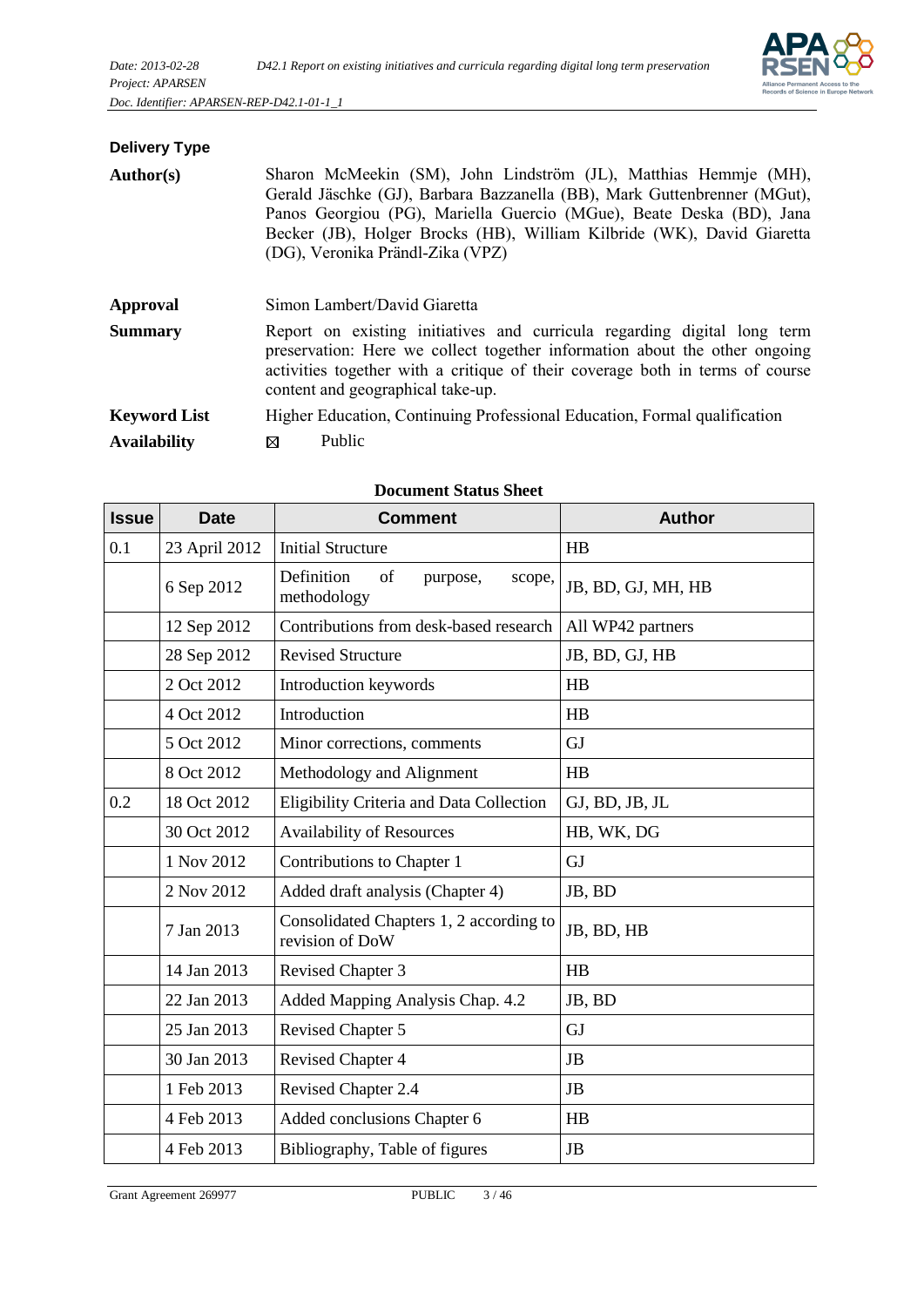

| 1.0 | 6 Feb 2013   | Consolidation, consistency checks                                                                                                                                                          | JB, GJ, HB          |
|-----|--------------|--------------------------------------------------------------------------------------------------------------------------------------------------------------------------------------------|---------------------|
|     | 21 Feb 2013  | review                                                                                                                                                                                     | VPZ.                |
|     | 26 Feb 2013  | Addressed comments/suggestions from<br>internal Q/A.                                                                                                                                       | VPZ, GJ, BD, JB, HB |
|     | 25 May 2013  | Desk-based research for<br>missing<br>resources                                                                                                                                            | HB, JB, BD          |
| 1.1 | 26 June 2013 | Reworking of the whole document,<br>integration of new Spanish and French<br>courses, 6 courses from University<br>Carlos III Madrid, 1 course and 1<br>curriculum from INA expert, France | GJ, BD, JB, HB      |
|     |              |                                                                                                                                                                                            |                     |

#### **Project information**

| Project acronym:   APARSEN    |                                                                                        |
|-------------------------------|----------------------------------------------------------------------------------------|
|                               | Alliance for Permanent Access to the Records of<br>Project full title: Science Network |
| Proposal/Contract no.: 269977 |                                                                                        |

| <b>Project coordinator: Simon Lambert/David Giaretta</b> |                                                                            |  |
|----------------------------------------------------------|----------------------------------------------------------------------------|--|
| Address:                                                 | STFC, Rutherford Appleton Laboratory<br>Chilton, Didcot, Oxon OX11 0QX, UK |  |
|                                                          | Phone: $ +44$ 1235 446235                                                  |  |
|                                                          | Fax: $+44$ 1235 446362                                                     |  |
|                                                          | Mobile:   +44 (0) 7770326304                                               |  |
|                                                          | E-mail:   simon.lambert@stfc.ac.uk / david.giaretta@stfc.ac.uk             |  |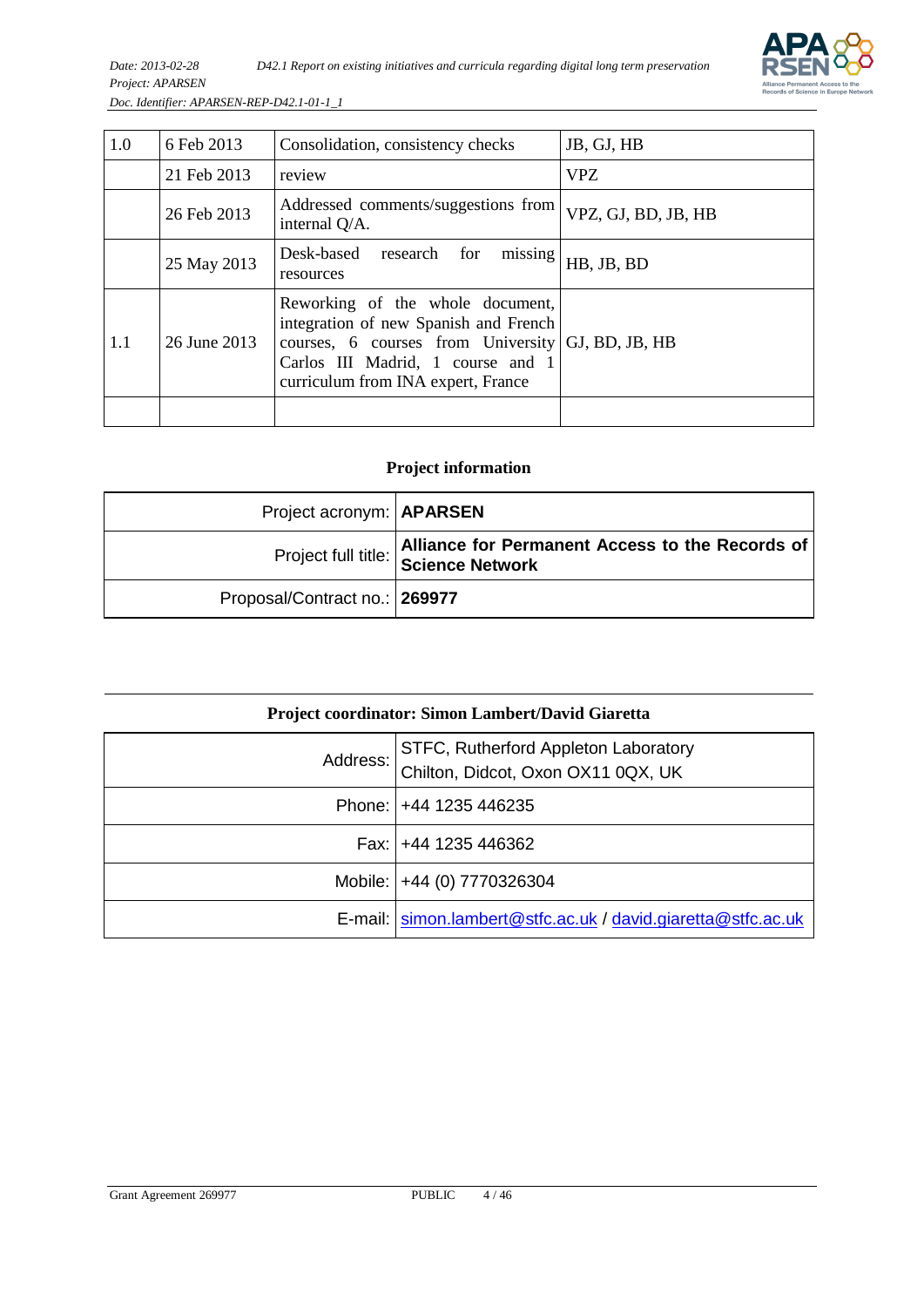

## **CONTENT**

| 1                |                                                                                    |                                                                                              |  |  |
|------------------|------------------------------------------------------------------------------------|----------------------------------------------------------------------------------------------|--|--|
|                  | 1.1<br>1.2<br>1.3<br>1.4                                                           |                                                                                              |  |  |
| $\boldsymbol{2}$ |                                                                                    |                                                                                              |  |  |
|                  | 2.1<br>2.2<br>2.3<br>2.4<br>2.4.1<br>2.4.2                                         |                                                                                              |  |  |
| 3                |                                                                                    |                                                                                              |  |  |
|                  | 3.1<br>3.2<br>3.3<br>3.4<br>3.5                                                    |                                                                                              |  |  |
| 4                |                                                                                    |                                                                                              |  |  |
|                  | 4.1<br>4.1.1<br>4.1.2<br>4.1.3<br>4.2<br>4.2.1<br>4.2.2<br>4.2.3<br>4.2.4<br>4.2.5 |                                                                                              |  |  |
| 5                |                                                                                    |                                                                                              |  |  |
|                  | 5.1<br>5.1.1<br>5.1.2<br>5.1.3<br>5.1.4<br>5.2<br>5.3                              | Register of Digital Preservation curricula and courses in academia/Higher Education (HE) and |  |  |
| 6                |                                                                                    |                                                                                              |  |  |
|                  | 6.1<br>6.2<br>6.3<br>6.4                                                           |                                                                                              |  |  |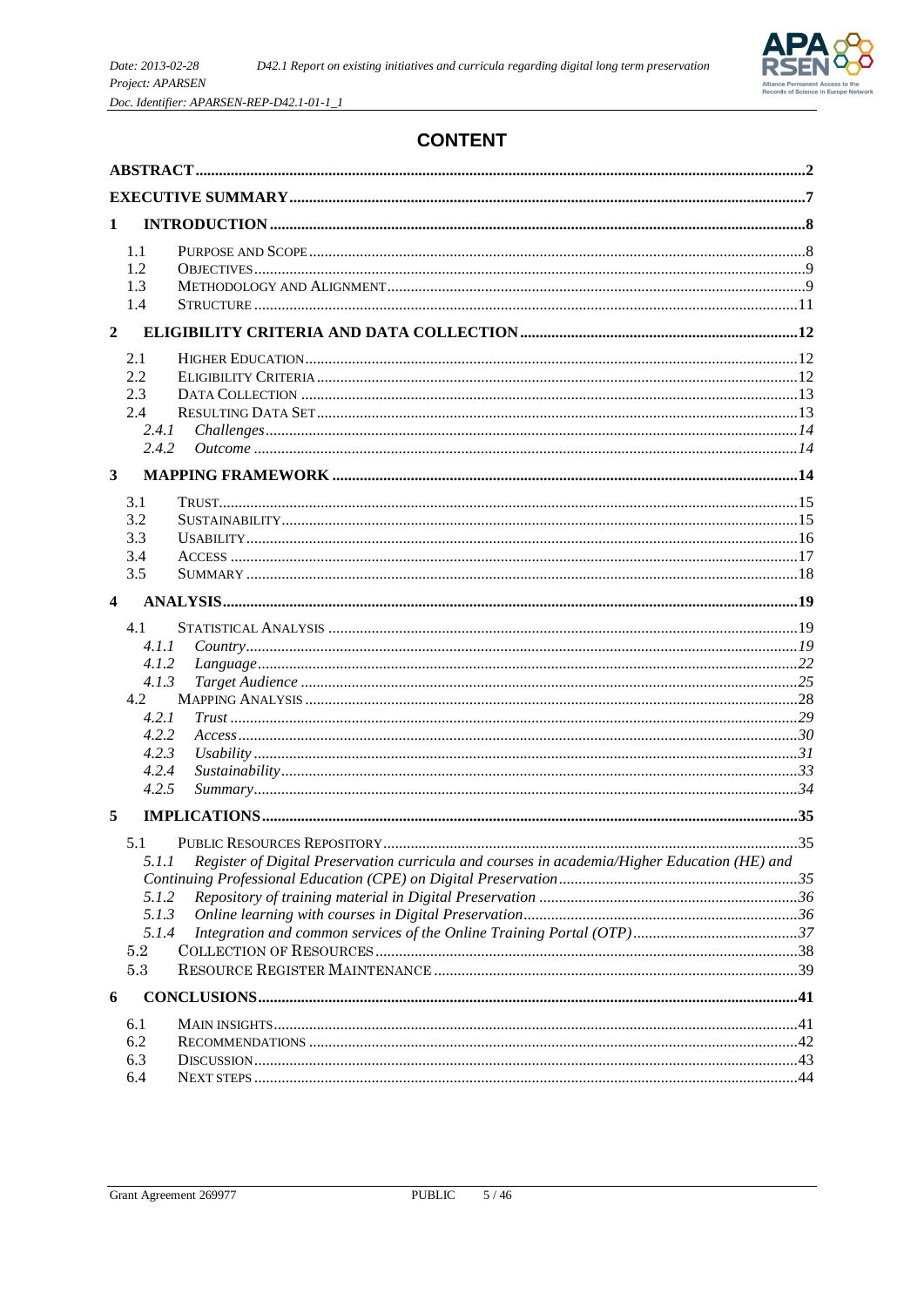

## **[TABLE](http://www.dict.cc/englisch-deutsch/table.html) [OF](http://www.dict.cc/englisch-deutsch/of.html) [FIGURES](http://www.dict.cc/englisch-deutsch/figures.html)**

| Chart 12: Coverage of Continuing Professional Education offers by target audience  27 |  |
|---------------------------------------------------------------------------------------|--|
|                                                                                       |  |
|                                                                                       |  |
|                                                                                       |  |
|                                                                                       |  |
|                                                                                       |  |
|                                                                                       |  |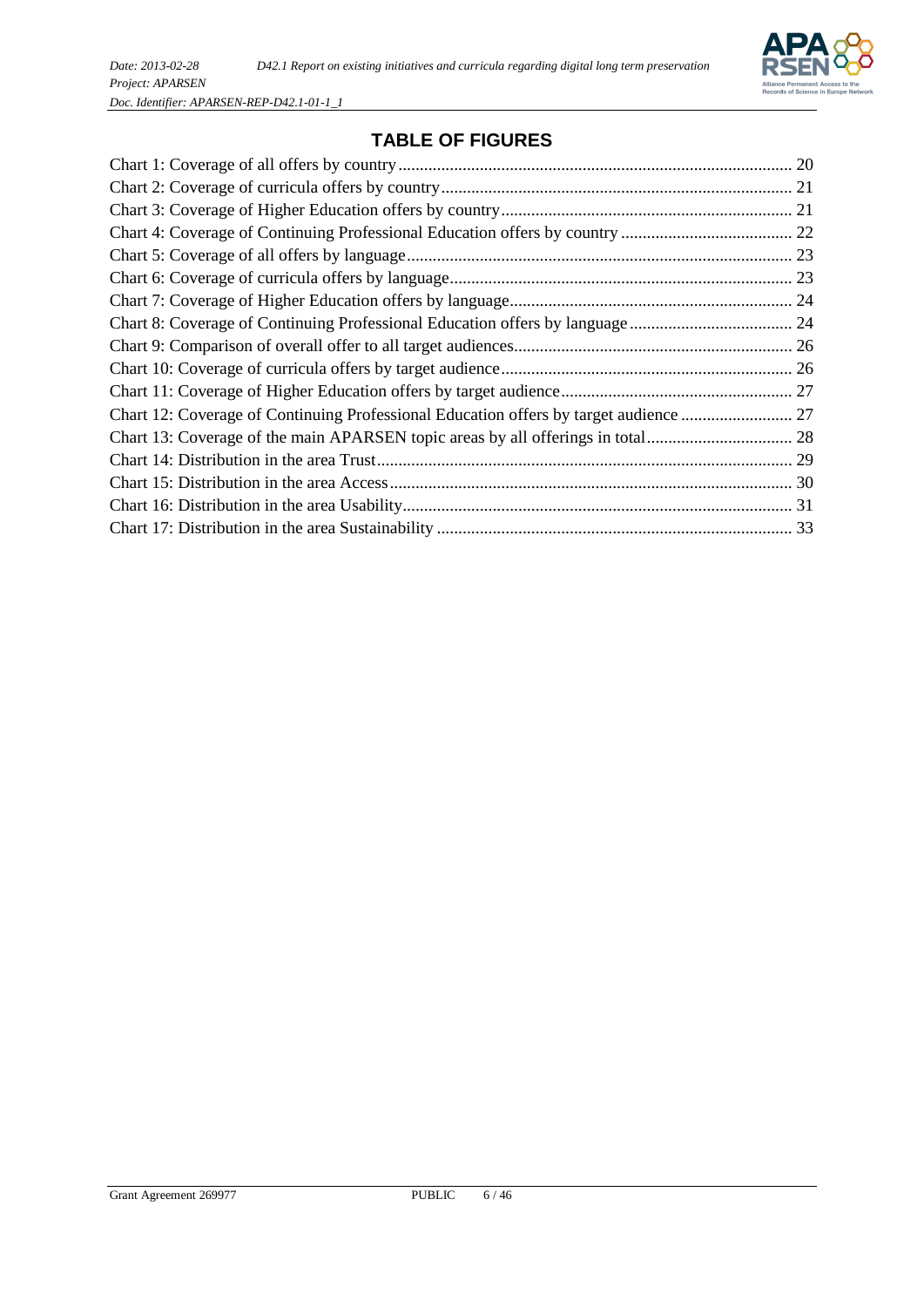

#### <span id="page-6-0"></span>**EXECUTIVE SUMMARY**

This Deliverable provides an overview on Digital Preservation curricula and courses in academia/Higher Education and Continuing Professional Education. The survey conducted compares the current provision in formal qualifications opportunities within and beyond the library and information sciences. The outcome of the survey analysis will guide APARSEN in the subsequent design of formal qualifications, complementing and hence broadening the coverage of Digital Preservation in formal qualifications in a targeted way. Moreover, the structured survey data will be made publicly available, allowing students and professionals to spot qualification and training opportunities meeting their competence profile and subject field, hence leveraging the required skills and competence profiles within and beyond the library and information science community.

The information about education activities including advanced training activities in Europe was gathered by a desktop research. The study distinguishes Higher Education (single courses) (HE), (Higher Education) curricula (CURR) and Continuing Professional Education (single courses) (CPE). All offers were analysed in relation to country, language and the Target Groups, defined as undergraduates, graduates and practitioners. The contents of the trainings and the curricula were analysed on the basis of the APARSEN topic areas Access, Trust, Sustainability, and Usability. D42.1 marks the baseline for the setup a registry for taking into account the current (European) landscape in view of formal qualifications in the Digital Preservation field and a comparison of the dissemination of the topics and sub-themes defined by APARSEN to the teaching content in practice today which was used for identifying deficiencies in topical coverage in the field of formal qualification and which can be alleviated by APARSEN.

Finally, the study derives eight recommendations to improve the provision of formal qualifications in Digital Preservation. Their purpose is to encourage discussions inside and outside of the APARSEN network of excellence and to lead the way to future activities to be coordinated by the VCoE. By this means, a dialogue with relevant stakeholders on the entry of knowledge transfer about the theory and practice of Digital Preservation in the relevant High School curricula should be initiated.

The enquiry period for assessing formal qualification offerings was from September 2012 to June 2013. While the endeavour was to provide a reliable and comprehensive survey in Europe, adequate representation of all available offerings cannot be guaranteed. Furthermore, the landscape of formal qualification in Digital Preservation is evolving, with new curricula and courses being offered, existing ones being revised, and some offering might even be discontinued for various reasons. To cope with the dynamic nature of the growing formal qualification market, APARSEN will establish and maintain a process for eliciting and accommodating formal qualification contributions as part of the VCoE. Hence D42.1 represents a snapshot depicting the perceived state of affairs within a limited observation window. From this baseline, the desk-based survey will evolve into an online survey, driven by the Digital Preservation Community within and beyond the project.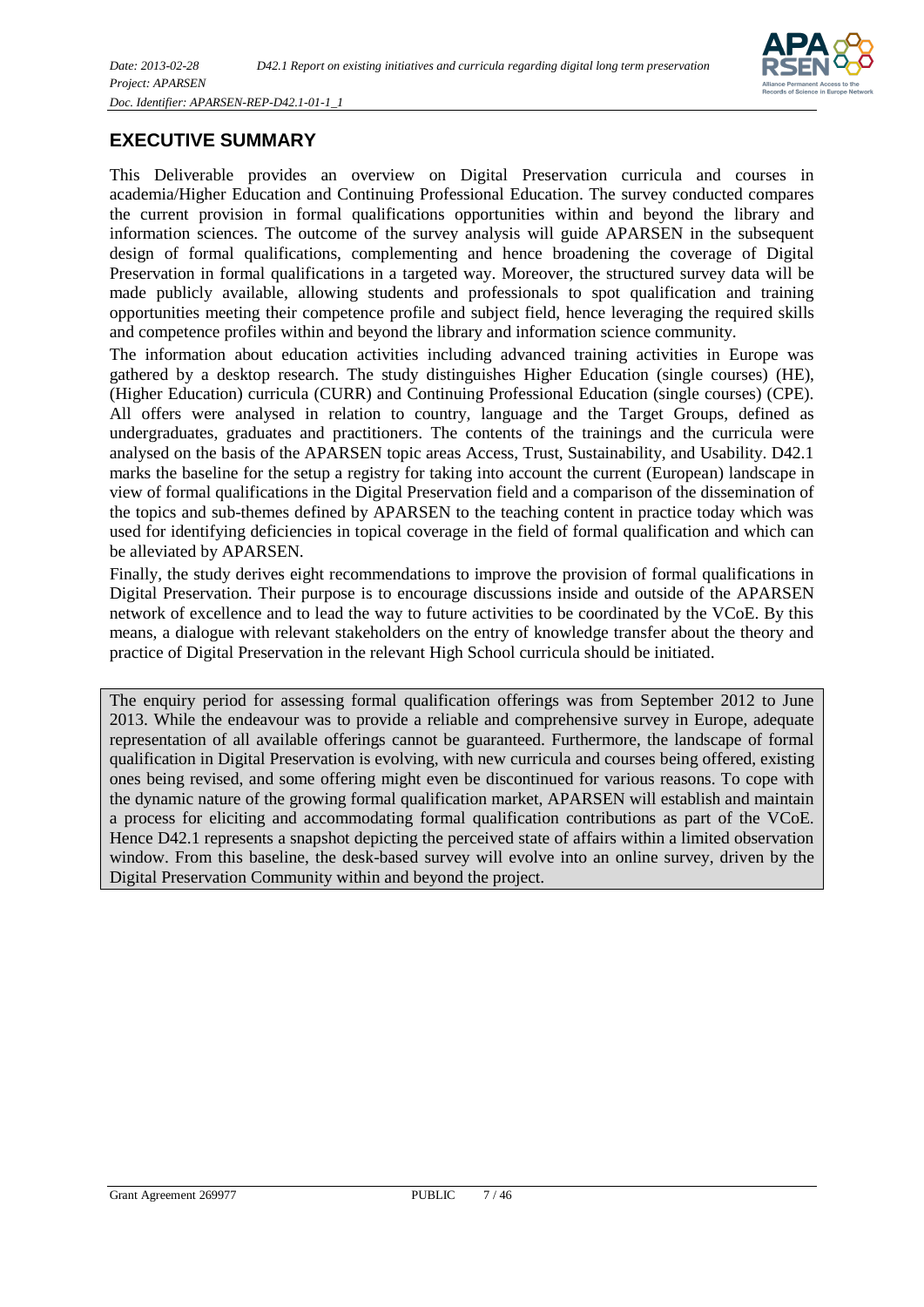

## <span id="page-7-0"></span>**1 INTRODUCTION**

"*Researchers in digital preservation will have a similar standing in almost every university as any other mainstream academic areas of research such as Physics or Humanities, with large numbers of graduates in digital preservation supplying a large demand in commerce, culture and society. The assumption we make is that there is a restructured landscape and a sufficient societal demand for digital preservation.*" [APARSEN Description of Work, B3.1.5 Long-term impact, page 105]

Under the above assumption, *WP42 Formal qualifications* investigates broadening the scope of Digital Preservation by leveraging the required skills and competence profiles within and beyond the library and information science community. To reach this goal, WP42 pursues a dual approach [cf. APARSEN Description of Work (as revised in late 2012/early 2013), WT3, WP42 Formal qualifications, page 57]:

- i) To establish a dialogue with relevant stakeholders about the inclusion of Digital Preservation theory and practice in relevant Higher Education curricula.
- ii) To define curricula and a portfolio of courses and e-learning material.

For *i)* APARSEN will initiate collaboration with universities and graduate information schools to foster coordination and support of curriculum development within relevant disciplines. These efforts will be aligned with other (current and future) related initiatives in Europe and internationally.

APARSEN will support *ii)* by providing sustainable services and products for Continuing Professional Education, i.e. the mediation and provision of course material through an e-learning platform which contains written material, video material, expert lectures, and publications on Digital Preservation. Initial contributions are foreseen by APA and its members, but external material will be considered as well, licenses permitting. APARSEN will identify deficiencies in the coverage of the current provisioning with respect to its research agenda and target communities. Courses and curricula for closing these deficiencies will be defined in collaboration with the respective RTD work packages (especially WP13, WP14, WP21, WP22, WP23, WP24, WP25, WP26, WP27, WP31, WP32, WP33, WP35 and WP36). These definitions will be made available through the APARSEN Virtual Centre of Excellence (VCoE).

#### <span id="page-7-1"></span>**1.1 PURPOSE AND SCOPE**

"*Here [D42.1] we collect together information about the other ongoing activities together with a critique of their coverage both in terms of course content and geographical take-up.*" [APARSEN Description of Work, WT3, WP42 Formal qualifications, page 57]

The purpose of D42.1 is to provide an overview on Digital Preservation curricula and course in academia/Higher Education and Continuing Professional Education. The identified resources are assessed w.r.t. their coverage of the APARSEN topic areas expressed in the Joint Programme of Activities in the Description of Work, i.e. **Trust**, **Sustainability**, **Usability** and **Access** [APARSEN Description of Work, B1.3, Joint Programme of Activities, page 116] for the elicitation of shortcomings in the current provision, which might be alleviated by APARSEN. The outcome will guide APARSEN in the subsequent design of formal qualifications, complementing and hence broadening the coverage of Digital Preservation in a targeted way. Moreover, the structured survey data will be made publicly available, allowing students and professionals to spot qualification and training opportunities meeting their competence profile and subject field, hence leveraging the required skills and competence profiles within and beyond the library and information science community. Hence, the analyses performed within this Deliverable represents a necessary prerequisite for enabling the *informed* (i.e. aligned with existing propositions) design of formal qualifications by contextualizing the APARSEN topic areas with existing initiatives and curricula regarding digital long term preservation.

The initial scope was set upon European initiatives and activities, including resources in English and non-English languages. The collection of evidence turned out to be more difficult than expected, as much of the information about courses and curricula was sparse, idiosyncratically structured and terminology was inconsistently used. Furthermore, the number of offerings which could finally be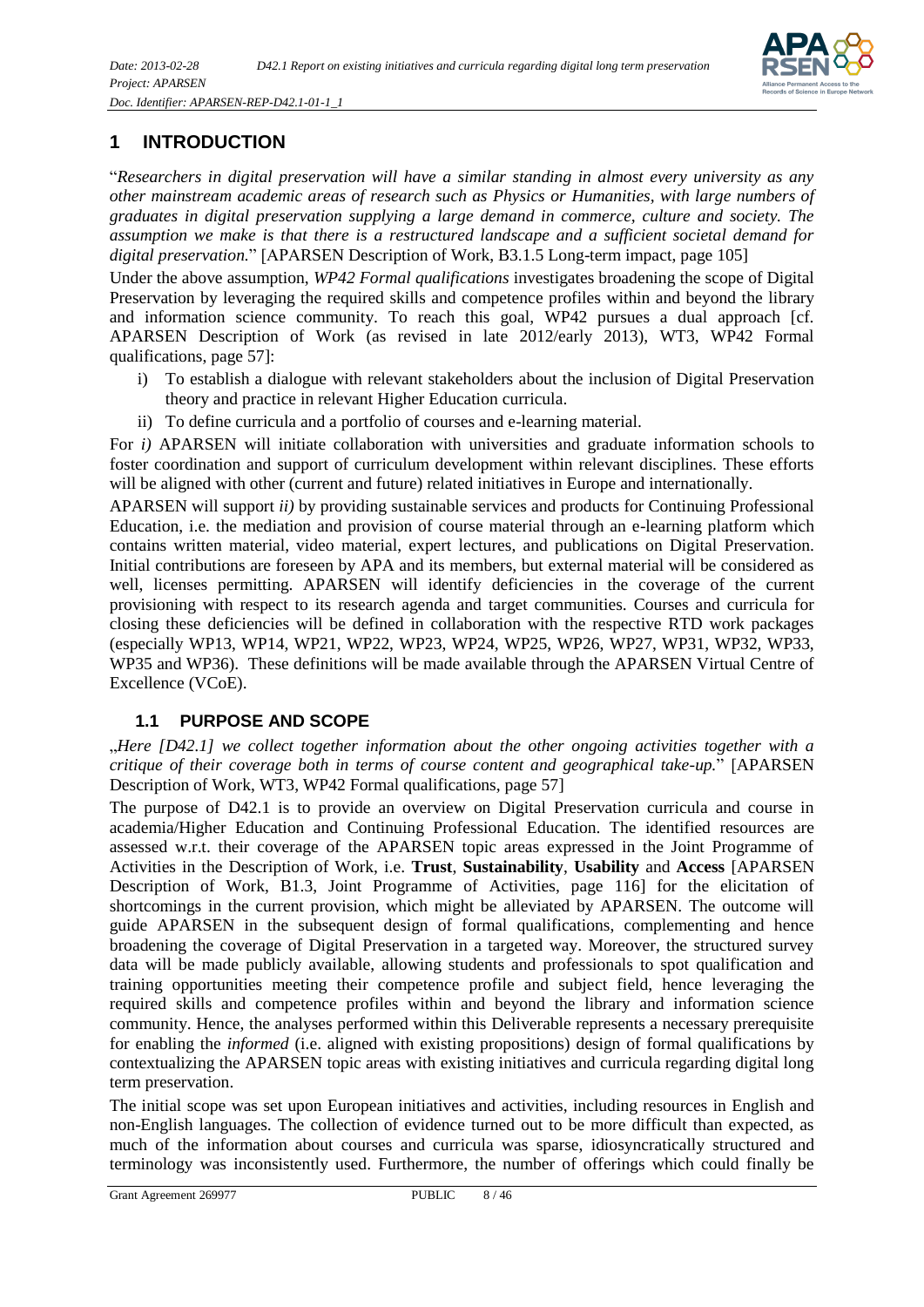

considered as eligible for the survey was much lower than initially expected. The data set on initiatives and activities will be continuously supplemented and made accessible online. Specifically, outreach to non-European stakeholders will be managed in coordination with other APARSEN Stream 4 activities; with appropriate models of cooperation if necessary.

Digital Preservation has evolved from its multi-disciplinary roots into an independent, autonomous discipline. However, it is not yet fully established in Higher Education in Europe. While few promising offerings exist in some countries, accredited formal qualifications are sparse. Their descriptions are often inhomogeneous, the contents and coverage of courses and curricula are difficult to assess. Similarly, the skill profiles required by the job markets in diverse sectors are not clearly defined. Hence, if provided, learning objectives and professional often remained vague, and/or bound to the library/archival sector. This rendered the systematic survey which was conducted within WP42 difficult.

#### <span id="page-8-0"></span>**1.2 OBJECTIVES**

"*EU NoE should also help* [t]*o set up the next generation of researchers through educational programs, and disseminate the research results through training*" [APARSEN Description of Work, B1.2, Long term integration, page 10]

WP42 focuses on the *design* of formal qualifications, to ease the targeted access to qualification opportunities and learning materials:

- Definition of curricula for Higher Education and Continuing Professional Education.
- Assessment of the current provisioning and identification of admissible resources.
- Creation of a register of formal qualification opportunities, which will be accessible from the APARSEN website.

Hence the major initial assumption for WP42 is that curricula/courses are not produced, but only defined. Some of the initial contents might be produced through and provided by WP43 *Training courses* and the corresponding RTD work packages, though. To this end, D42.1 assesses the current landscape of formal qualifications for Digital Preservation in Europe, giving insights into the current coverage at the same time identifying shortcomings of current offers. The derived recommendations are to stimulate discussions about the alleviation of the identified shortcomings within and beyond APARSEN.

#### <span id="page-8-1"></span>**1.3 METHODOLOGY AND ALIGNMENT**

In the same way interested students would perform a search, a set of links to resources about existing initiatives and curricula have been collected through desk-based research and documented in the APARSEN wiki. The specific focus was laid upon Higher Education institutions and professional associations, as only those are authorized for issuing accredited formal qualifications. As the initial focus is set upon European resources, admissible candidates have been identified for further analysis by the WP42 partners. Together with WP43, a reporting form (cf. *Section [2.3](#page-12-0)*) for capturing detailed information about these resources was developed and used for data collection.

Selection criteria were based on relevance assessments of the captured detailed information (e.g., titles, basic descriptions, keywords, learning objectives) and applied iteratively, resulting in a refined set of resources. The focus was set on topical coverage and establishing a methodology for analysis. The mapping targets being defined by the DoW, Common Vision and survey data. Critical mass was reached through leading offerings, however the resource collection analysed within this Deliverable is not representative and inevitably biased by language and geographical background of the APARSEN consortium. In some cases the available information was insufficient for detailed analyses; this is documented accordingly.

The gathered course information was classified into *Higher Education* and *Continuing Professional Education* and further segmented according to its type (*curriculum*, *course*).

To be able to show the different thematic orientations between single courses and curricula, the following categories were considered: Higher Education (single courses) (hereinafter referred to as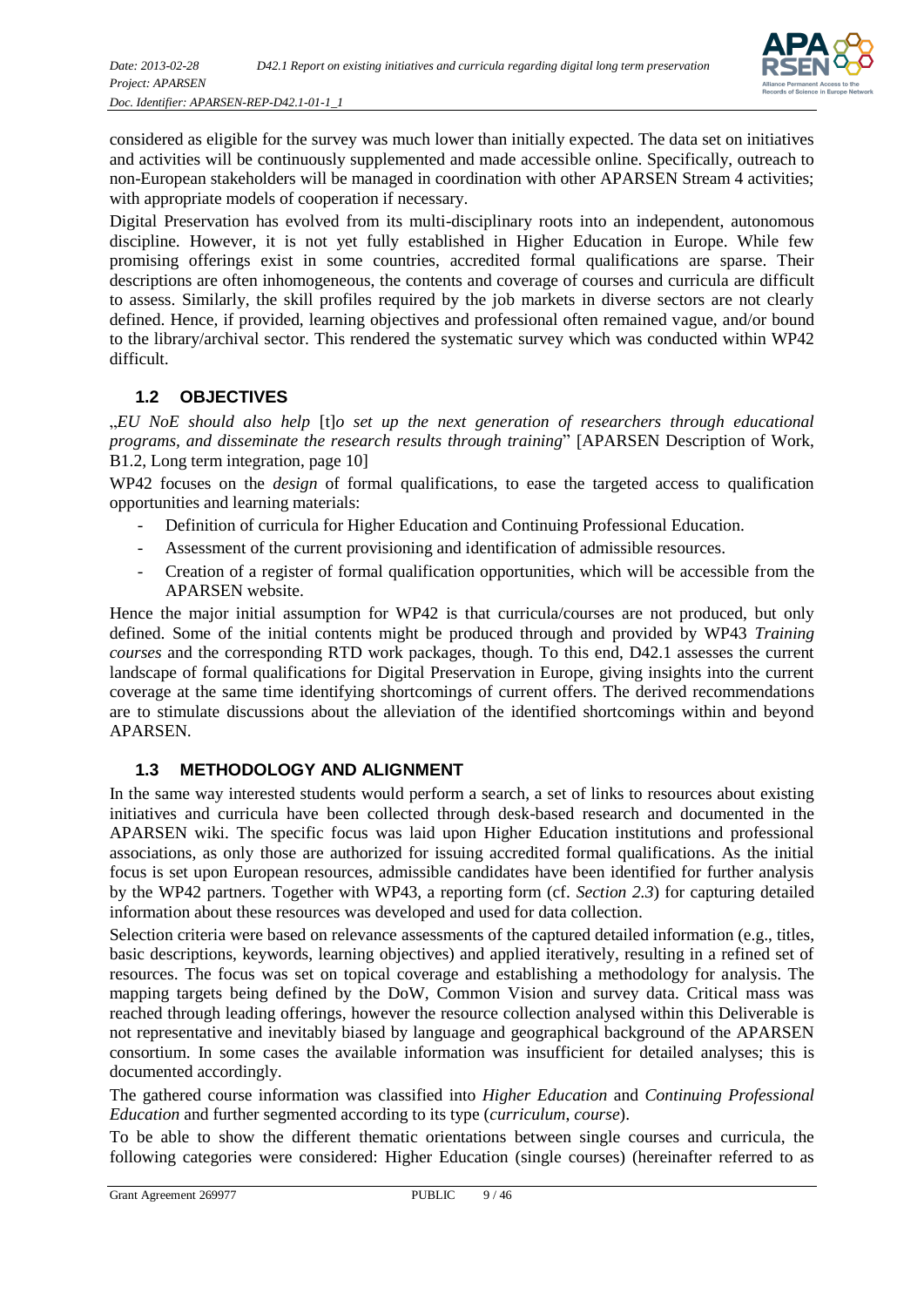

*HE*), (Higher Education) curricula (*CURR*) and Continuing Professional Education (single courses) (*CPE*). As only a single occurrence of a curriculum for CPE could be found, no separate category has been introduced. It has been merged with CURR.

The analysis of existing initiatives and curricula was performed in two phases: Geographical take-up and language were elicited within the first analysis phase, whereas the coverage of curricula/course content, which took significantly more effort, was conducted in the second analysis phase.

The referential frame for the first phase is composed of country, language and Target Group. The countries and languages started from the countries/languages represented in the APARSEN consortium. Focusing on Europe (cf. Section [1.1\)](#page-7-1), they were complemented by prevalent countries/languages established in Europe. Furthermore, three Target Groups were identified: *graduates*, because these students are allowed to attend master programs and master courses; *practitioners*, because they are in the focus of continuing education, and *undergraduates*, because some Continuing Professional Education provider explicitly address, beside practitioners, students with no or little practical experiences with unspecified degree requirements.

In the second phase the content was mapped to the themes underlying the APARSEN topic areas Trust, Sustainability, Usability and Access [APARSEN Description of Work, B1.3.1.2, Topics, page 17] (cf. *Chapter* [3\)](#page-13-2). The calibration of content mappings was performed collaboratively, i.e. mappings were inspected by different partners and adapted/refined, if necessary. Geographical take-up/language and content coverage were then visualized for supporting inspection and detailed analyses.

A critique of the identified shortcomings of courses in general, but also in terms of coverage and their implications was then derived. Recommendations about the concentration of further APARSEN activities for alleviating those shortcomings were then proposed.

WP42 *Formal qualifications* is closely aligned with WP43 *Training courses* and detailed information about specific resources was captured within a joint, harmonized reporting form. While WP43 mainly considers stand-alone, independent training events/tutorials (vocational, online), the focus of WP42 is on Higher Education, more specifically courses, curricula and professional frameworks/programmes academia and Continuing Professional Development which may lead to/are embedded in formal (academic) qualifications such as a masters degree and/or accreditation through ECTS or other recognized certification schemes. However, the development of the underlying IT infrastructure (cf. Tasks 4350, [APARSEN Description of Work, WT3, WP43 Training Courses, page 59]) comprising a content management system and an e-learning environment will be shared between WP42 and WP43 and made available through the APARSEN VCoE.

The RTD work packages of the project contribute to APARSEN topics and themes enclosed [APARSEN Description of Work, B1.3.1.3, Work packages, page 18]. Hence, any identified deficiencies in topical coverage might be related to ongoing RTD efforts (or recent research results, such as from CASPAR, PLANETS or SHAMAN) within and beyond APARSEN. The opportunities, but also the risks (e.g., investments not yielding desired impact) in closing those deficiencies in topical coverage will then be discussed with the respective stakeholders from the APARSEN RTD work packages. As the resources of WP42 are strictly limited, no teaching material will be created within the work package itself. Therefore, the focus is laid upon the design/concepts of curricula/courses for auspicious communities (such as Information System Science, Computer Science in the academic sector, and/or professional organisations such as those SME IT users/providers which are represented by the competence network eBusiness-Lotse Ruhr<sup>1</sup>) with promising impact. Within the APARSEN VCoE, however, appropriate teaching material might be contributed by other work packages or external parties.

In general, the APARSEN website will be the central access point for the dissemination of WP42 results, which are embedded within and aligned with other spreading excellence activities. Specific WP42 contributions to the APARSEN VCoE will be:

l

<sup>&</sup>lt;sup>1</sup> http://www.ebusiness-lotse-ruhr.de/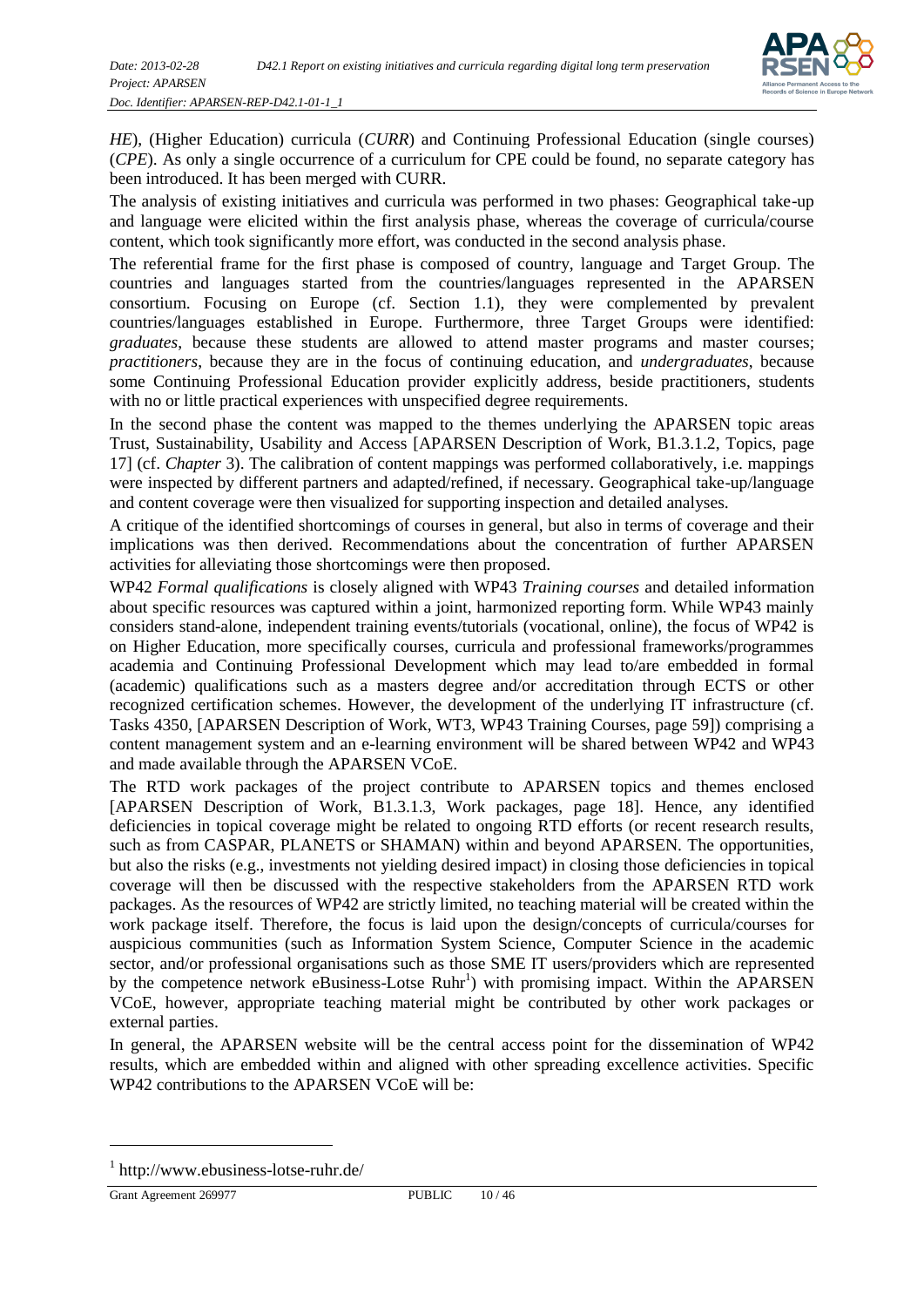

- Provision of DP curricula designed for selected academic disciplines and Continuing Professional Education in selected sectors
- Design/concepts of courses for selected APARSEN RTD topics
- Online register of formal qualification opportunities

In this context, D42.1 represents the initial step for providing an overview of the current (European) landscape regarding formal qualifications in Digital Preservation and a critique of its coverage according to APARSEN topic areas.

#### <span id="page-10-0"></span>**1.4 STRUCTURE**

<span id="page-10-1"></span>This Deliverable is structured into six chapters. *Chapter* [2](#page-10-1) describes the eligibility criteria for data collection of information about existing curricula and courses. The mapping framework for matching the contents of curricula/courses to APARSEN topics is described in *Chapter* [3,](#page-13-2) and applied for the actual analyses in *Chapter* [4.](#page-18-0) *Chapter* [5](#page-34-0) describes requirements and supporting IT infrastructure which will be embedded within APARSEN. *Chapter* [6](#page-40-0) discusses the main insights from the analyses and provides recommendations for further activities.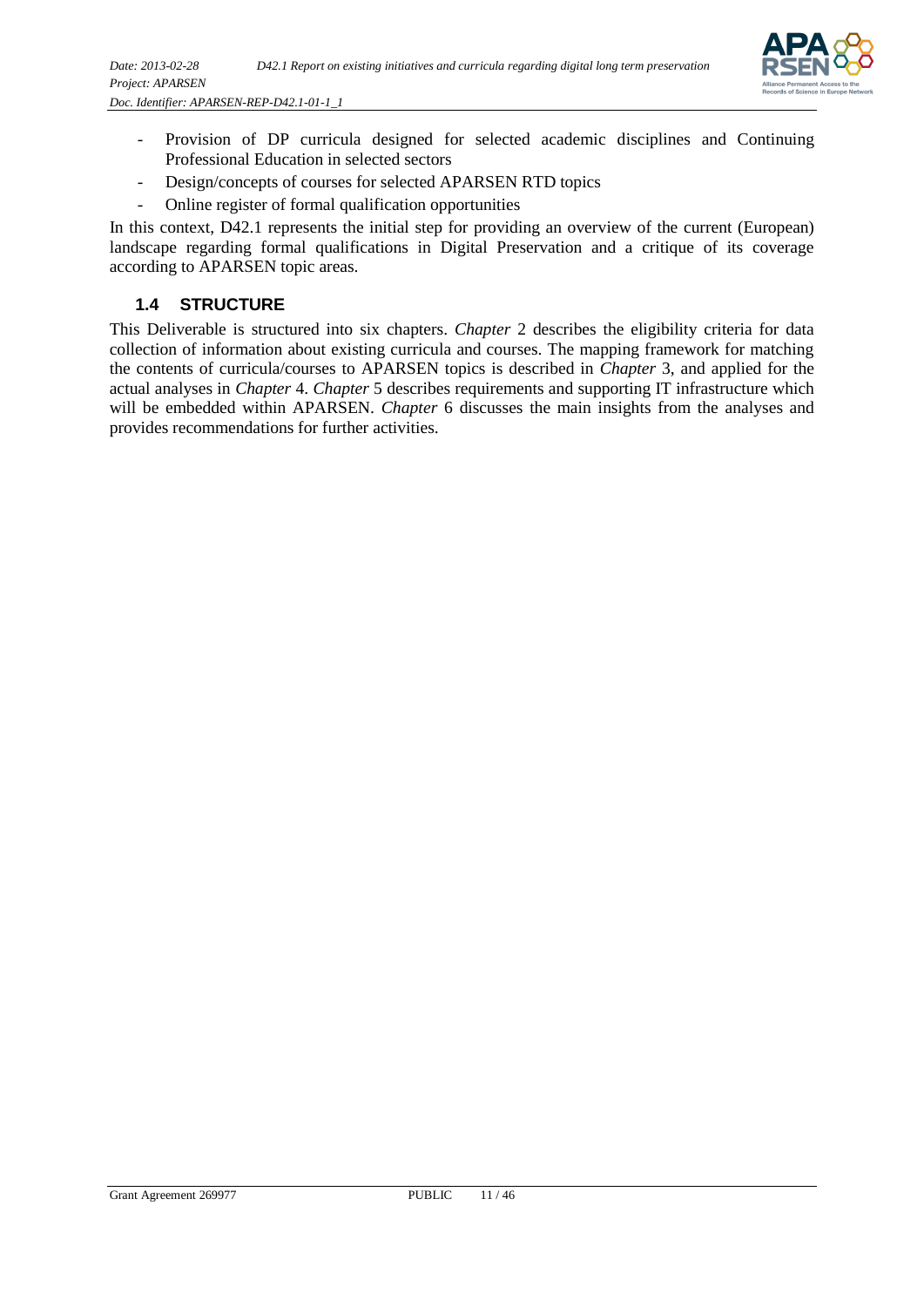

## <span id="page-11-0"></span>**2 ELIGIBILITY CRITERIA AND DATA COLLECTION**

WP42 addresses the development of formal qualifications (and the constitution of their corresponding curricula, cf. [APARSEN D43.1, Chapter 2, Education and Training in Digital Preservation, page 19]) in Digital Preservation for academic and professional communities.

## <span id="page-11-1"></span>**2.1 HIGHER EDUCATION**

The DigitalPreservationEurope project defined *Higher Education* as *"[…] – formal studies awarded by academic degree that are provided by universities and/or other higher education schools.*" [DigitalPreservationEurope, D2.1 (2006), Section II Education and Training in Digital Preservation: The European Context, page 20]

The European Higher Education area is defined by the Bologna Process, which was established for harmonizing standards for academic degrees and quality assurance throughout Europe [Bergen Conference of European Ministers Responsible for Higher Education (2005a)].

According to the Eurydice thematic report *The European Higher Education Area in 2012: Bologna Process Implementation Report*, "*Higher education institutions can be academically or professionally oriented[…]." "[…]old differences between academically and professionally oriented institutions still exist formally, but – partly due to the Bologna Process – actual differences are diminishing or have ceased to exist altogether*" [Eurydice (2012), Section 1.2. Higher education institutions, page 22]

The Bologna Declaration adopted a framework of qualifications comprising three cycles of Higher Education qualifications, which usually correspond to bachelors, masters and doctoral degree respectively [Bergen Conference of European Ministers Responsible for Higher Education (2005b)].

## <span id="page-11-2"></span>**2.2 ELIGIBILITY CRITERIA**

Desk-based research carried out online covering the Higher Education sector yielded an initial set of resources as admissible candidates for further inspection. As the European framework for Higher Education is defined by the Bologna process, different systems outside Europe are not directly comparable. Hence, it was decided to set the focus of analysis for D42.1 on European initiatives (such as nestor qualification or DPE/WePreserve training, which was primarily considered to be eligible due to its availability of online material on specific subjects) and programmes. Non-European efforts will be covered in detail later in the project and the corresponding findings will be documented online (cf. *Section* [5\)](#page-34-0).

WP42 considers curricula and professional frameworks/programmes, but also specific DP-related courses leading to formal qualifications. The informal (due to lack of selectivity) criteria, which were chosen to assess the eligibility of resources being classified as formal qualifications, are for our survey the following:

- Curriculum/professional framework/programme or course embedded therein
- Recurring/continuous
- Formal qualification/certificate

However, those criteria could not be applied thoroughly, mostly because of insufficient information available. In such cases executive decisions about whether or not to admit a particular resource were taken by the analysis team.

Furthermore, academic curricula and courses were restricted to master degree offerings (second cycle in Bergen Conference of European Ministers Responsible for Higher Education (2005b)). PhD programmes (third cycle Bergen Conference of European Ministers Responsible for Higher Education (2005b)) are often very specialized towards a certain topic/objective, hence are likely not to be implemented on a generic level. Bachelor degree offerings, on the other hand, are necessarily lessinvolved at theoretical level, thus not covering the APARSEN topic areas in sufficient detail.

The resulting list of eligible Higher Education courses and curricula was then cross-checked with the analysis of current provision of training courses conducted within D43.1 [APARSEN D43.1, Chapter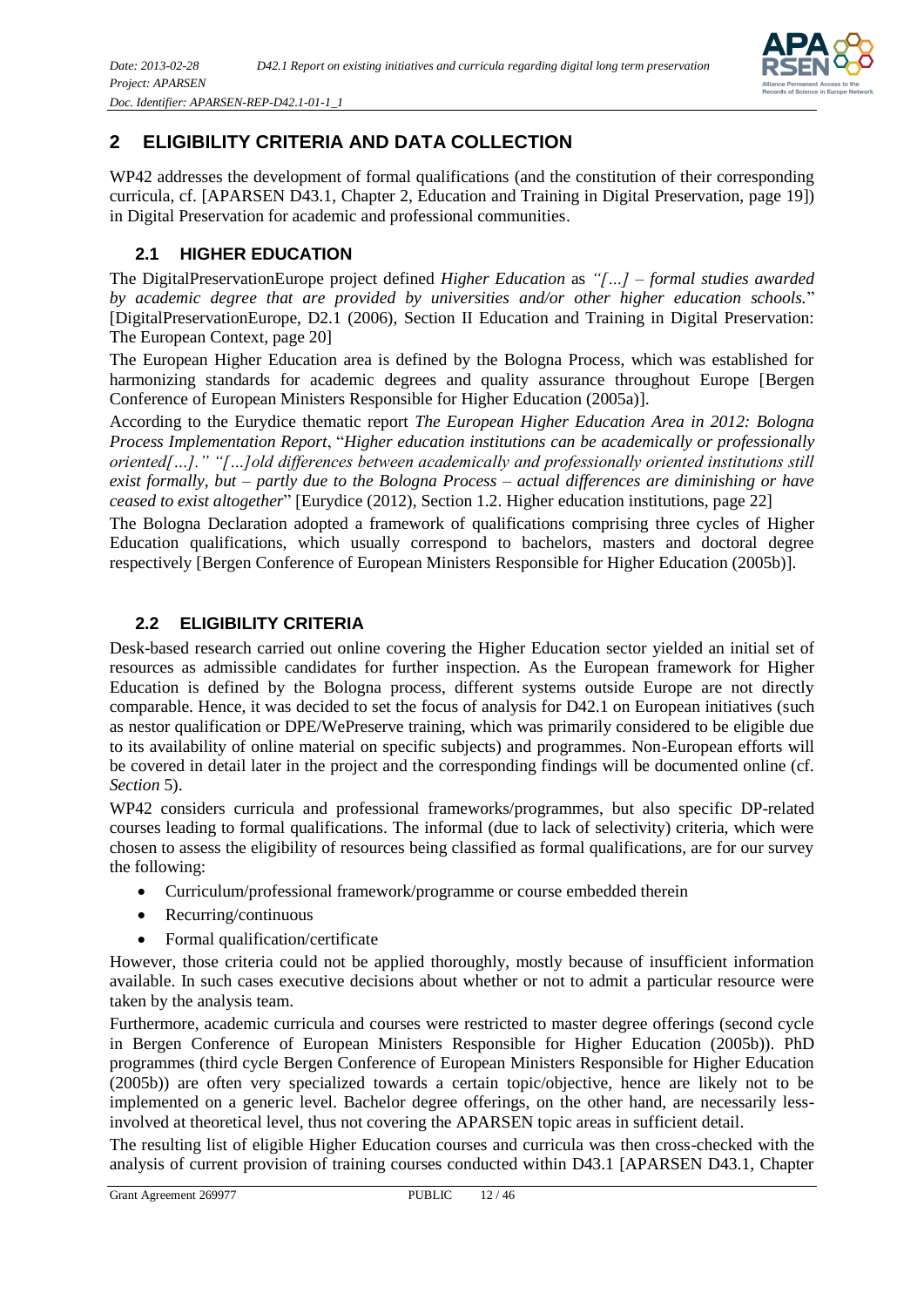

3, Analysis of current Provision in Digital Preservation, pp28ff, also Appendix B, pages 92ff] with marginal overlap as some academic offerings were classified as "training initiatives". On the other hand, training initiatives such as *The Digital Preservation Training Programme* (DPTP) or *DigitalPreservationEurope Video Training* were considered as Continuing Professional Education resources and hence eligible for D42.1 as well.

As indicated above, the set of existing initiatives determined to be eligible for further analysis is not representative. It appears that Digital Preservation is not yet accepted as an independent field in Higher Education. This might be due to its cross-disciplinary nature and/or the heterogeneity of professional skill requirements within diverse sectors. This heterogeneity is also evident from the terminology and structure of the descriptions of courses and curricula, which renders assessments and comparisons w.r.t. to given interest profiles of the few more comprehensive offerings difficult. Given the structure of the consortium, there is a natural bias towards those countries/languages of the APARSEN partners. Reported omissions will be included in the dynamic online register at a later stage, as well as additional non-European qualifications described above.

#### <span id="page-12-0"></span>**2.3 DATA COLLECTION**

Detailed information about eligible Digital Preservation courses was captured within a reporting form which was jointly developed by WP42 and WP43. The following course information attributes were to be analyzed, with asterisk "\*" indicating mandatory fields:

- Title of Training/Degree Course\*
- Organiser (University/ Institution/ Project/ Initiative)\*
- Country\*
- Language of Delivery\*
- Date
- URL\*
- Basic Course Description\*
- Format\*
- Credits/Qualification Earned
- Sector (Libraries, Archives, Engineering, Higher Education, etc.)
- Target Audience (practitioners, researchers, developers, etc.)
- Requirements (prior knowledge or experience)
- Key topics covered (keywords) $*$
- Reference standards/guidelines
- Learning objectives
- Additional Remarks

A wiki table was created for collecting existing initiatives and curricula/courses, where APARSEN partners contributed links/short descriptions of resources deemed as relevant for further analysis. This table was then consolidated, and WP42 partners were asked to register their preferences w.r.t. the resources they were willing to collect data about. More detailed information was then captured by each WP42 partner using the form above. The filled-out reporting templates were then quality-checked, with missing information provided where needed. The reporting forms where then transformed into Microsoft Excel spreadsheets, and further categorized according to their format (curriculum, course) and sector (academia, Continuing Professional Education). The filled out reporting forms are found in Annex I, which is accompanying this document.

#### <span id="page-12-1"></span>**2.4 RESULTING DATA SET**

The resulting data set to be further analysed for this Deliverable was derived from the reporting forms described above.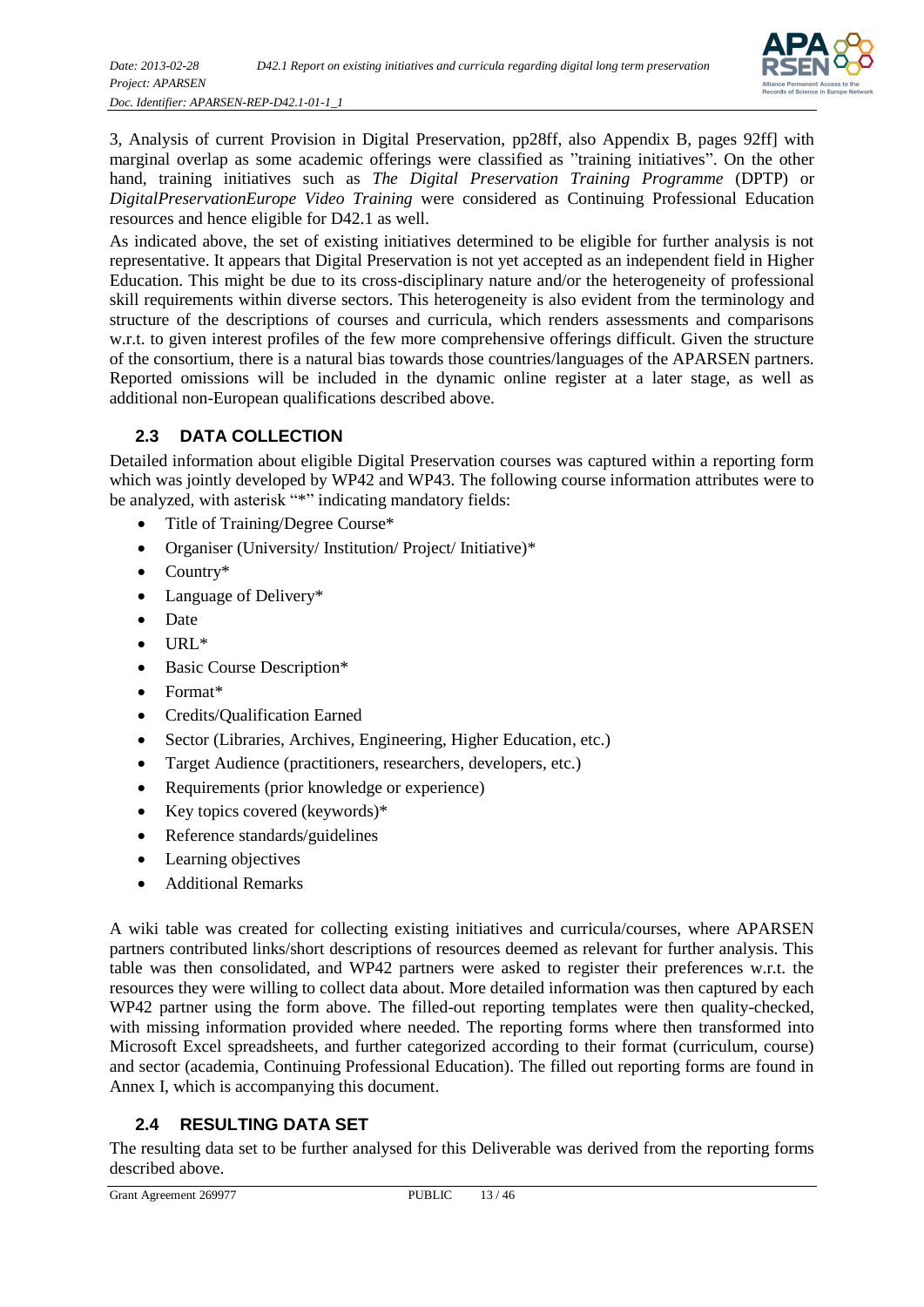

#### <span id="page-13-0"></span>**2.4.1 Challenges**

Several iterations of consolidation of the information captured in the reporting forms were necessary to complete/correct/complement data e.g. missing information in the areas of basic course description, credits, sector, key topics and learning objectives, and could be just added in a deeper analysis.

The data provided were of very different quality and quantity. Some data were difficult to extract, as the required information was buried in referenced documents or related web pages. In many cases, the freely accessible(!) information was insufficient for supporting further analyses<sup>2</sup>, some offerings were no longer available online<sup>3</sup>, or have been cancelled<sup>4</sup>. It was decided to keep usable data sets for this Deliverable, as some of these opportunities might only be temporarily discontinued.

Again other data sets turned out to be inadmissible on closer research, because their content was not focused on Digital Preservation. This applied, for example, on this course: He20 "Advanced preservation", which is a course on  $\lrcorner$ [...] conservation programming and the collection needs of library and archival material. […] include the management of risk, a holistic approach to moulds and pests […]". The topic sounds like it is in the range of Digital Preservation, but obviously it has a biophysical or chemical background.

#### <span id="page-13-1"></span>**2.4.2 Outcome**

The Higher Education sector includes mainly different courses and modules in several digital information and Digital Preservation topics which are scheduled especially for graduates and Master students. The range of curricula includes Master programs for instance in the field of Records Management, Digital Preservation, Library or Information Science or other Master degrees in related disciplines. Aim of these degree courses is always a Master degree in the particular subject.

In the field of Continuing Professional Education there are courses collected which provide the theoretical basis and the practical know-how for using Digital Preservation in the professional practice. The main target audiences are practitioners, managers and employees in the field of archiving or data preservation.

After consolidation there were 77 Digital Preservation qualification offers remaining. 39 of them from the Higher Education sector, 19 Curricula and 19 Continuing Professional Education offerings, like workshops, trainings, online tutorials or single courses.

For the statistical analysis of the survey data, 14 countries (Austria, Finland, France, Germany, Greece, Israel, Ireland, Italy, Netherlands, Russian Federation, Spain, Sweden, Switzerland, United Kingdom (Scotland included)), 10 languages (Dutch, English, Finnish, French, German, Greek, Italian, Portuguese, Russian, Spanish) and three Target Groups (undergraduates, graduates, practitioners) were identified as a referential frame. The named countries and languages are forming the superset of countries and languages represented by the APARSEN consortium members. For the detailed analysis please see Chapter [4.](#page-18-0)

## <span id="page-13-2"></span>**3 MAPPING FRAMEWORK**

The analysis of the contents of curricula and courses in Digital Preservation needs to be based on common assessment dimensions which can be applied across communities. These assessment dimensions for the identification of commonalities and differences are derived from and aligned with the integration and research activities which are being conducted within APARSEN. Hence the structuring necessarily correlates with the (non-orthogonal!) APARSEN topic areas expressed in the Joint Programme of Activities in the Description of Work [APARSEN Description of Work, B1.3, Joint Programme of Activities, page 116] and its corresponding RTD work packages. Additional

l

<sup>2</sup> e.g. [https://moodle.hu-berlin.de/course/search.php?search=nestor,](https://moodle.hu-berlin.de/course/search.php?search=nestor) [http://www.donau](http://www.donau-uni.ac.at/de/studium/digitalessammlungsmanagement/09024/index.php)[uni.ac.at/de/studium/digitalessammlungsmanagement/09024/index.php](http://www.donau-uni.ac.at/de/studium/digitalessammlungsmanagement/09024/index.php)

<sup>&</sup>lt;sup>3</sup> e.g. <http://www.unibw.de/inf2/Lehre/FT09/lza>

<sup>&</sup>lt;sup>4</sup> e.g.<http://www.ltu.se/edu/program/FMDBA?l=en&lasar=2012>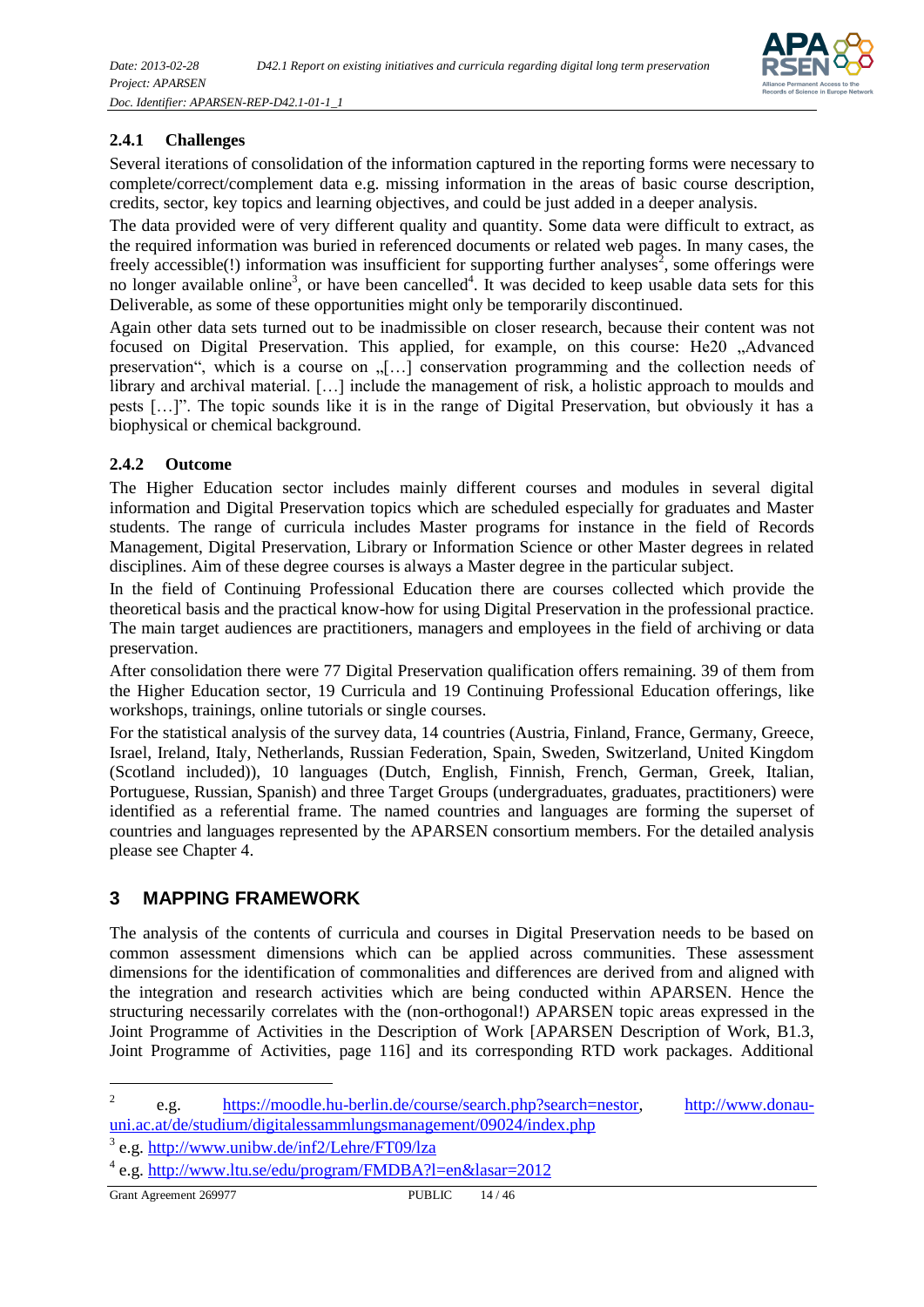

themes (not explicitly expressed in the DoW) which were perceived as relevant during the course of the analyses were added as refinements to the respective topic areas and are explained below. Part of the introductory statements of this chapter and its topic areas are cited from *Section 5.1* of APARSEN D13.1, pages 89-90. When available, the descriptions of the themes were taken/derived from the APARSEN project glossary<sup>5</sup> and the RTD work package descriptions/Deliverables.

#### <span id="page-14-0"></span>**3.1 TRUST**

Trust refers to the authenticity of digital data and the environments in which it is preserved. This encompasses the certification of repositories as well as the reputation of both – data and people.

Relevant themes for Trust include, but are not limited to

- Authenticity "*The degree to which a person (or system) regards an object as what it is purported to be. Authenticity is judged on the basis of evidence.*" [APARSEN project glossary]
- Provenance "*Provenance means the origin, or the source of something, or the history of the ownership or location of an object.*" [APARSEN project glossary]
- Data quality "Data quality related information is of critical importance for the correct long*term data applicability and interoperability.*" [APARSEN Description of Work, WP26 description, page 38] "*The quality of a data set is affected by many factors. The individual relevance of these factors depends strongly on research discipline and data type.*" [APARSEN D26.1 draft, Section 2.4, page 22]
- Audit and certification "*Section 1.5 of the OAIS Reference Model […] included an item standard(s) for accreditation of archives, reflecting the long-standing demand for a standard against which Repositories of digital information may be audited and on which an international accreditation and certification process may be based.*" [Digital Repository Audit and Certification Wiki]
- Appraisal, selection criteria "*The process of evaluation to determine whether records are needed by a public office or local authority and how long they should be kept. Appraisal involves deciding which records of an organisation are retained permanently as public archives, and which records are destroyed once the organisation's business and accountability requirements have been met. This is based on analysing the organisation's business activities, while weighing up community expectations about permanent retention of those records.*" [APARSEN project glossary]

#### <span id="page-14-1"></span>**3.2 SUSTAINABILITY**

Sustainability is concerned with economic, legal, and social issues in addition to the construction of business cases and cost/benefit analyses for Digital Preservation. Brokerage services deal with the handover of digital holdings at the technical and organizational level.

Relevant themes for Sustainability include, but are not limited to

- Brokerage services<sup>6</sup> "*Research and develop ways in which repositories can come to agreement about handing on their data holdings in case a repository can no longer preserve its holdings and needs to hand them on. […] research and develop ways in which organisations can share information about the availability of hardware and software.*" [APARSEN Description of Work, WP34 description, page 48]
- Business cases "*Economically-sustainable digital preservation requires i) Recognition of the benefits of digital preservation on the part of key decision-makers, ii) Incentives for the decision-makers to act in the public interest, iii) A process for selecting digital materials for*

Grant Agreement 269977 PUBLIC 15 / 46

 $\overline{a}$ 

<sup>&</sup>lt;sup>5</sup> http://www.alliancepermanentaccess.org/index.php/knowledge-base/dpglossary/

 $6$  This work package was deleted in the revision of the DoW.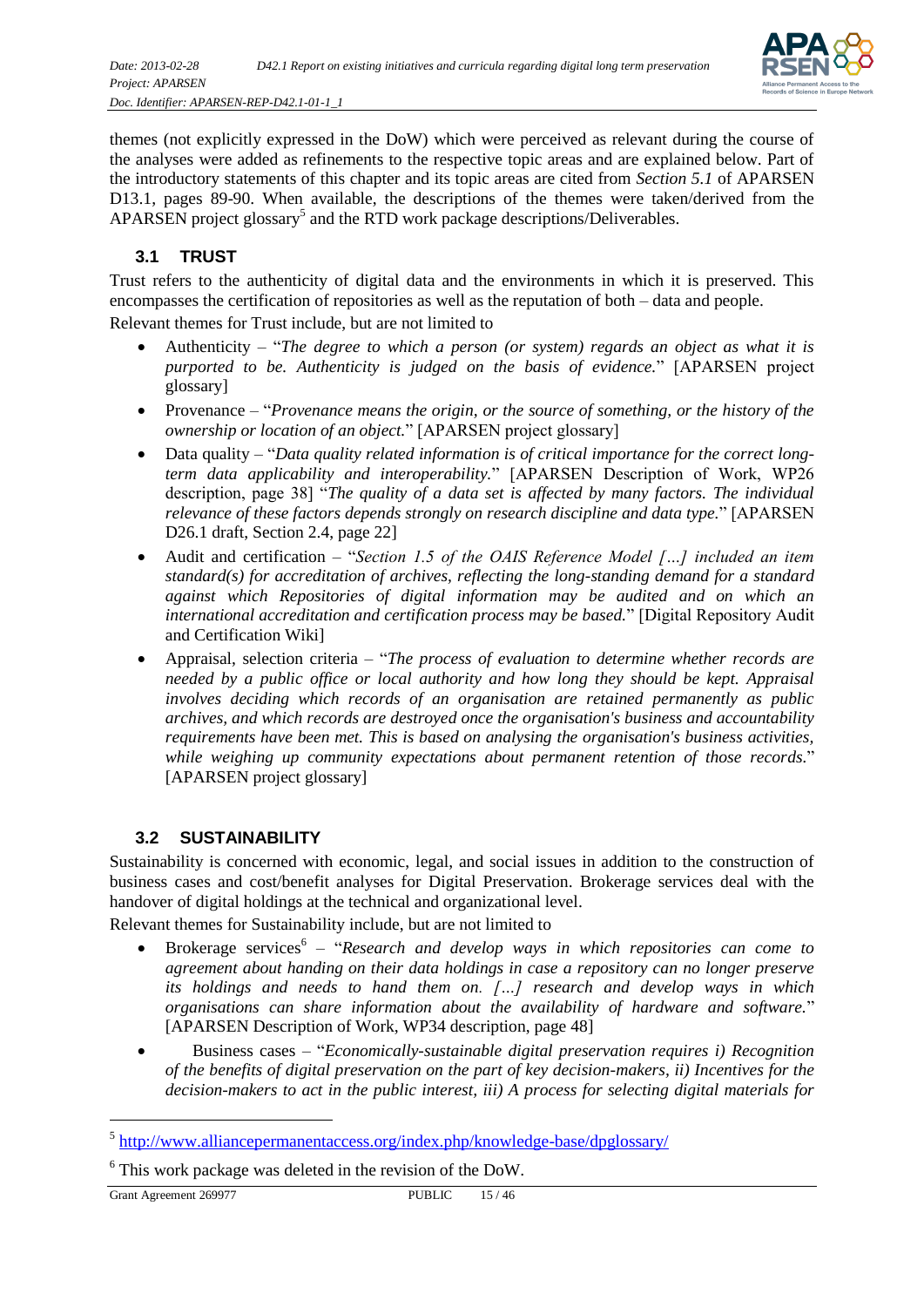

*long-term preservation, iv) Mechanisms to secure an ongoing, efficient allocation of resources to digital preservation activities, and v) Appropriate governance of digital preservation activities.*" [APARSEN Description of Work, WP36 description, page 52]

- Cost/benefit analysis "*Create models for the cost of preservation of digital objects.*" [APARSEN Description of Work, WP32 description, page 44]
- Storage solutions "*Storage is a central component in any preservation solution, and requires special functionalities in order to adequately address the need of a preservation system.*" [APARSEN Description of Work, WP23 description, page 29]
- Transfer of custody "*Custodianship should always be regarded as a temporary trust and techniques are needed to allow a smooth handing over of holdings from one link in the chain of preservation to the next.*" [SCIDIP-ES Design Summary2-1, internal document, page 2]
- Risk Management/Threats "*Digital preservation strategies, as well as the processes and tools that implement those strategies, are designed to secure the long-term future of digital materials. A successful digital preservation strategy must account for and mitigate the impact of various threats to the accessibility and usability of digital materials over time. Digital preservation strategies must address the threats relevant to the specific repository context in which they are expected to operate; this in turn requires an understanding of the full range of potential threats so repository staff can evaluate the likelihood and impact of each in the context of local circumstances, and take appropriate steps to address those threats representing significant risk.*" [Vermaaten, S., et al (2012), Section 1]
- Processes "*[…] preservation processes are taken to refer to any processes that take place within the confines of the long-term archive technology that are deemed by stakeholders to be of importance to the effective operation of the archive. This covers processes that would be mapped onto the OAIS functional entities of Ingest, Data Management, Archival Storage, Preservation Planning and Access.*" [SHAMAN D3.2, Chapter 3, page 29]

#### <span id="page-15-0"></span>**3.3 USABILITY**

Maintaining usability corresponds to ensuring intelligibility and to enabling interoperability of digital data between organizations and across domains by providing appropriate representation information. This can be supported by setting up a structured repository of common tools and software together with additional required documentation.

Relevant themes for Usability include, but are not limited to

- File formats "*Specific, pre-established structure for the organisation of a file or bitstream.*" "*Emulation [is a] […] means of overcoming technological obsolescence of hardware and software by developing techniques for imitating obsolete systems on future generations of computers.*" "*Migration [is a] […] means of overcoming technological obsolescence by transferring digital resources from one hardware/software generation to the next.*" [APARSEN Glossary]
- Context, semantics "*The context of a digital object to be preserved over time comprises the representation of all known properties associated with it and of all operations that have been carried out on it. This implies the information needed to decode the data stream and to restore the original content, information about its creation environment, including the actors and resources involved, and information about the organizational and technical processes associated with the production, preservation, access and reuse of the digital object.*" [Brocks, H., et al (2010), pages 197-226]
- Intelligibility "*There is a need for services that help archivists in checking whether the archived digital artefacts remain intelligible and functional, in identifying hazards and obsolescence risks and investigating the consequences of probable losses. […] a number of services have been defined for checking whether a module is intelligible by a community, or for computing the intelligibility gap of a module.*" [APARSEN Description of Work, WP25 description, page 35]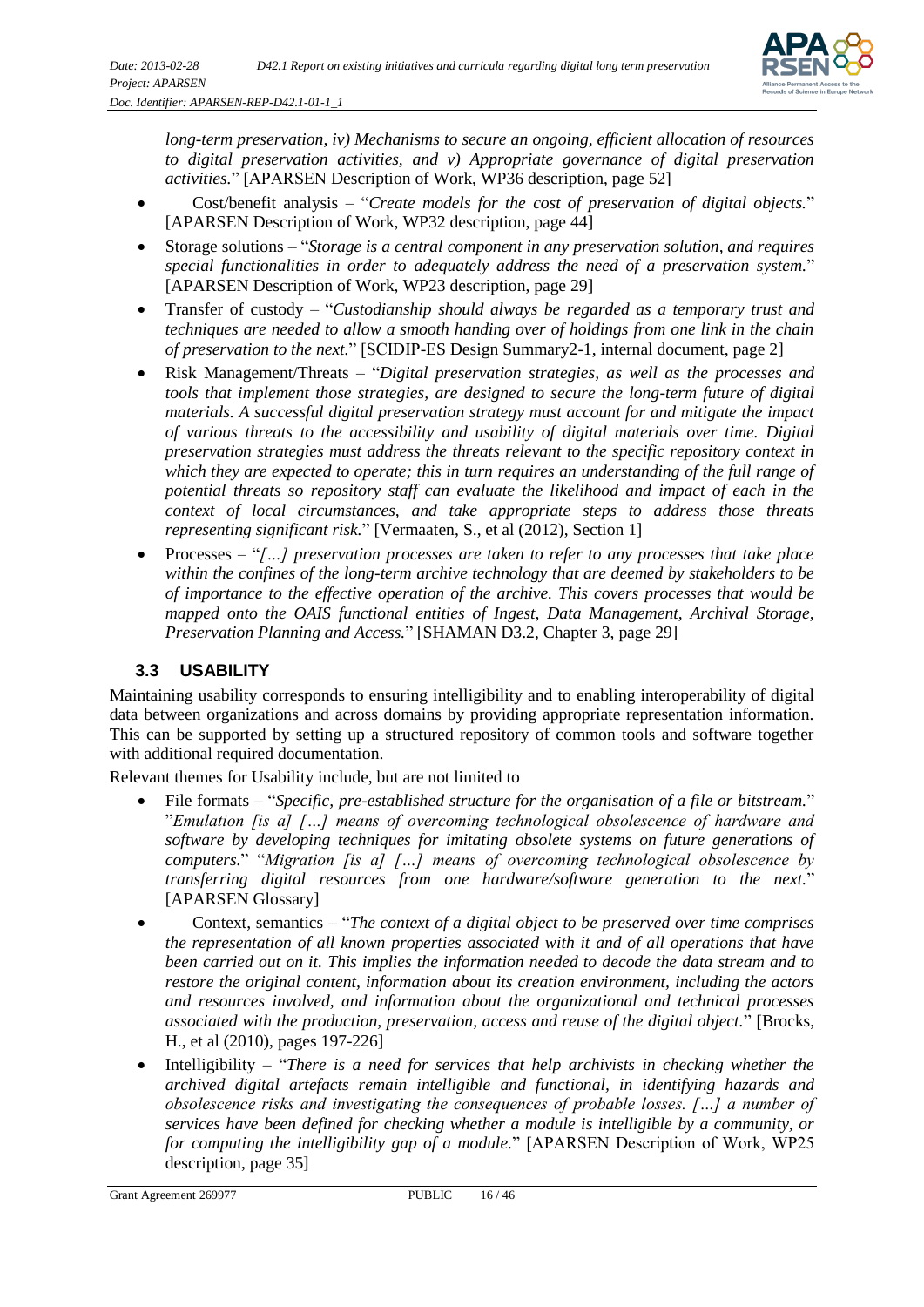

- Interoperability "*The ability of independent systems to exchange meaningful information and initiate actions from each other, in order to operate together to mutual benefit. In particular, it envisages the ability for loosely-coupled independent systems to be able to collaborate and communicate.*" [APARSEN project glossary]
- Common tools *"[The APARSEN software repository] will contain the software or pointer to the software together with descriptions, categorisations and annotations which will allow users to find appropriate tools for their requirements. Of particular importance is information about the strengths and areas of applicability of each tool.*" [APARSEN Description of Work, WP16 description, page 22]
- Preservation planning "*The OAIS functional entity which provides the services and functions for monitoring the environment of the OAIS and which provides recommendations and preservation plans to ensure that the information stored in the OAIS remains accessible to, and understandable by, the Designated Community over the Long Term, even if the original computing environment becomes obsolete.*" [APARSEN project glossary]
- Infrastructure A data preservation infrastructure addresses the long term data preservation and use of the knowledge encoded in domain-specific data. Such an infrastructure offers generic, sustainable services and toolkits to support efficient preservation planning and management along with usability and access needs. [adapted from Crompton, S., et al (2013)]

## <span id="page-16-0"></span>**3.4 ACCESS**

Access deals with persistent identifiers for data sets and links those to the identification of publications and other entities such as researchers. This is linked to digital rights and access management as well as issues related to the governance of data.

Relevant themes for Access include, but are not limited to

- Persistent identifiers "*A persistent identifier is a language-independent label, sign or token that identifies an object from another object that cannot be changed over time.*" [APARSEN project glossary]
- Policies and governance "*Data management is increasingly becoming policy-driven. There are issues like curation/privacy/liability/etc that will need serious consideration and are likely to drive policy, and hence interoperability must consider the propagation of policy. Data policies and governance should also have an in-built vision on how to support structured communities. Also policies defining how to manage data explosion: different policies need to*  be implemented at different scale (no extra copies after certain stage). The selection of *materials for preservation should also be a political decision. The policies should also cover data as a liability, not only an asset. Specific cases will be considered with reference to the policies development.*" [APARSEN Description of Work, WP35 description, page 50]
- IPR, Access rights "*Access Rights: The access available to system users attached to specific roles in the system.*" [APARSEN project glossary] "*Create techniques for preserving the usefulness of Digital Rights associated with digital objects.*" [APARSEN Description of Work, WP31 description, page 42]
- Finding aids, metadata "*The descriptive media, published and unpublished, manual or electronic, created by archives or an archival programme, to establish physical or administrative and intellectual control over records and other holdings.*" "*Information which describes significant aspects of a resource. Most discussion to date has tended to emphasise metadata for the purposes of resource discovery. The emphasis in this handbook is on what metadata are required successfully to manage and preserve digital materials over time and which will assist in ensuring essential contextual, historical, and technical information are preserved along with the digital object.*" [APARSEN project glossary]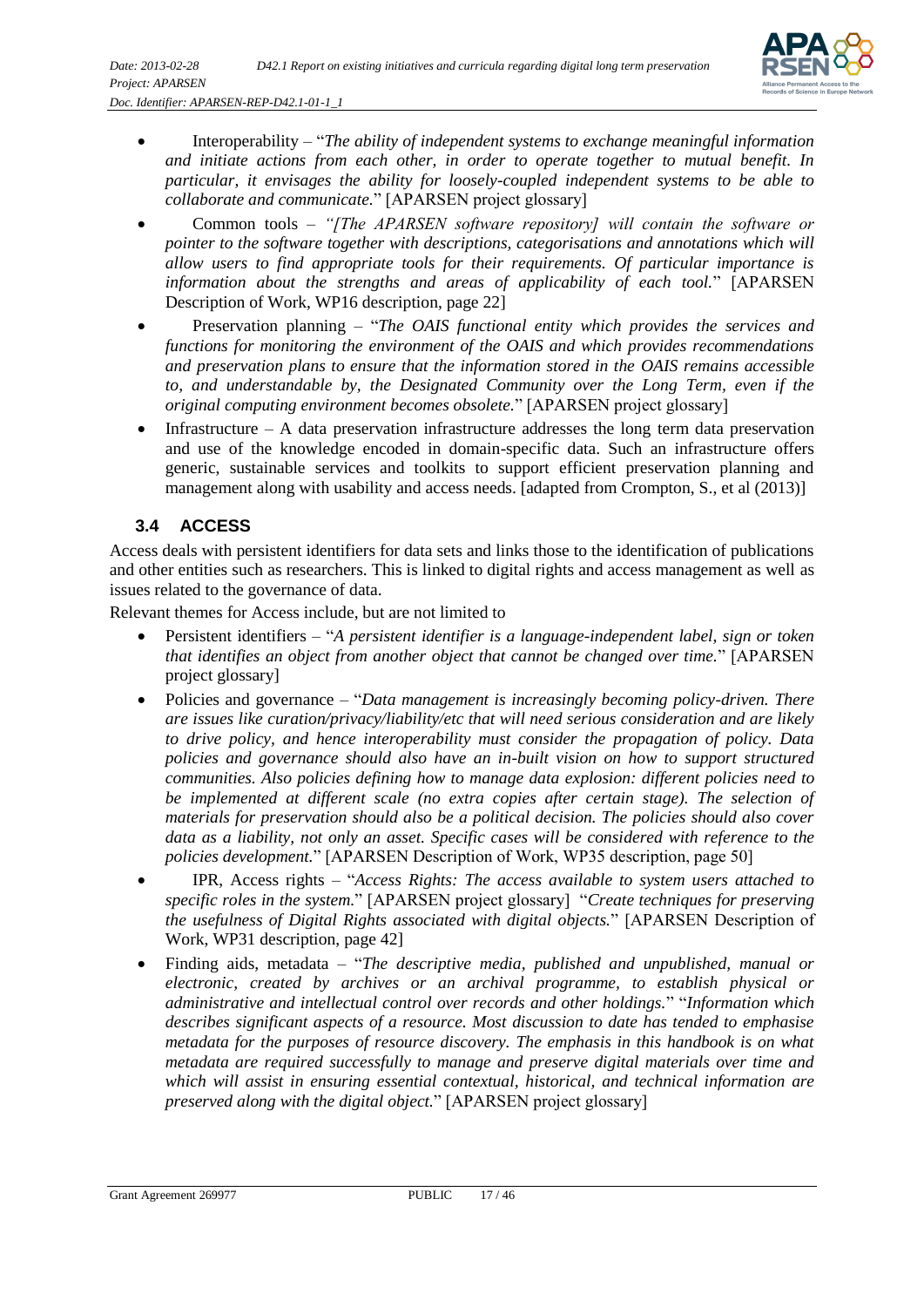

Note: Scalability was considered too unspecific for analysis. Hence, it is not represented as a separate theme within the mapping framework; many aspects thereof are already covered by other more specific themes such as Storage Solutions, Processes or Infrastructure.

#### <span id="page-17-0"></span>**3.5 SUMMARY**

The themes depicted in *Sections [3.1,](#page-14-0) [3.2,](#page-14-1) [3.3](#page-15-0)*, and *[3.4](#page-16-0)* were used for assessing the coverage of APARSEN topics by existing courses and curricula, i.e. the available information gathered through desk-based research was mapped onto these concepts. Correspondingly, content coverage is measured quantitatively based on the representations created by these mappings which depict whether or not a resource is associated with one or more of the specific APARSEN themes. The mappings themselves, however, are subjective and qualitative as the exact key terms were not necessarily contained within the inspected documents.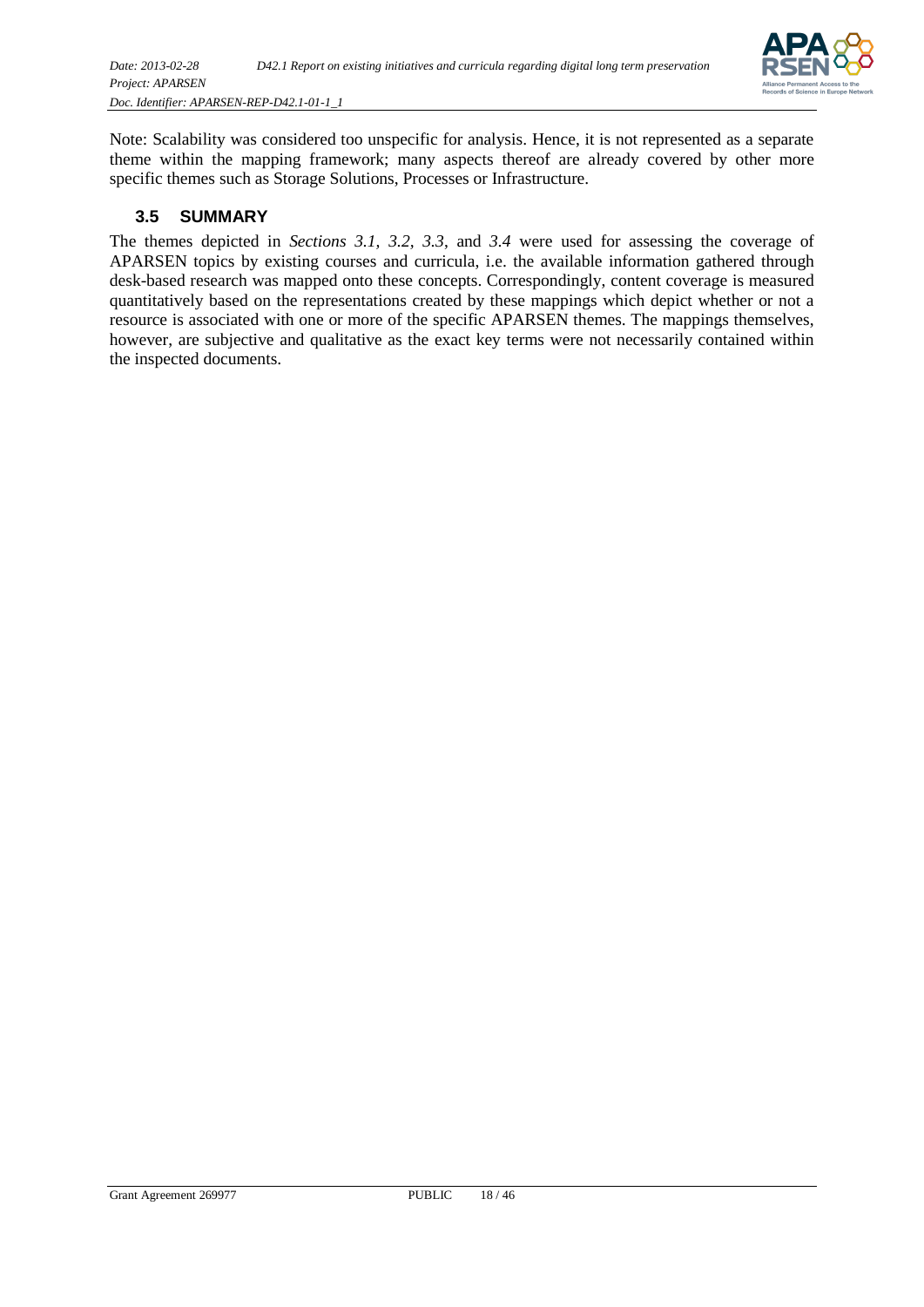

## <span id="page-18-0"></span>**4 ANALYSIS**

For conducting the analysis, all data collected in the reporting forms (cf. Section 2.3) were compiled in a Microsoft Excel spreadsheet. The analysis of the data took place in two steps. In the first step the collected, compiled and completed education offers regarding HE, CURR and CPE (cf. Section 1.3) were analysed in relation to country, language and target audience, to get a geographical overview and an overview regarding the quantity in the different Target Groups (cf. Section 4.1).

The second step considered the content of the offered courses and analyzed the mapping to the four assessment dimensions Trust, Access, Usability and Sustainability, as described in Section 3. This is reported in Section 4.2.

The analysis of the course texts respectively the subsequent content mapping resulted in a high degree of complexity. The mapping was carried out in several iterations. Due to the number of subcategories (5 in Trust, 5 in Access, 7 in Usability, 7 in Sustainability), the mapping was divided among the team members and processed separately in Microsoft Excel. Subsequently, the results were discussed in the team and consolidated.

Clear content coverage was not always provided because of the use of not assignable terms, generic terms (like OAIS or records management) or limited explanations of standards. This was the reason why it took several iterations until a consensus could be found to assign certain terms to certain categories. Sometimes decisions had to be made to exclude generic terms as their meaning from the course description were not clearly identifiable. Content was also not mapped if it was considered as not relevant. Subcategories were added when they were considered as useful. Additional challenges for the evaluation of courses were the different languages.

Content in languages except German and English have been covered to the best of knowledge.

There was insufficient information for qualified mappings/analyses of (some) offerings, e.g., one higher education course from Greek and one higher education course and a master program from France. In these cases, their existence was acknowledge in the depiction of geographical/language coverage, but not within the mapping analysis.

In general, the mappings of constituting courses were not used to characterize the curriculum they are part of. However, the description of "Master in Library and Information Science (MALIS)" itself did not yield sufficient information for analysis. After some discussions it was decided to make an exception in this case, thus considering the mapped contents of the only relevant course "Modul: Informationstechnologien 2" as extensions to MALIS's description.

#### <span id="page-18-1"></span>**4.1 STATISTICAL ANALYSIS**

Comparing Section 2.4, 77 offerings were considered regarding 14 countries (Austria, Finland, France, Germany, Greece, Israel, Ireland, Italy, Netherlands, Russian Federation, Spain, Sweden, Switzerland, United Kingdom (Scotland included)), 10 languages (Dutch, English, Finnish, French, German, Greek, Italian, Portuguese, Russian, Spanish) and 3 Target Groups (undergraduates, graduates, practitioners).

Mappings to multiple categories were possible, thus result partially into mapping rates (number of related / relevant offers) per category (Country, Language, Target Group) higher than 77.

It should be noted that three large curricula were found that were comprised of a lot of individual courses in the analysis and thus are responsible for the higher frequency of courses in English and German language and -country (England, Germany). These are: Master's program Conservation of New Media and Digital Information of Stuttgart State Academy of Art and Design, Germany in German and English, dedicated advanced training courses for professionals of Archivschule Marburg, Germany in German and Digital Preservation Training Programme of University of London Computer Centre, UK in English.

#### <span id="page-18-2"></span>**4.1.1 Country**

The survey examined in total 19 CURR, 39 HE courses and 19 CPE offers like workshops, trainings, online tutorials or single courses in 9 countries (**Fehler! Verweisquelle konnte nicht gefunden werden.**). There was insufficient information about the offerings in the remaining 5 countries for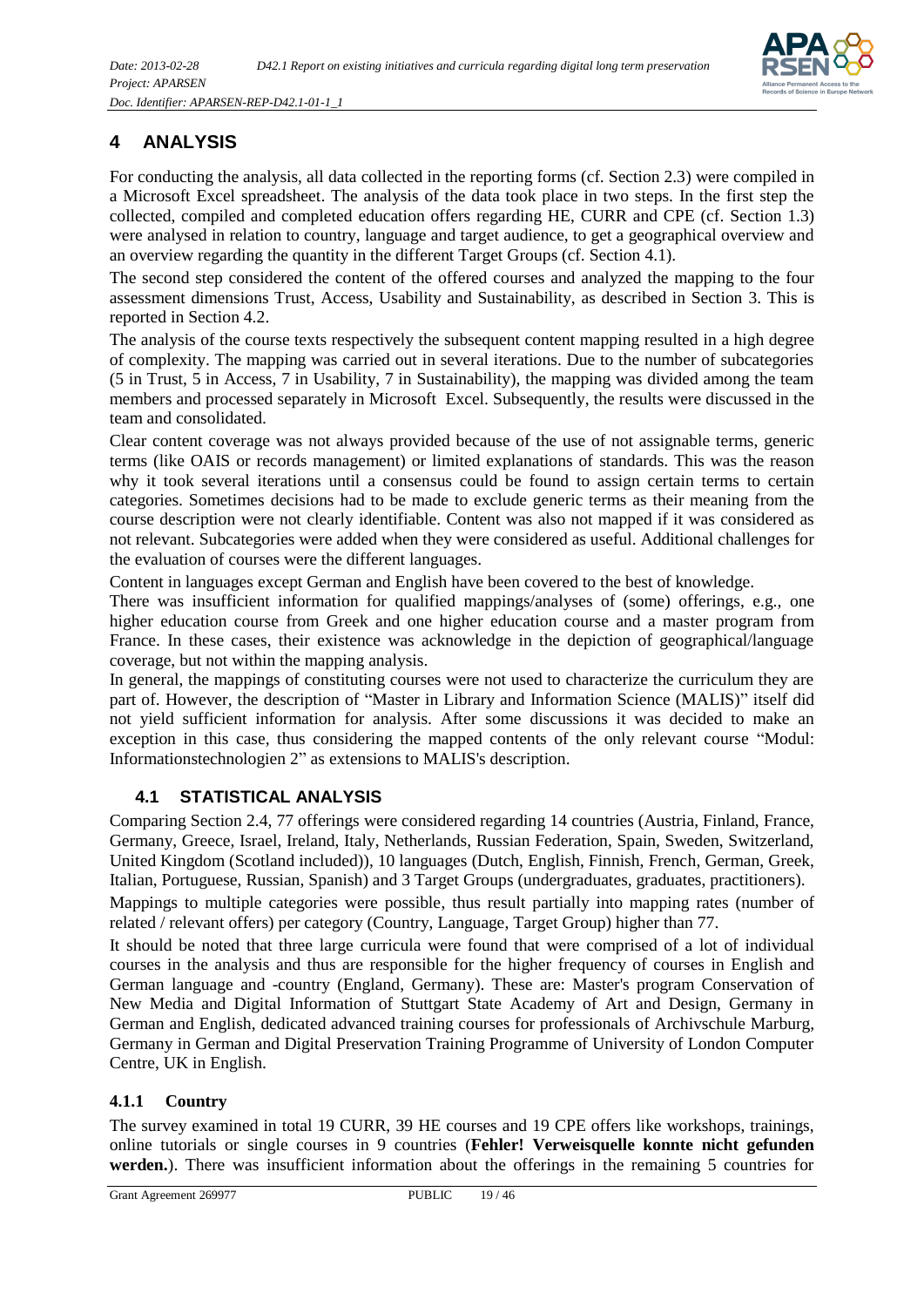

making qualified assessments. Most of the offered courses were held only in one country. Only one curriculum, the Master degree course (MA in Digital Information and Asset Management) of the King's College in London, is organised as a binational study together with the Humboldt University of Berlin *(Humboldt Universität zu Berlin)*. This curriculum is accordingly offered in both countries in Germany and in the United Kingdom.

In order to ease comparison and assessment of the geographical coverage of DP qualification opportunities, all country-related charts always display all countries of the analysis reference frame (cf. Section 1.3).



<span id="page-19-0"></span>**Chart 1: Coverage of all offers by country**

Referring to the existing CURR range (Chart 2), the following results became obvious: Germany offers the most opportunities (10) followed by the United Kingdom (4), Italy and Sweden both offering two CURR and Ireland just as France with one offer.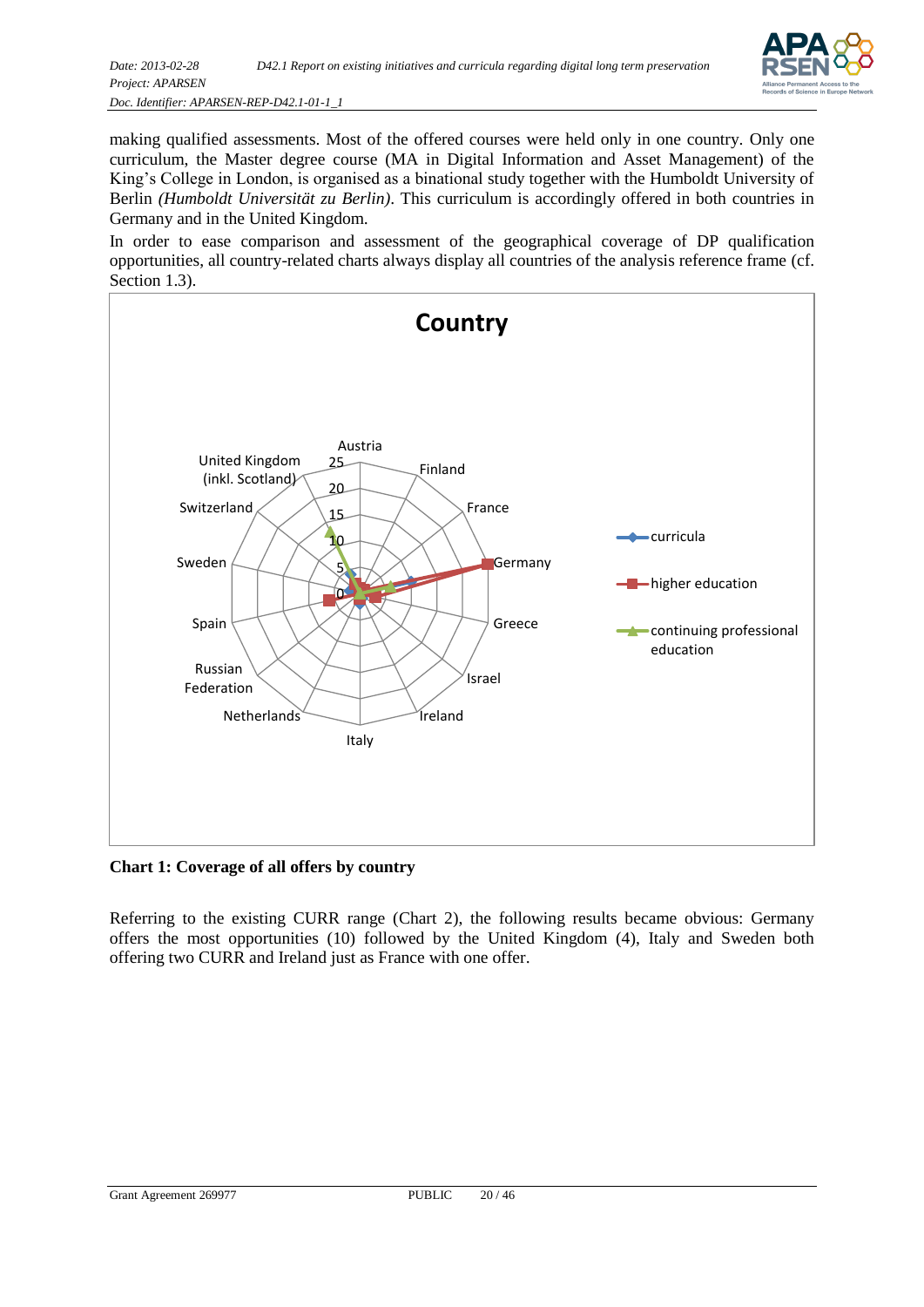



<span id="page-20-0"></span>**Chart 2: Coverage of curricula offers by country**

The analysis of the offered HE range (Chart 3) indicates that most of the courses are supplied in Germany (25) followed by Spain (6), Greece (3) and the United Kingdom (2). In Italy, France and Austria one course is offered each.



<span id="page-20-1"></span>**Chart 3: Coverage of Higher Education offers by country**

Concerning the CPE (Chart 4), the majority of courses, trainings and workshops exist in the United Kingdom  $(12 + 1$  in Scotland). Germany offers six educational opportunities.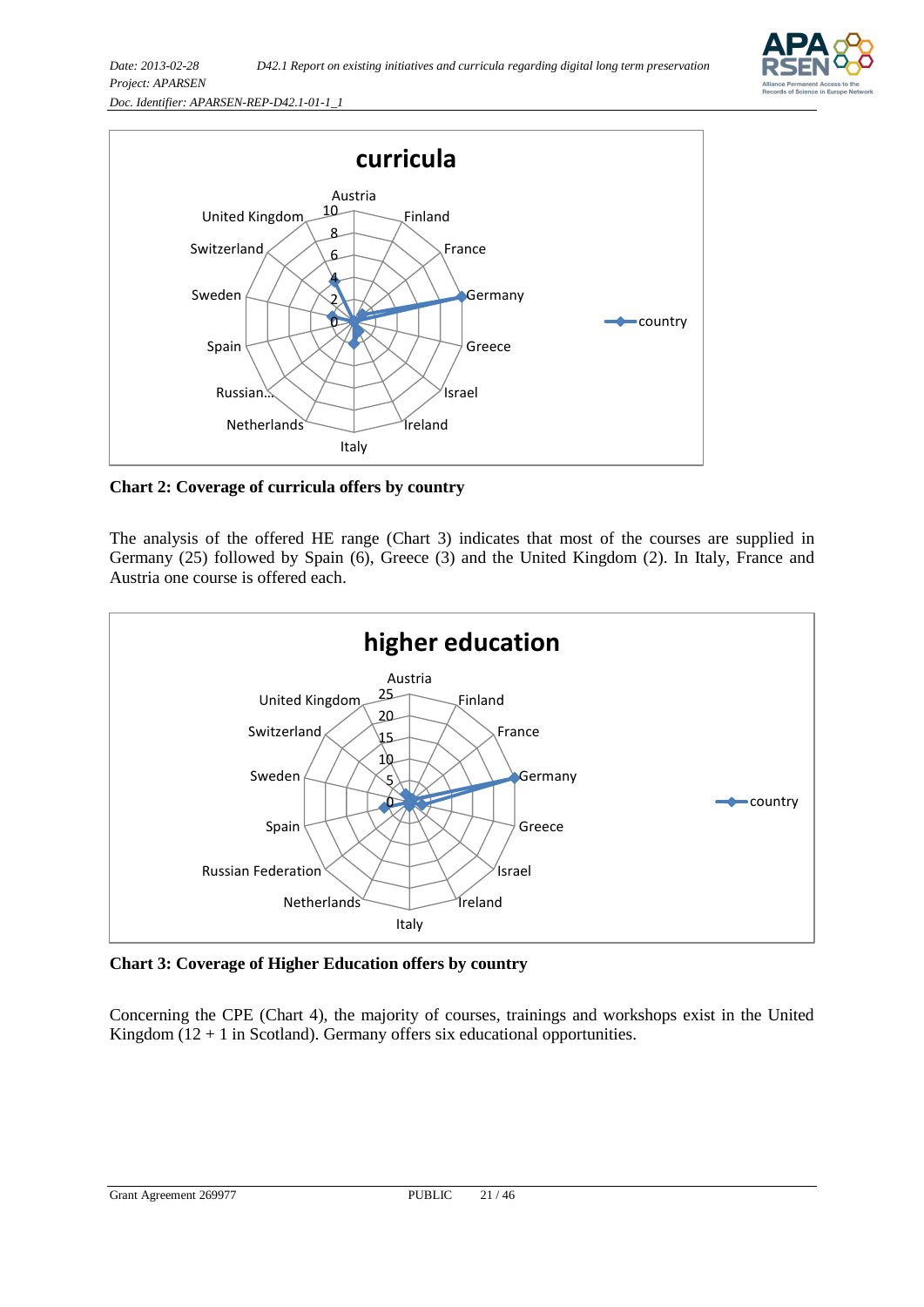



<span id="page-21-1"></span>**Chart 4: Coverage of Continuing Professional Education offers by country**

In total, 77 offerings (CURR, HE, and CPE) with sufficiently detailed information were found. These offerings originate from 9 countries, which are United Kingdom (including Scotland), Germany, Greece, Italy, Ireland, Austria, Spain, France and Sweden.

#### *4.1.1.1 Key Findings*

There are many educational and academic offers in the United Kingdom and Germany. Countries like Italy, Ireland, Greece, Austria, Spain, France or Sweden also supply some educational and academic offers. The majority of the courses are held in only one country. Binational degrees constitute an exception. Despite our best efforts, no eligible formal qualification offerings in the field of Digital Preservation for many European countries could be found. The dominant number of offerings from the UK and Germany in CURR, HE, and CPE shows that there is great potential for establishing similar opportunities in other countries, including the development of bi-/multi-national curricula.

#### <span id="page-21-0"></span>**4.1.2 Language**

Distribution and relevance of the languages used for the several education offers in total differ significantly (Chart 5). Most of the CURR, HE and CPE are offered in English and German. On the one hand this results from the amount of CURR, HE and CPE offered for instance in Germany alone. And on the other hand the impact of the English language on the international communication and scientific terminology compared to other languages is explicable.

For constant reference, all language-related charts always display all languages of the analysis reference frame.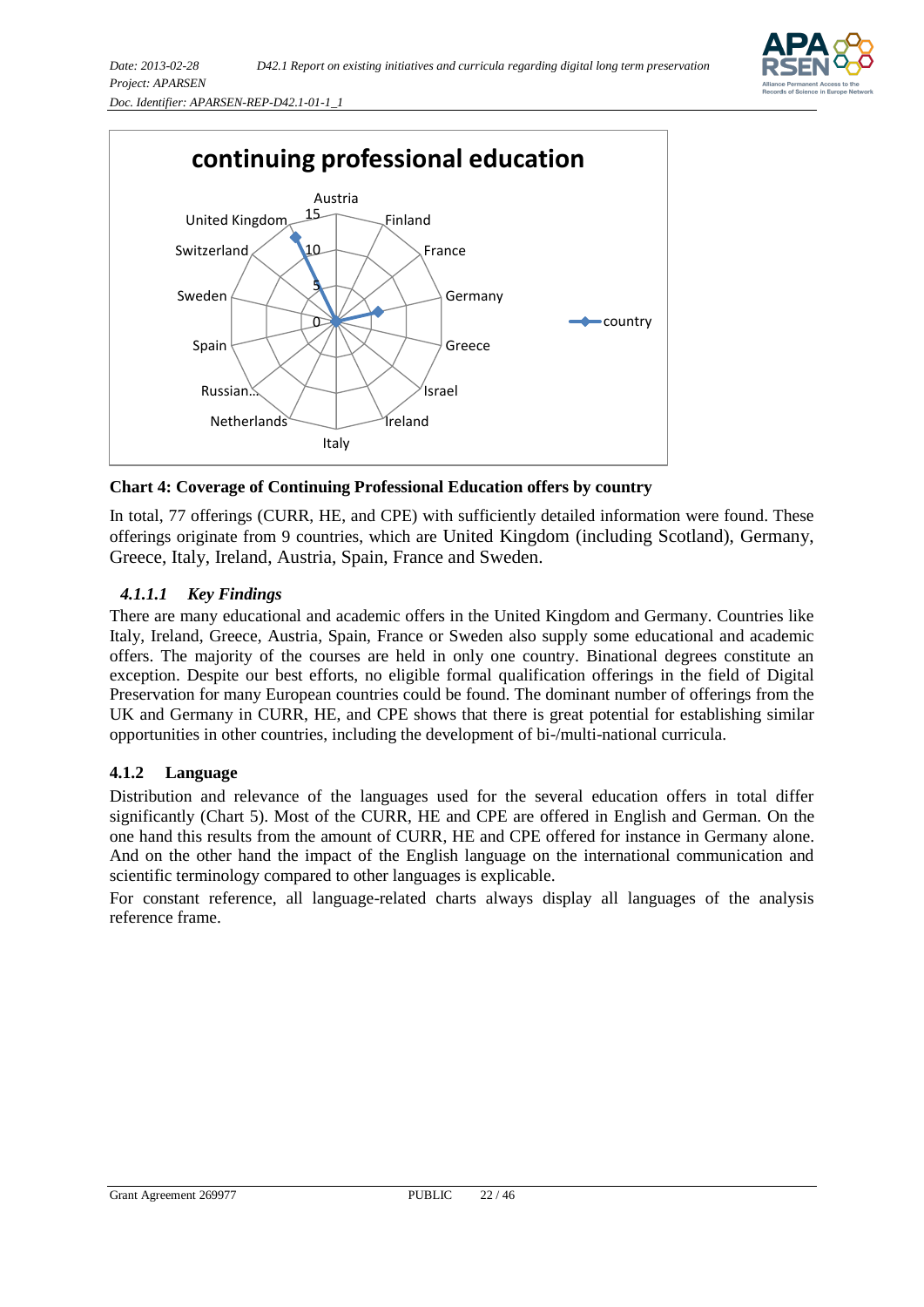



<span id="page-22-0"></span>**Chart 5: Coverage of all offers by language**

Referring to the nineteen CURR most of them are offered in German and in English (18). Only two CURR are in Italian, and one in French (Chart 6).



<span id="page-22-1"></span>**Chart 6: Coverage of curricula offers by language**

Concerning the HE scope Chart 7 shows: twenty five German courses, eighteen courses in English, six courses in Spanish, three in Greek, one in French and one in Italian.

```
Grant Agreement 269977 PUBLIC 23 / 46
```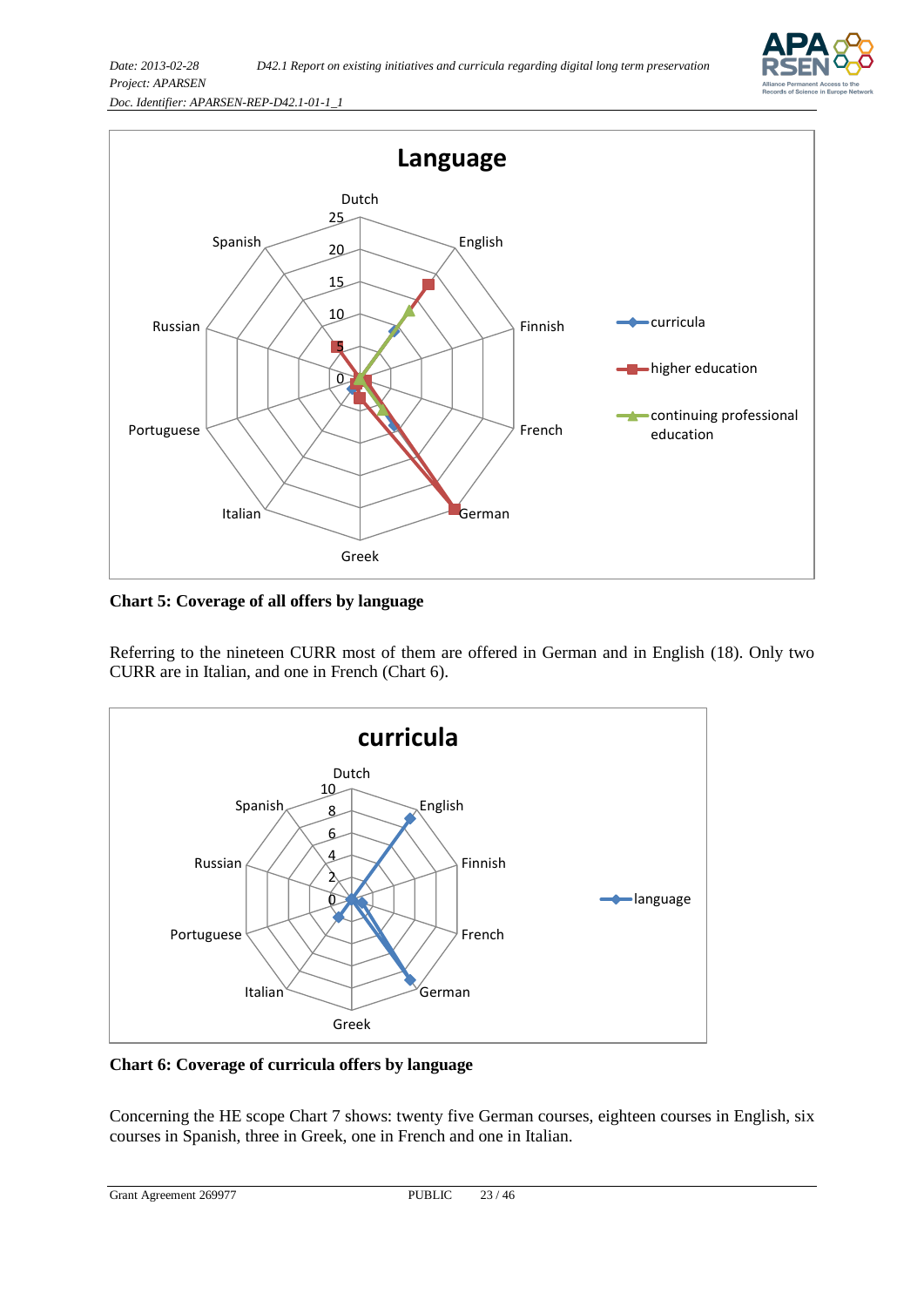



<span id="page-23-0"></span>**Chart 7: Coverage of Higher Education offers by language**

The evaluation of CPE shows the following outcomes (Chart 8): Most of the offered courses, trainings, and workshops were held in English (13), followed by German (6).



<span id="page-23-1"></span>**Chart 8: Coverage of Continuing Professional Education offers by language**

These results show accordance to the analysis of the amount and allocation of the countries in which CURR, HE, and CPE are offered. It can be determined that the majority of the courses are held in the language used as native language in the particular country, for instance, courses in Germany are mostly held in German. Because no courses were identified in The Netherlands or Finland, these languages are also not represented in the spider chart. But there are some other exceptions of this characteristic. So some Swedish and German Master programmes are not held in the native language (respectively Swedish and German) but in English. The reason behind this result could be that English is often used as a business language in the particular countries. Another explanation is the relevance of using English for the future exercise of profession or the participation of students and course participants from other or different countries.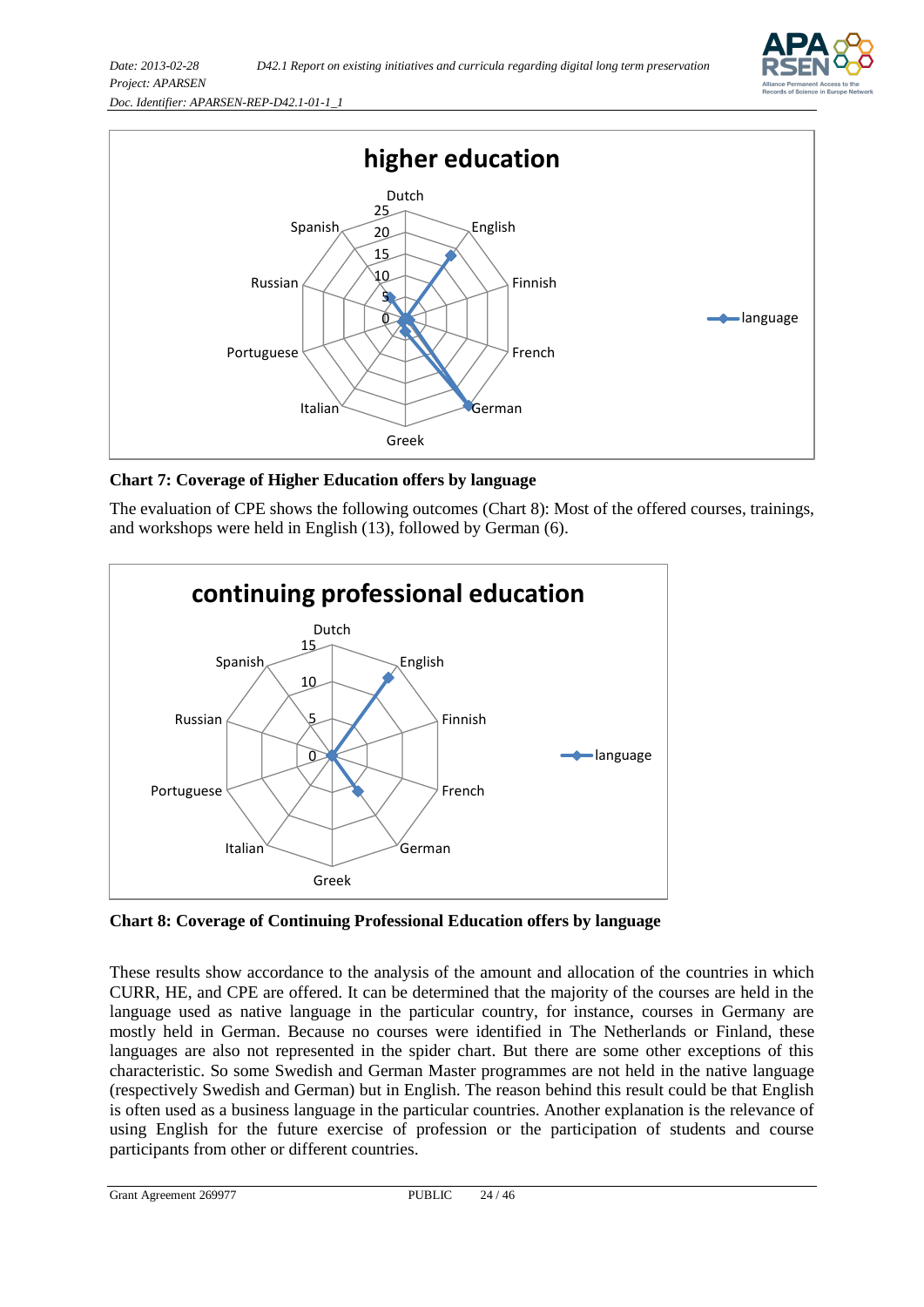

Some of the CURR, HE and CPE courses are designed as bilingual offer. There are fourteen bilingual resources in total. One example: The Master's degree course (MA in Digital Information and Asset Management) of the King's College in London is a bilingual study; the curriculum is accordingly considered for German and English. The same applies to the Master's program Conservation of New Media and Digital Information of the Stuttgart State Academy of Art and Design. One difference referring both courses: the Master's degree course of the King's college is a binational study and the Master's programme of the Stuttgart State Academy of Art and Design is only held in Germany.

#### *4.1.2.1 Key findings*

English and German are the most common languages for CURR, HE and CPE offers. One reason for the comparably huge number of English and German studies and training courses lies in an obvious correlation with the total amount of CURR, HE and CPE in the United Kingdom and Germany (see Charts 1 to 4). Most of all evaluated studies and courses were held in the UK and in Germany and hence in the natives languages of these countries. Another reason for the high usage of English is that this language is very common in the international communication and scientific terminology. Deduced from this issue there is also a high potential for CURR, HE and CPE in other common and global important languages like Spanish and Portuguese. Another conclusion is that there is also a big potential for bilingual offers, for instance, English-German, English-Spanish or English-French and bilingual CURR because of the relevance of using English for the future (international) exercise of profession of students and participants.

#### <span id="page-24-0"></span>**4.1.3 Target Audience**

The survey considered three Target Groups: undergraduates, graduates, and practitioners. The focus in Academia was on the master's programs, but some of the CPE courses investigated are offered as suitable for everyone, or even specifically designed for students with no prior learning (without the degree). Here, the term undergraduate denotes any kind of formal degree requirement (both academic and professional) for enrolment in Continuing Professional Education offerings. (Cf. Chart 9).

This study takes into account that CURR for practitioners are explicitly required or desired in Higher Education. Only masters programs were considered, for which practitioners must have proof of bachelor's degree.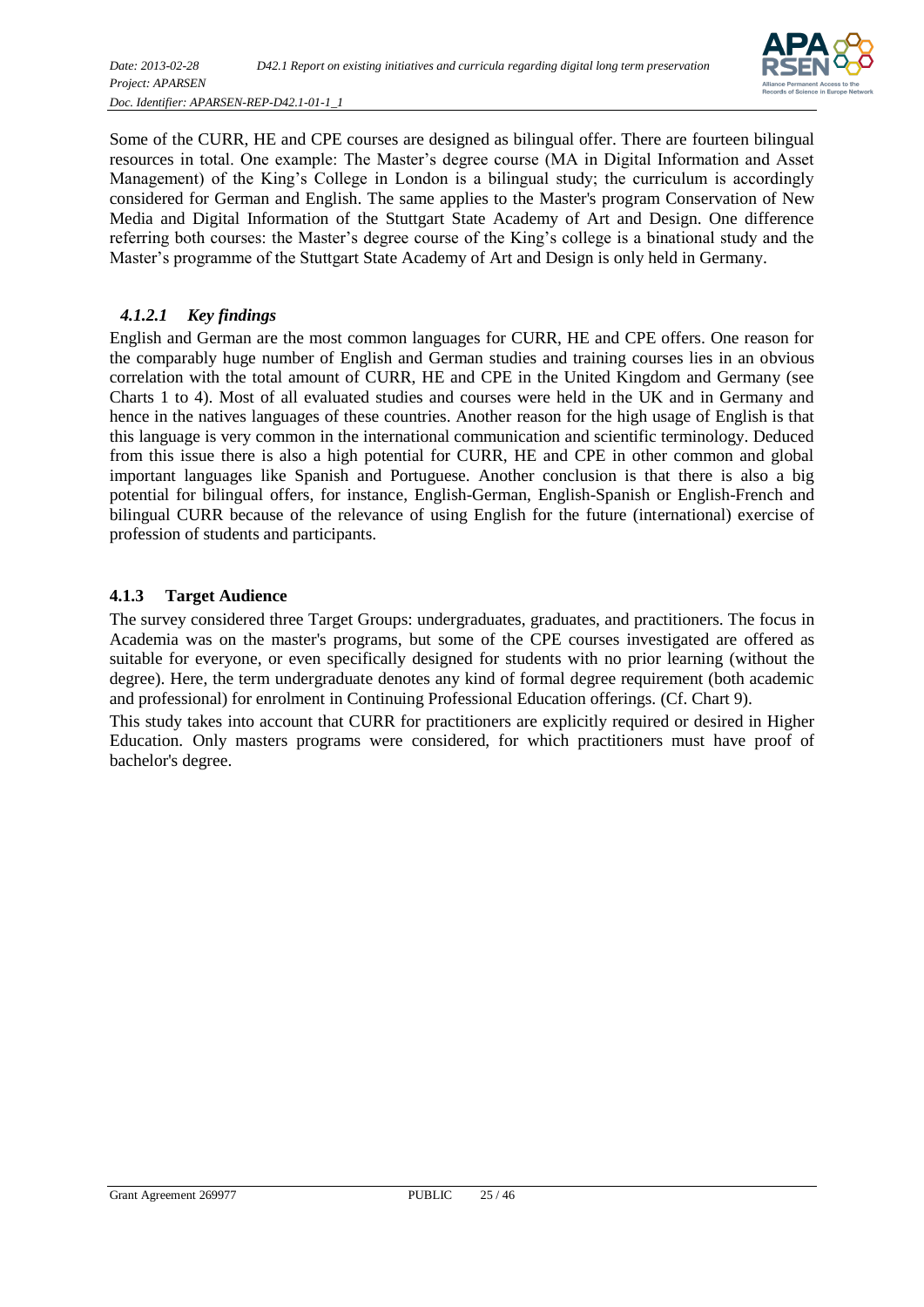



<span id="page-25-0"></span>**Chart 9: Comparison of overall offer to all target audiences**

Referring the CURR (Chart 10) most of them (15) are offered for graduates. Six CURR require practical experience. The Master of Records Management of the *Archivschule Marburg* requires two years of work experience, for example.



<span id="page-25-1"></span>**Chart 10: Coverage of curricula offers by target audience**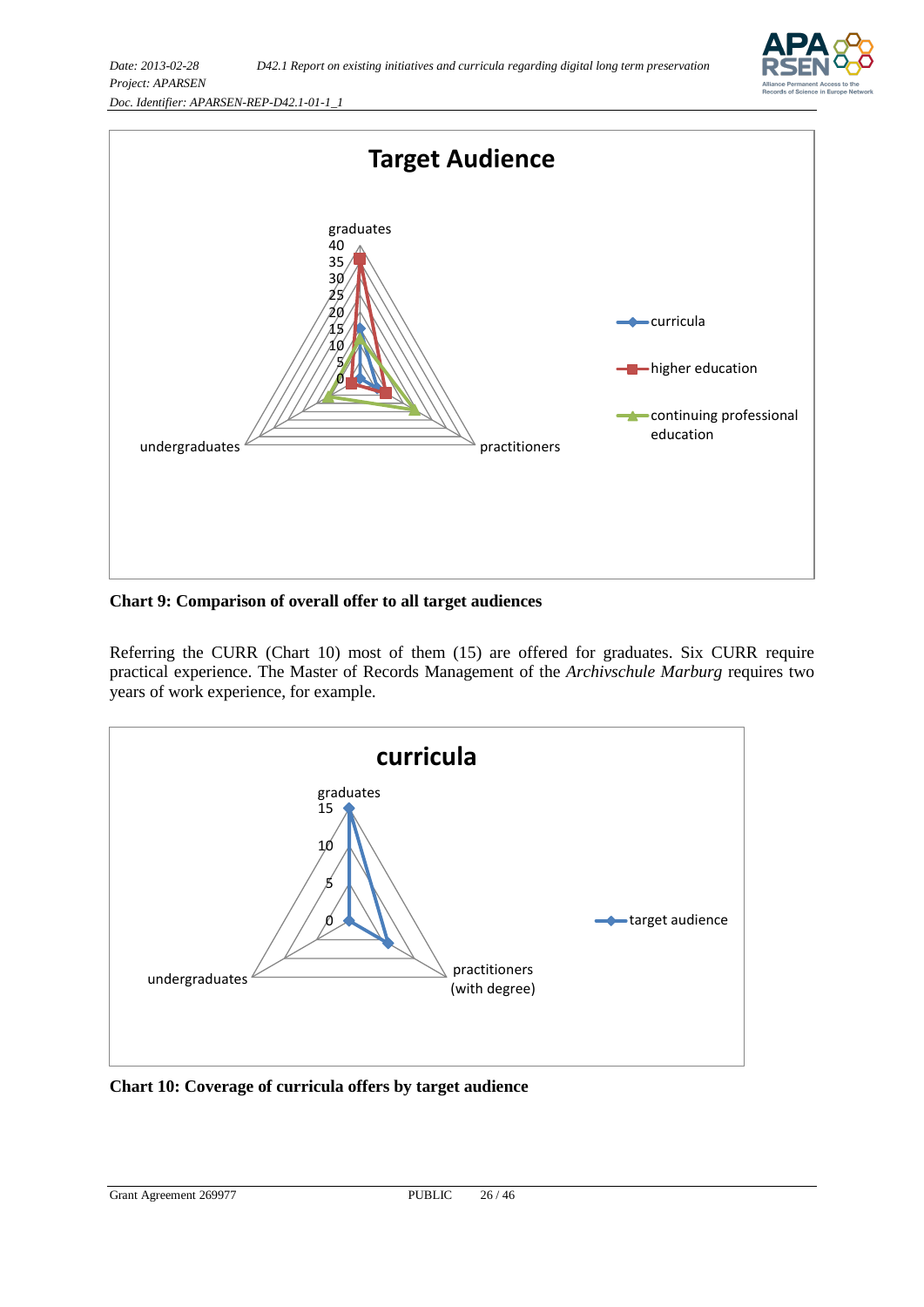

Concerning the HE scope (Chart 11) the following spread arises: Most of the offered courses are available for graduates (36). Nine offerings put the focus on graduates with practical experience and three courses are open to undergraduates as well.



<span id="page-26-0"></span>**Chart 11: Coverage of Higher Education offers by target audience**

The evaluation of the CPE shows the following outcomes (Chart 12): There is an almost an equal number of offerings for undergraduates (11) and graduates (12). There is nearly double the number of offerings for practitioners (19). The equal distribution between undergraduates and graduates is based on the fact that the University of London Computer Centre offers the Digital Preservation Training Program, which is created for nearly every audience out of the range of Digital Preservation. The sample is not representative at this point.



<span id="page-26-1"></span>**Chart 12: Coverage of Continuing Professional Education offers by target audience**

Grant Agreement 269977 PUBLIC 27 / 46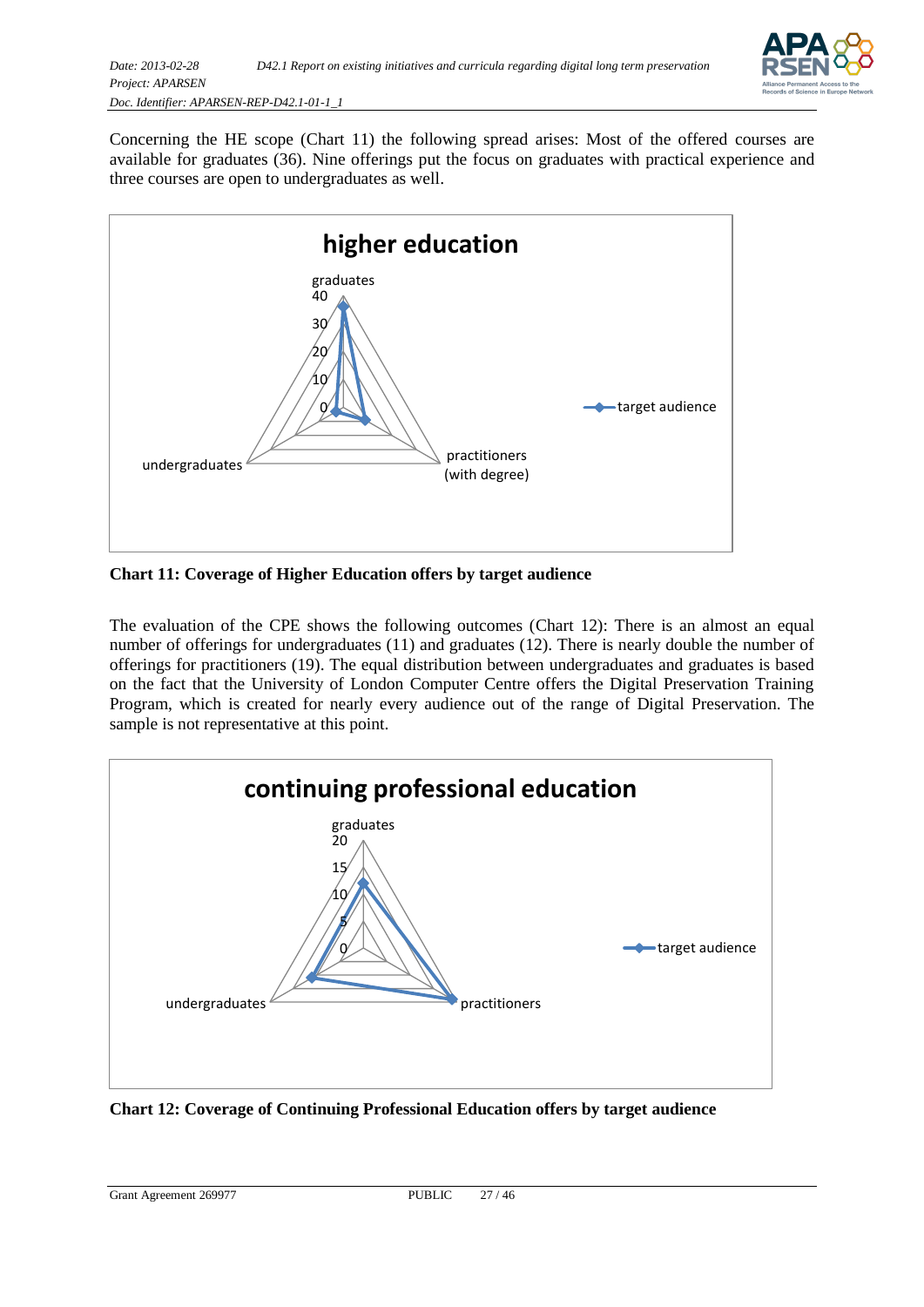

#### *4.1.3.1 Key Findings*

These results show that the majority of the current academic offer refers to a target audience of students with bachelor degree in this case, and not on professionals with or without degree. The potential for educational institutions to establish more CPE trainings, workshops or courses for DP practitioners has to be discussed with the respective stakeholders. As indicated earlier, only a single curriculum specifically designed for CPE could be found. Users of DP training have no opportunities to take continuous training programs to get an approved degree or certificate. Thus, no comparison can be made between CPE workshops, seminars or training courses.

#### <span id="page-27-0"></span>**4.2 MAPPING ANALYSIS**

Furthermore, the offerings considered in the survey were analyzed in terms of their coverage of the APARSEN topics Trust, Access, Usability and Sustainability (cf. Section 3). First of all, the subject matters indicated in the course offer description were mapped along these topics and their subordinate themes.

Because the quantity of offerings varied, we opted for relative shares rather than absolute numbers (Chart 13). In addition, we only analysed the offerings with sufficiently detailed content (cf. Section 2). So we considered 19 of 19 offerings in the range of CPE, 18 of 19 CURR and 37 of 39 in HE.

Within the four main topics, the distribution differs between 54% (Trust in HE) and 95% (Usability in HE), which means specifically that all four main topics are mentioned in minimum half of the considered training opportunities (54%) and maximally in nearly every offering (95%). The analysis reveals which terms represent the main topics in which scope.



<span id="page-27-1"></span>**Chart 13: Coverage of the main APARSEN topic areas by all offerings in total**

Grant Agreement 269977 PUBLIC 28 / 46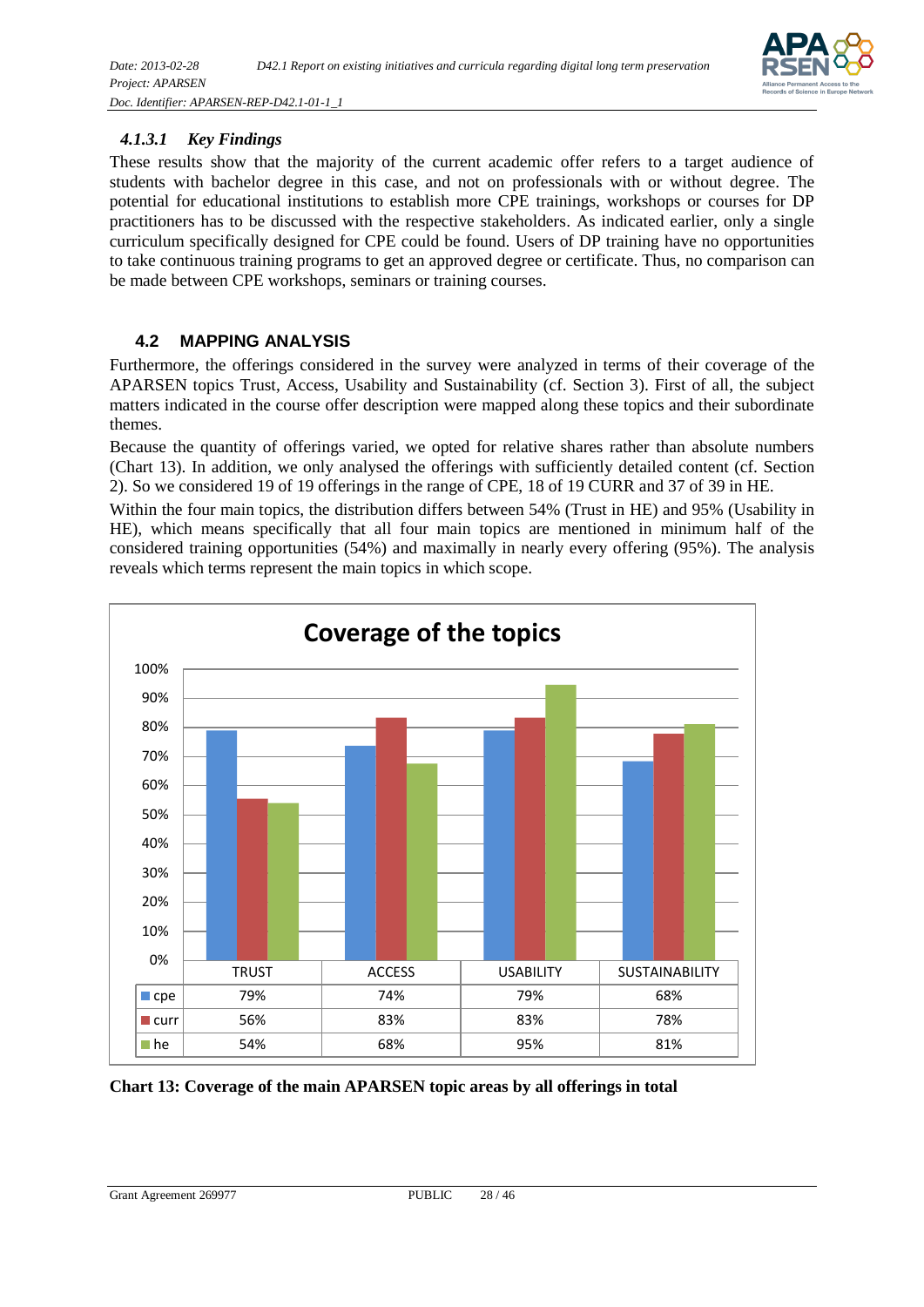

#### <span id="page-28-0"></span>**4.2.1 Trust**

The key issue Trust is mainly represented by the themes "Provenance", "Audit and certification" and "Appraisal, selection criteria". The coverage of the terms in the area Trust is very different. Data Quality reaches max. 11%, Authenticity, and Audit and Certification are only represented in one category a bit more, Appraisal, Selection criteria in at least two categories. Only Provenance reaches more than 20% in all three categories (Chart 14).



<span id="page-28-1"></span>**Chart 14: Distribution in the area Trust**

#### *4.2.1.1 Authenticity*

Authenticity is represented merely in HE courses with 19%. As a theme for CPE, it is with 5% not very well represented, and in the descriptions of our present CURR, it is also under-represented. It has to be investigated, whether Authenticity is a too specific concept, hence it is only found in detailed course descriptions and not at curriculum level.

#### *4.2.1.2 Provenance*

The concept of provenance and related terms appear with almost 44% the strongest in CURR. In the field of CPE and HE it is with 32% and 22% the most common term in the category of Trust. Because of the strong significance for the area CURR and the overall high presence, a strong correlation between the conceptual context of provenance and the Trust topic can be observed.

#### *4.2.1.3 Data Quality*

The term Data Quality has a rather minor topical coverage in our dataset. It occurs most often in HE courses (CPE 5%, CURR 6% and HE 11%). Thus, it does not appear to represent a characterizing aspect of the core Trust topic.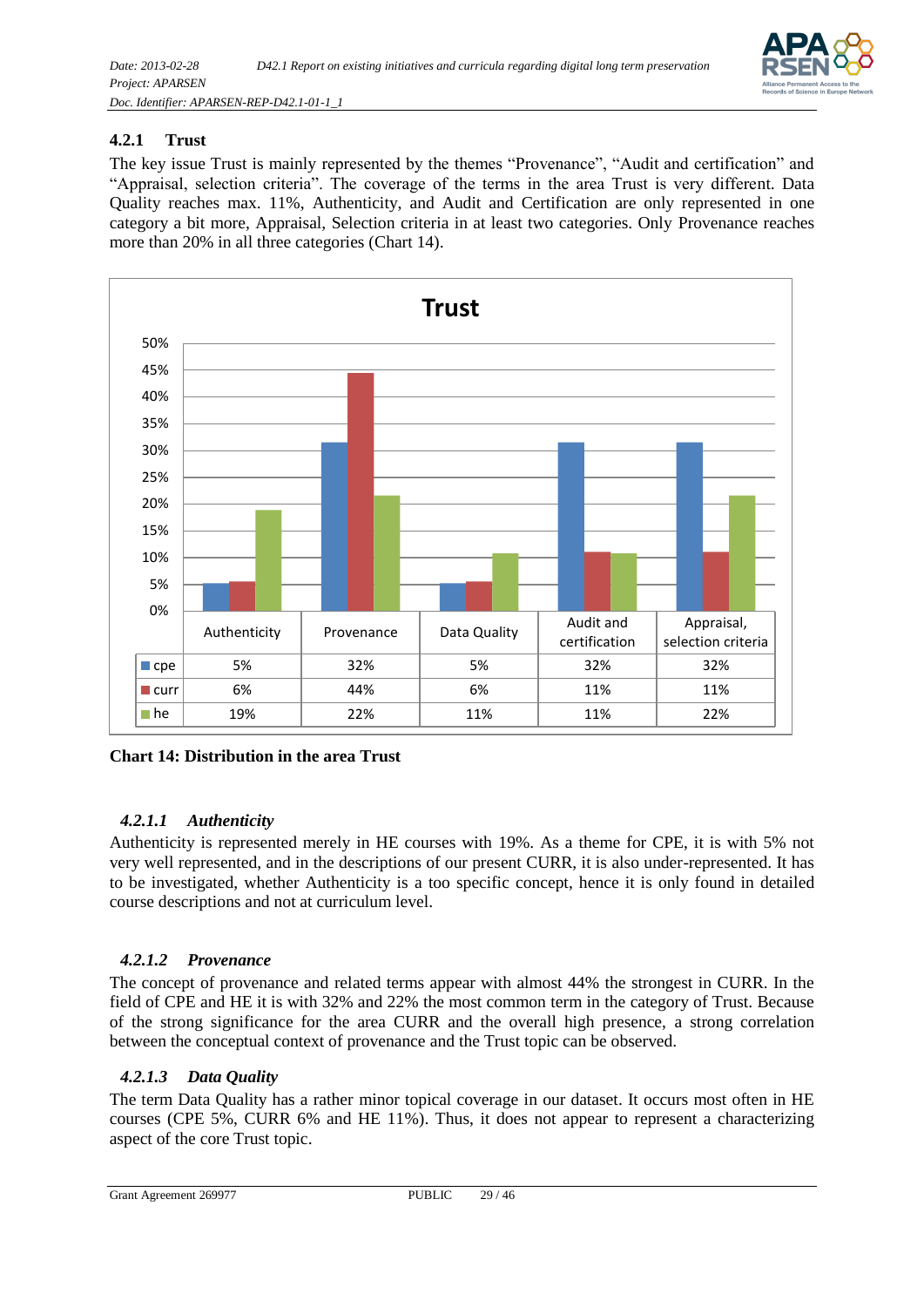

#### *4.2.1.4 Audit and certification*

This theme has its highest coverage in CPE with 32%, so it seems to be especially relevant for professionals dealing with issues related to the Trust topic. Audit and certification was covered either as a direct term or indirectly, e.g., through "trusted repositories".

#### *4.2.1.5 Appraisal, selection criteria*

This term is as much represented in the area CPE as "Audit and certification" is (32%), but it also exists in the area HE with 22%. Selection and elimination processes dominate the term in our dataset. The theme seems to be much more relevant for individual courses than for the depiction of the overall CURR. It is one of the three terms which were most often observed to correlate with the Trust topic.

#### <span id="page-29-0"></span>**4.2.2 Access**

Access is characterized by the three terms "Policies and governance", "IRP, access rights" and "Finding aids, metadata". "Persistent identifiers" is mentioned only marginally, "Security" does not even occur once (Chart 15).



<span id="page-29-1"></span>**Chart 15: Distribution in the area Access**

#### *4.2.2.1 Persistent identifiers*

The term is marginally represented with 6% in CURR and 8% in HE courses. One possible interpretation of the low topical coverage might be related to the fact that issues related to the establishment/maintenance of persistent identifiers are of organizational nature rather than technical/RTD issues. This and alternative interpretations will be discussed with WP22 Identifiers and citability.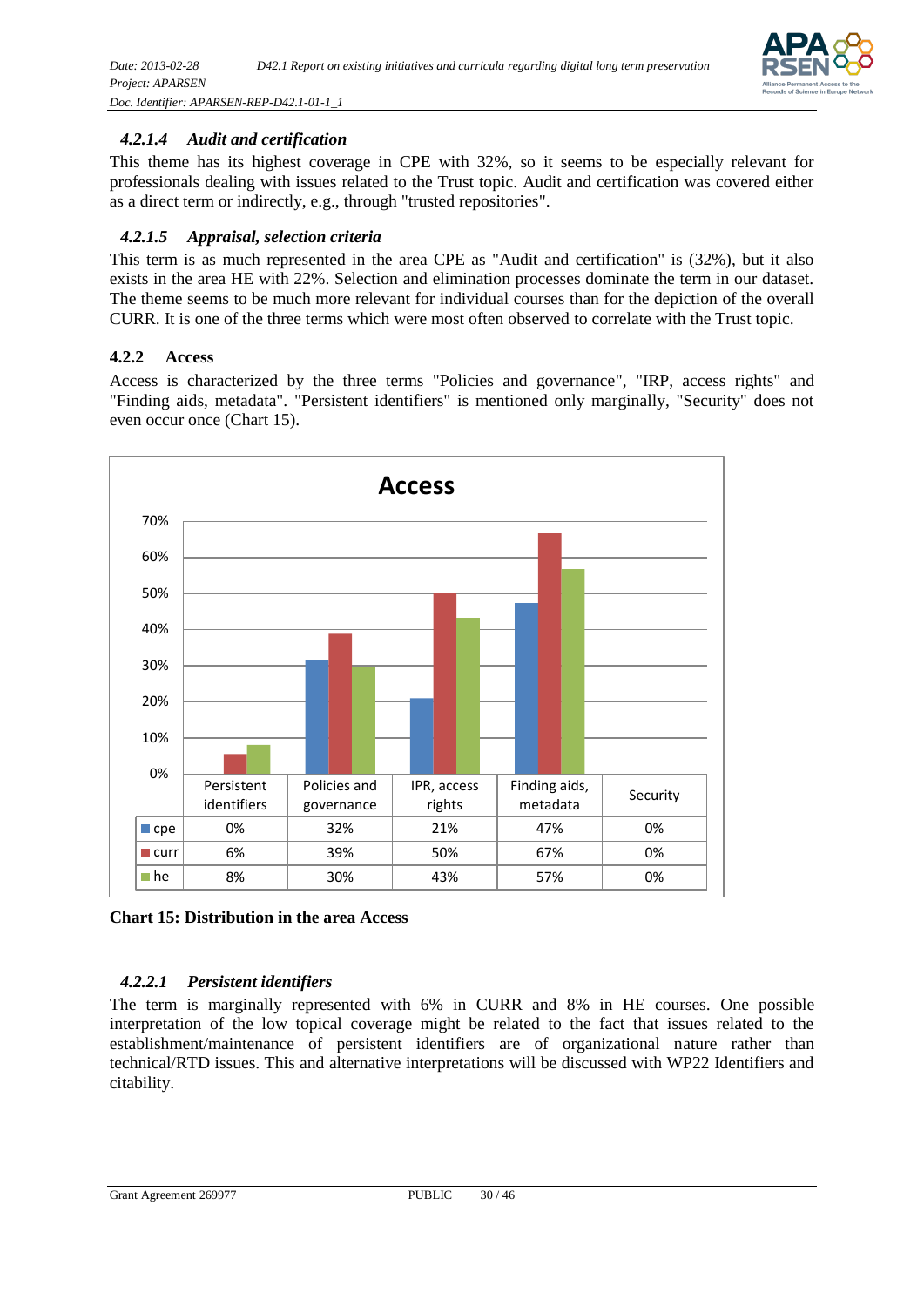

#### *4.2.2.2 Policies and governance*

This theme is equally represented in all three areas with round 30% - 40% and covered by various terms, such as: preservation policies, principles and guidelines, legislation, corporate accountability. This leads to the assessment that this theme appears to be relevant for CURR, HE, and CPE. This is also supported by its occurrence at course-level in various offerings with different backgrounds.

#### *4.2.2.3 IPR, access rights*

Here we have a high coverage of 50% and 43% in the areas of CURR and HE. CPE on the other hand is covered with 21% less intensively. This theme is determined by various terms also, such as: digital rights management, data protection, freedom of information, archive rules, information law, copyright law, practice for access, access models and licensing. Again, we assume a relatively general and important issue that is used in different topics and courses. However, it is represented in the range of Academia stronger than in CPE.

#### *4.2.2.4 Finding aids, metadata*

This theme is with an average of 56% the most commonly mapped terminology within our analysis. This is due to the term "metadata" because it is related to archiving and Digital Preservation in many different subjects. In two of three CURR contents are described using metadata. The theme is part of the knowledge base of the overall subject.

#### <span id="page-30-0"></span>**4.2.3 Usability**



Usability is the main topic with the most used subsumed terms. Except for one, all these themes were reflected in the three categories of DP courses with mostly high percentage (Chart 16).

#### <span id="page-30-1"></span>**Chart 16: Distribution in the area Usability**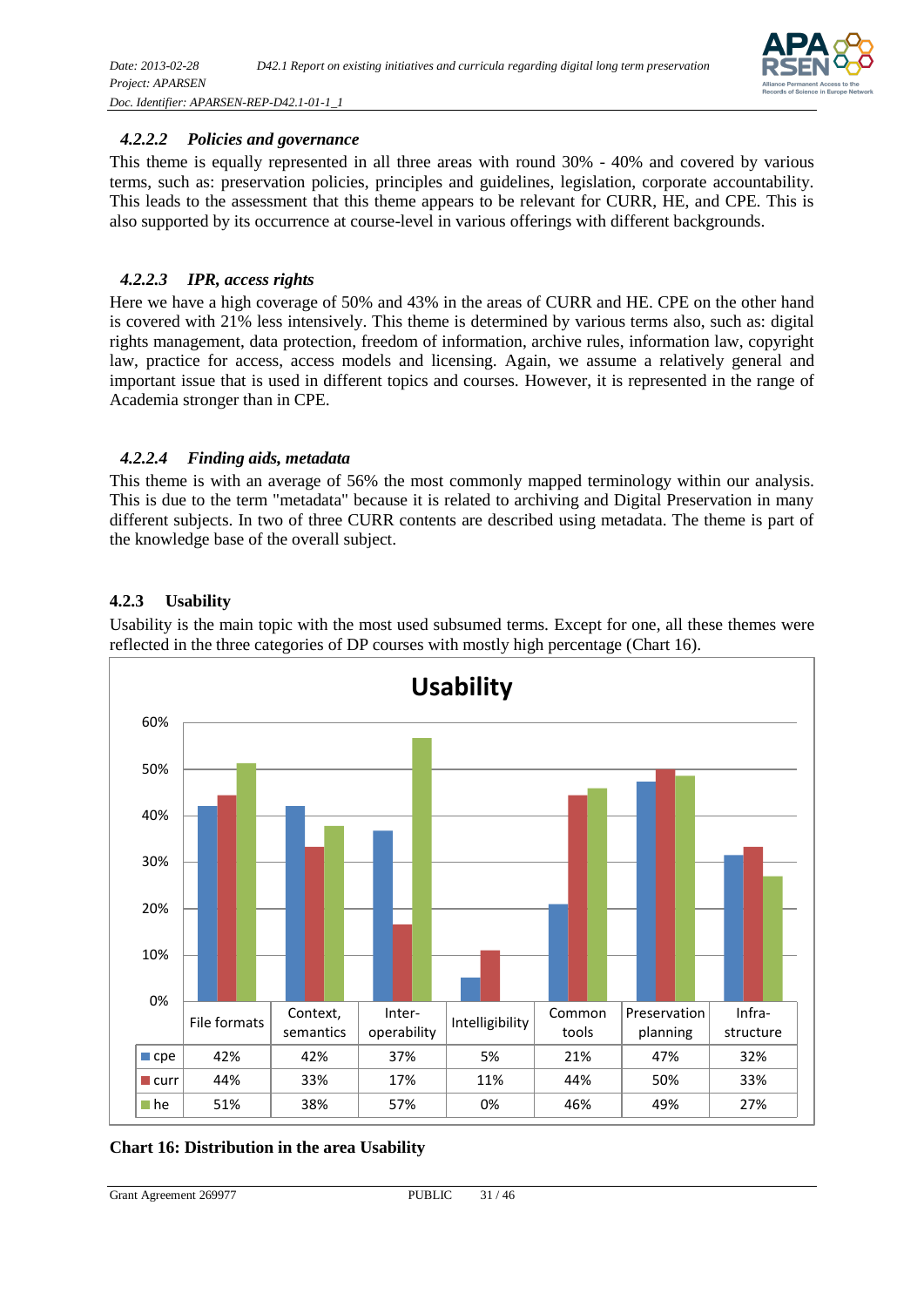

#### *4.2.3.1 File formats*

There is a nearly uniform distribution of file formats across CURR, HE, and CPE. This indicates that the theme is generally perceived as relevant for all kind of education offers. In every category (CPE, CURR and HE) file formats have been reached a percentage of more than 40% (CPE 42%, CURR 44% and HE 51%). That could be meaning that file formats are an important issue for the whole category usability. Terms like migration, integration, standards and particularly metadata are the most mentioned items in the different courses; probably because of their general importance for preservation. This could explain the similar distribution over all three groups of courses.

#### *4.2.3.2 Context, semantics*

Context and semantics are most important for the sector CPE. In this sector we can assess an appearance of 42%. In the area of CURR and HE following distributions have been shown: CURR 33% and HE 38%. Generally, context and semantics are observed to be strongly correlated with the Usability topic, hence it can be attributed to be of high relevance.Metadata and semantics occur mostly in this thematic field.

#### *4.2.3.3 Interoperability*

For the theme interoperability there are three different characteristics to notice. On the one hand we can see that this issue is not very relevant for the area of CURR (appearance only 17%). On the other hand we have a percentage of 57% in the area of HE; and at least a percentage of 37% in the field of CPE. The correlation of interoperability with CURR is low, whereas correlation is high for individual courses. However, many of those individual courses are part of different CURR. The OAIS (information) model and standards in general are most often observed as course subjects.

#### *4.2.3.4 Intelligibility*

The theme intelligibility it not strongly represented in the different categories (percentage of 5% in the field of CPE courses, 11% in the CURR and none in HE. Possible interpretations of the rare occurrence of intelligibility have to be discussed with WP25, e.g., coverage through the related theme of context and semantics which are repeatedly found.

#### *4.2.3.5 Common tools*

We have a nearly equal percentage referring the theme common tools in the categories CURR (44%) and HE (46%). In both categories these issues are represented through a few of different terminologies, which all handle with varying techniques and software tools. Examples for some course and curricula topics mentioned are: tools for managing records and information, software options and developing new tools and products. In the field of CPE this theme has just a percentage 21%.

#### *4.2.3.6 Preservation planning*

Preservation planning is very common in all three categories (CURR 50%, CPE 47% and HE 49%). This might be due to fact that this theme is characterized by diverse terms and concepts, such preservation analysis workflow, Digital Preservation preparation and requirements, significant properties, strategy, managing Digital Preservation, preservation strategies etc. Because of that we have a very high percentage in all three groups of courses. The theme preservation planning is hence also very relevant for the APARSEN topic usability.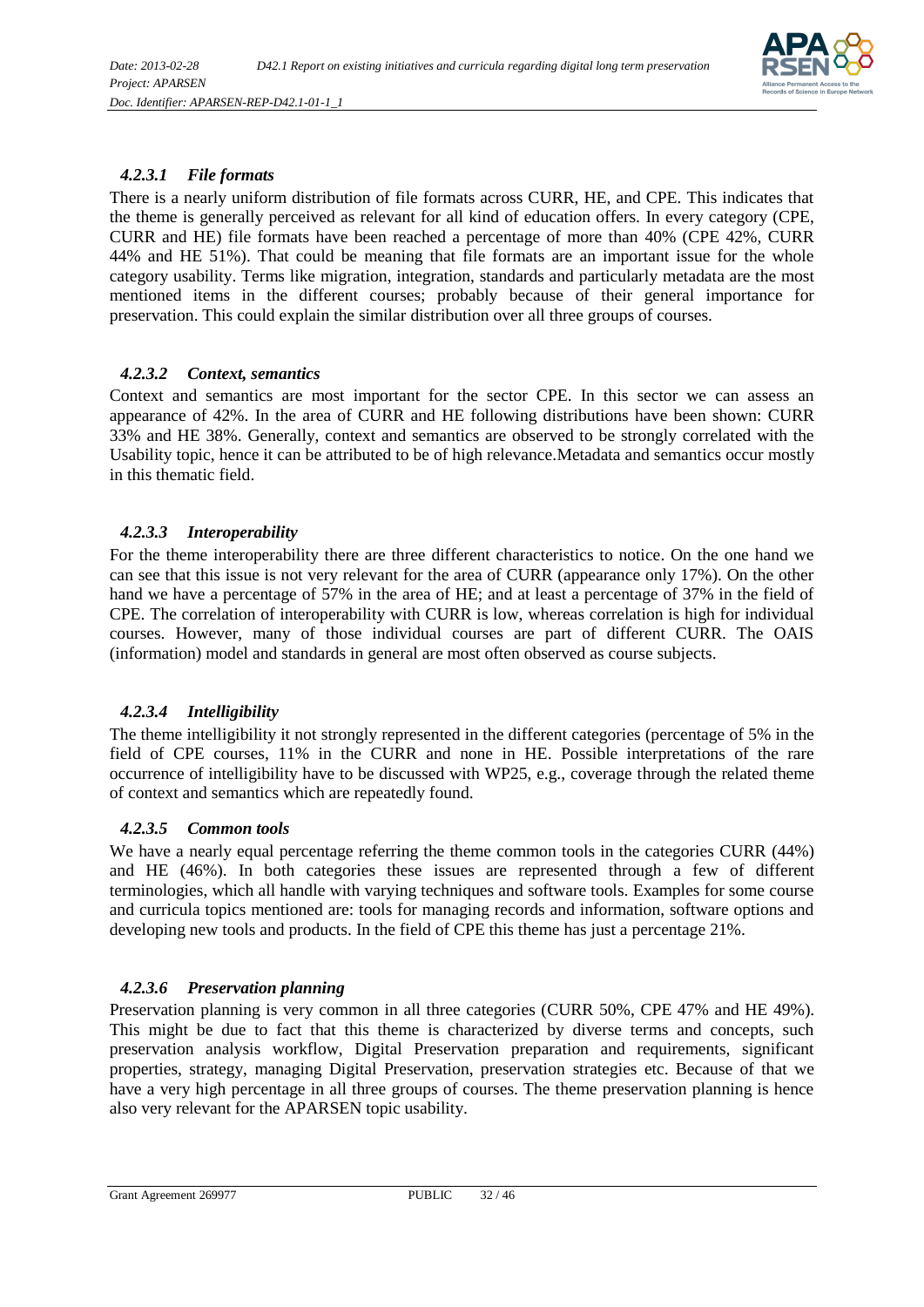

#### *4.2.3.7 Infrastructure*

Referring the theme infrastructure we have a relative similar distribution overall all three categories (CPE 32%, CURR 33% and HE 27%). Hence infrastructure appears to be relevant across all types of offerings and the Usability topic in general. Terms like technical and organizational requirements, platforms, IT components and infrastructure itself are some mentioned items in the different courses; probably because of their relevance for planning, designing and configuration of preservation concepts. This could also explain the relative equal distribution of percentage of this theme in the different courses.

#### <span id="page-32-0"></span>**4.2.4 Sustainability**

Sustainability includes seven themes, wherein "Business cases" and "Processes" stand out. The theme of "Brokerage services" occurs not at all (Chart 17).



#### <span id="page-32-1"></span>**Chart 17: Distribution in the area Sustainability**

#### *4.2.4.1 Business cases*

The theme "Business cases" is more represented in academia than in CPE (CPE 21%, CURR 50% and HE 42%). This suggests that this theme provides a good characterization of the Sustainability topic in general. For example, the theme is reflected in business models, problems and action fields, legal and cost aspects, supply sources, marketing. The low topical coverage in CPE needs to be further investigated with WP 36, as it might indicate a deficiency in current offerings.

#### *4.2.4.2 Cost/benefit analysis*

The term cost / benefit analysis appears almost equally in all three segments (CPE 16%, CURR 17% and HE 22%). Cost Analysis is the keyword. This theme, with a rather economic background, has a constant presence, but isn't of the main concern.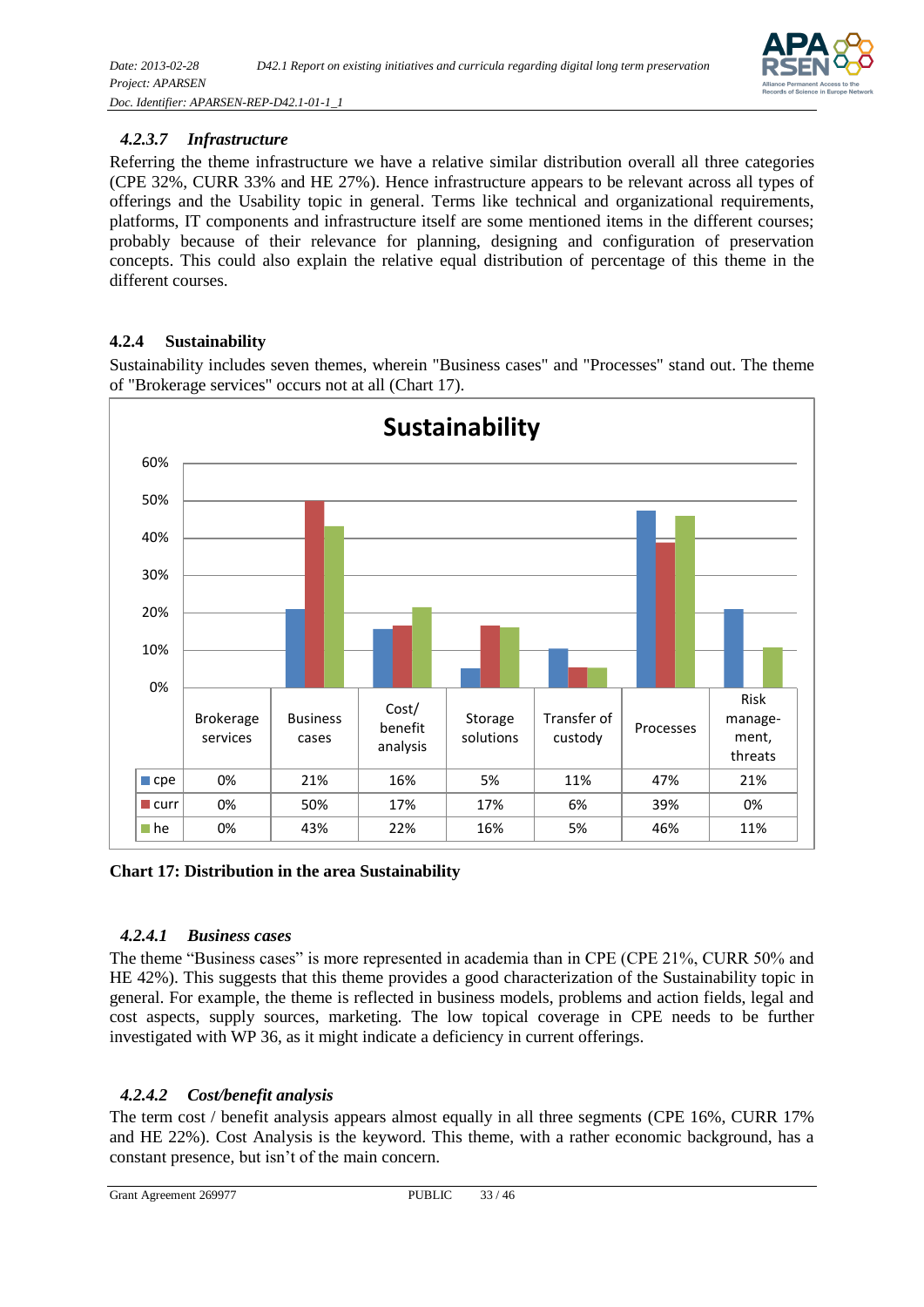

#### *4.2.4.3 Storage solutions*

This term has in CPE much less importance than in the academic field (CPE 5%, CURR 17% and HE 16%). So this is another indicator of the needed expansion of DP courses for people in employment and professionals.

#### *4.2.4.4 Transfer of custody*

The term is used less, in the division CPE with 11%, in CURR with 6% and in the considered individual academic courses with 5%. The term is mainly represented by aspects of rights management, which finds itself in the field of Access in "Policies and governance", or "IPR, access rights". The content is thus certainly relevant, but is labelled differently and is defining the area of access more than the area of sustainability.

#### *4.2.4.5 Processes*

The Processes theme seems to provide a good characterization of the Sustainability topic, as it is observed in an average of 44% of all offerings. It appeared in all three segments equally often, in CPE with 47%, with 39% in CURR and in HE with 46%. This might be due to the fact that the term Processes itself is quite broad, with its specific meaning diverging across sectors and domains. Specific occurrences of the Processes theme encountered were, for example: acquisition processes, workflow, process analysis and process modelling. The percentage difference of the division CURR to the other sectors speaks for the differential use of the multiple cross-term "process" in different areas of specialization and thus individual courses in the academic as well as in continuing education sector. Due to the extensive spectrum several "side issues" arise, that can be assigned to a limited extent, such as "migration, emulation, technology preservation" and "storing, encoding and transmitting data".

#### *4.2.4.6 Risk management, threats*

This theme is with 21% in the category of CPE and 11% in HE and 0% in CURR stronger in training than in the academic field, but overall quite thinly represented. As a main heading in a degree program, it is not used within our data set; however, there are special courses, especially in focusing on practical orientation and application to handle the risk management entirely.

#### <span id="page-33-0"></span>**4.2.5 Summary**

Taking the APARSEN core topics as normative basis for what should be offered, the elicitation and detailed/comprehensive discussion of the actual reasons and implications of observed deficiencies in topical coverage in the data analyzed was beyond the scope of this deliverable. Possible interpretations (e.g., "deemed to be not mature enough/irrelevant", "terminology mismatch", "conveyed need for offerings" ...) will be discussed in detailed with the respective WP stakeholders and reflected in the design of the APARSEN curriculum.

**Trust** is influenced by three terms in the area of CPE (Provenance, audit and certification & Appraisal, selection criteria) and has reached the highest coverage in the area CPE with 79%. Trust is determined in the field of HE by two terms (Authenticity, Provenance & Appraisal, selection criteria) and is represented in the field of CURR only by Provenance.

Policies and governance, IPR, access rights, and finding aids, metadata define the topic **Access**. Access delivers with Usability the largest contribution in the field of curriculum.

**Usability** provides with six out of seven terms the largest input, the most frequent topic or in all three segments (CPE, CURR, HE).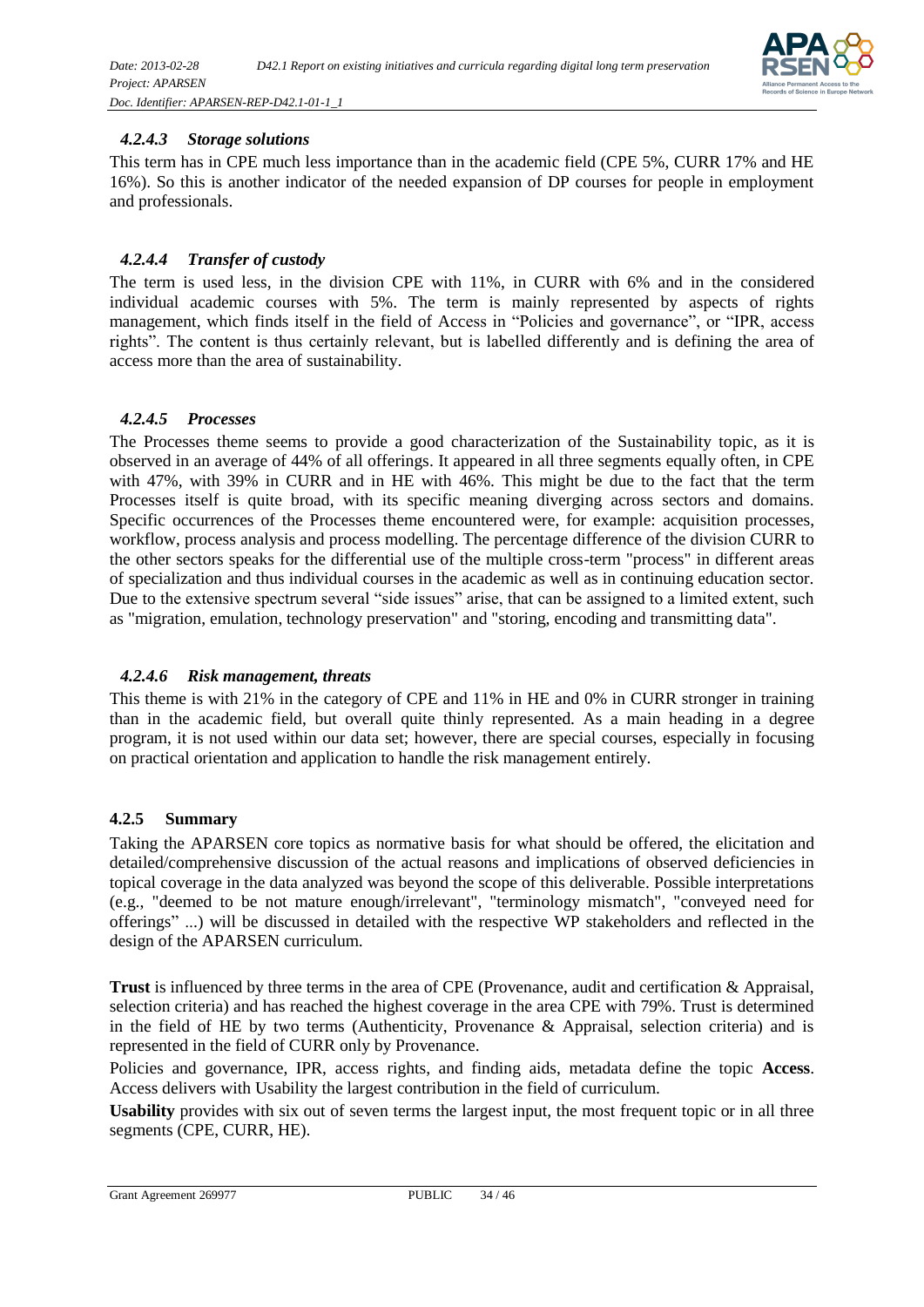

**Sustainability** is represented mainly by Business cases and Processes. After Usability Sustainability provides the next largest contribution to HE courses.

The APARSEN core topics are covered in over 50% of the analysed offerings across CURR, HE, and CPE. However, the observed occurrence of constituting sub-themes varied. For instance, there was little evidence of the themes Persistent Identifiers, Security, Intelligibility and Brokerage Services, Transfer of Custody, and Data Quality. As another example, topical coverage of Authenticity, IPR, Access rights, Interoperability, Common tools, Business cases, and Storage solutions was in general found to be higher in HE than CPE.

Overall, topical coverage appeared to be relatively consistent across areas (CURR, HE, and CPE), countries, and languages. This supports adequateness of the methodology established and gives some indication as to the validity (i.e. critical mass reached through leading offerings) of the findings w.r.t. topical coverage.

#### <span id="page-34-0"></span>**5 IMPLICATIONS**

#### **5.1 PUBLIC RESOURCES REPOSITORY**

<span id="page-34-1"></span>Together with work package WP43 *Training courses*, WP42 *Formal qualifications* aims to broaden the scope of Digital Preservation by leveraging the required skills and competence profiles within and beyond the library and information science community. Digital Preservation can be considered a base competence in the information society. Because of the ever escalating scale of relevant disciplines and practical domains, the study's scope had to be narrowed down (cf. Section 4 [Analysis\)](#page-18-0). For the same reason, the development of curricula and training material in a significant cross-section of disciplines beyond library and information science as well as their integration in extant educational programs in Higher Education and Continuing Professional Education is currently an unrealistic goal to accomplish. In order to facilitate access to qualification resources in Digital Preservation for students, researchers and practitioners alike, APARSEN will maintain and make the structured survey data publicly available, allowing these target groups to spot qualification and training opportunities meeting their competence profile and subject field.

That register of Digital Preservation curricula and courses in academia/Higher Education and Continuing Professional Education will become part of the APARSEN Online Training Portal (OTP) (cf. Task 4350, [APARSEN DoW, WT3, WP43 Training Courses, page 85]), comprising a set of online services dedicated to leveraging skills and competence profiles in the field of Digital Preservation.

In general, the Online Training Portal (OTP) is dedicated to be of help to anyone interested in gaining initial skills or improving his competence in Digital Preservation. Specifically, the portal will be designed to support students and trainers with three main services:

- Register of Digital Preservation curricula and courses in academia/Higher Education (HE) and Continuing Professional Education (CPE)
- Repository of training material in Digital Preservation
- Online learning with courses in Digital Preservation

#### <span id="page-34-2"></span>**5.1.1 Register of Digital Preservation curricula and courses in academia/Higher Education (HE) and Continuing Professional Education (CPE) on Digital Preservation**

This service allows students and professionals to spot qualification and training opportunities meeting their competence profile and subject field, hence leveraging the required skills and competence profiles within and beyond the library and information science community.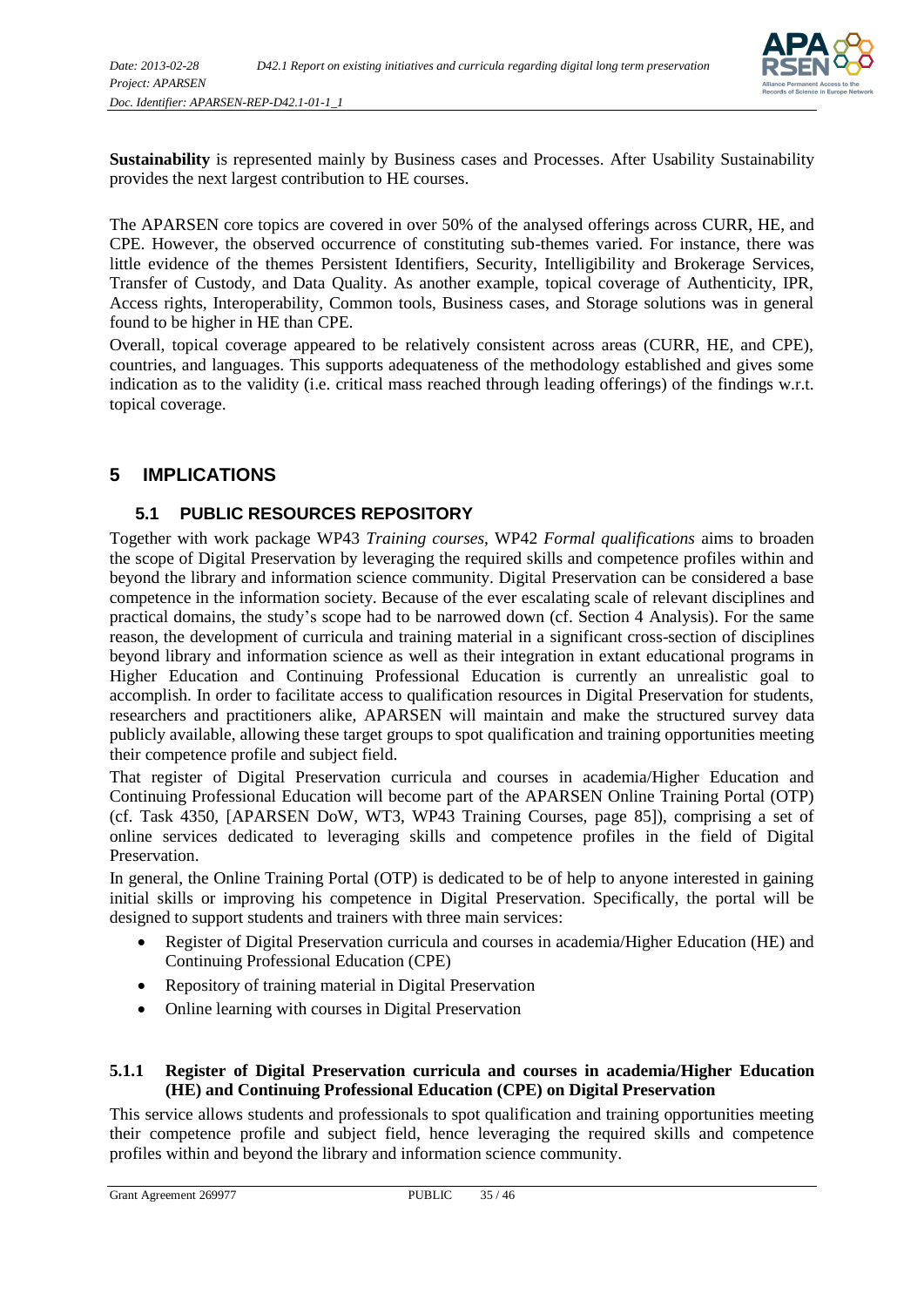

The service makes available a catalogue of opportunities to gain qualifications in or to be trained in Digital Preservation. Opportunities may range from stand-alone, discrete training events/tutorials to courses, curricula and professional frameworks/programmes. The focus is set on Higher Education, vocational education, academia and Continuing Professional Development which may lead to or which are embedded in formal (academic) qualifications or recognized certification. The register lists events, programmes and providers. Each entry is described by an essential set of attributes allowing users to identify opportunities meeting their interests and training and qualification needs, respectively. Mainly, the register refers to/ links to original information provided by the organizer.

The Online Training Portal will to some extent act as a Content Management System (CMS) which by and large "allows publishing, editing and modifying content as well as maintenance. Such systems of content management provide procedures to manage workflow in a collaborative environment. These procedures can be manual steps or an automated cascade." [\[http://en.wikipedia.org/wiki/Content\\_management\\_system](http://en.wikipedia.org/wiki/Content_management_system) ]

With launch of the online service, the register will comprise the resources identified in the course of this survey and reported in this Deliverable D42.1 (cf. Annex I). The survey contributes an initial data set (cf. Section [2.3](#page-12-0) and [2.4\)](#page-12-1) which covers a subset of the service's potential scope. The survey's eligibility criteria (cf. Section [2.2\)](#page-11-2) define the boundaries of the initial service coverage, informing the target audience what resources they can expect to find in the register and what not. The attributes country, language and target audience recorded for each entry support users in finding opportunities they can geographically attend, understand the matter and meet the admission criteria. APARSEN will plan for maintenance procedures to continually supplement and update the curricula and courses register (cf. Section 5.3).

#### <span id="page-35-0"></span>**5.1.2 Repository of training material in Digital Preservation**

This service supplies teachers and trainers with material suitable for creating courses on digital longterm preservation within and beyond the library and information science community. Furthermore, its material is expected to enable students and professionals to study single topics by self-directed learning on a basic level.

The repository offers digital resources suitable for teaching topics in Digital Preservation. It contains single, discrete documents and media like, but not limited to, basic information texts, scientific articles, presentation recordings, case studies, guidelines, and best practice reports. The content should be a good mix of theoretical concepts and examples from various application domains. It may address different target audiences, ranging from Higher Education and academia to vocational training and Continuing Professional Development. The repository stores local copies of the resources, if possible. In cases where this is not possible, the service refers to/ links to the original distributor. All content is indexed by an essential set of attributes which enables developers, authors, instructional designers, and subject matter experts to select suitable raw resources for the individual course production, fitting the specific application domain context, the specific target audiences and the specific learning objectives.

APARSEN WP42 *Formal qualifications* in collaboration with WP41 *External workshops, symposia and events* will populate the repository with training material including that collected from thirdparties. Potential contributors are Higher Education infrastructure in Europe, public research and development projects and training initiatives, who generously share their material. Moreover, the repository will host training material developed by WP43 *Training courses* belonging to the Advanced Practitioner Training Course (Task 4320), the Topic Specific Training Courses (Task 4330) and the Executive Briefings (Task 4340).

#### <span id="page-35-1"></span>**5.1.3 Online learning with courses in Digital Preservation**

Such service could be dedicated to offering students and professionals the opportunity to improve their knowledge in Digital Preservation by attending online courses. Acting as a training and qualification provider presupposes the setup and continuous operation of an organisation. Although APARSEN was not intended to run online courses, for the sake of completeness, this Deliverable describes a coherent suite of three services adding up to the Online Training Portal. This also includes online learning with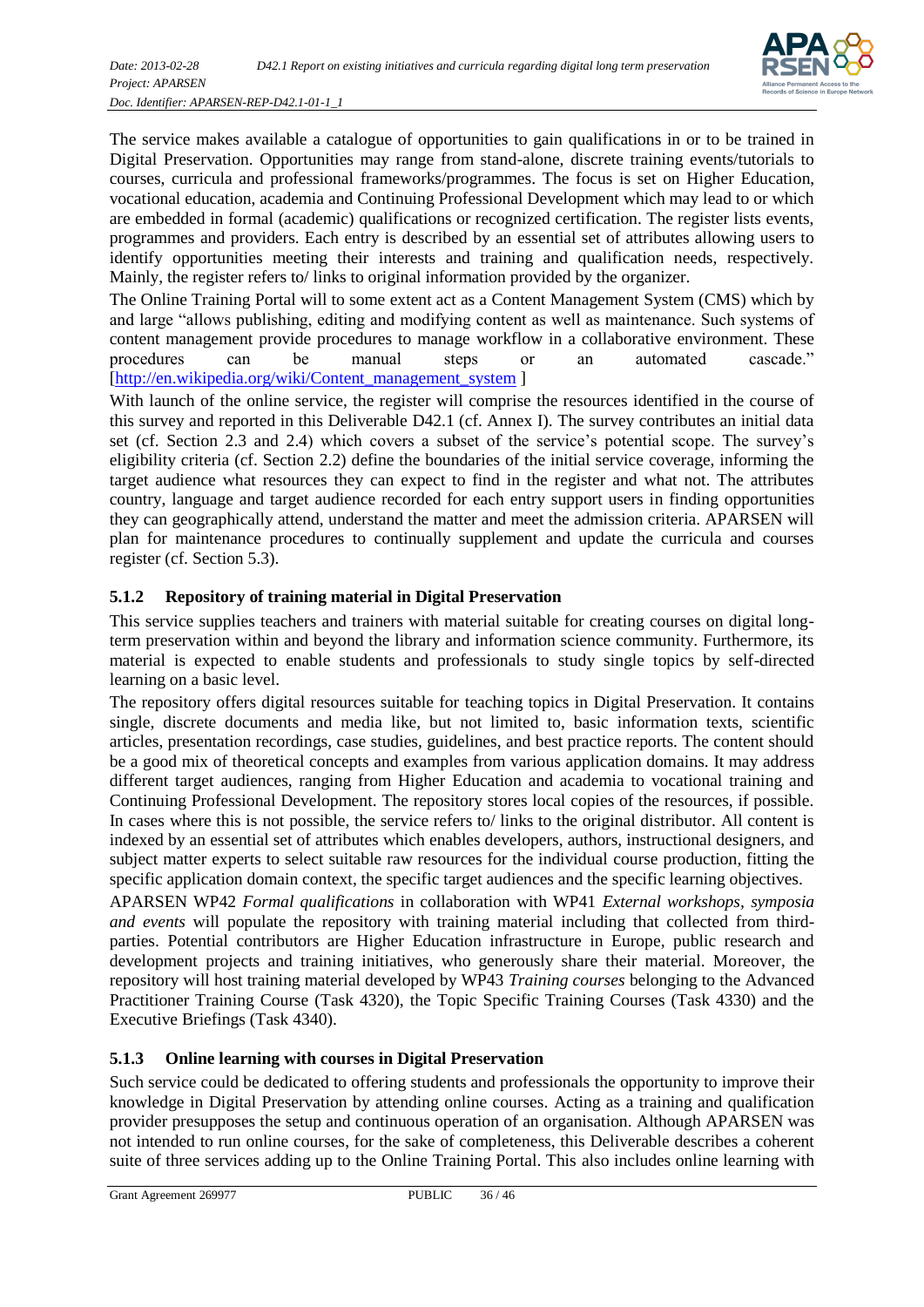

courses in Digital Preservation, which is optional in the scope of APARSEN. The technology chosen for implementing the OTP is prepared to act as a Learning Management System and run online courses. Whether the VCoE will step into the business of (certified) online training and qualification is a decision to be taken in line with business plan development in WP11 *Common vision*. In APARSEN, the OTP is set-up to the stage of a Content Management System in which online course elements and online course structures can be authored and stored. Universities, colleges and training and qualification providers can take building blocks from this repository to build up and enhance their own offer.

The service would deliver online courses in Digital Preservation and keep track of the student's individual progress. Courses encompass a unit of teaching on a subject in or related to Digital Preservation. Students attending courses should belong to the intended audience of the course and qualify by their previous knowledge. Attendance of the course is intended to build competences, described by the course's learning objectives. The course structure organizes the learning process, subdividing the course into modules and activities. Activities range from reading and studying documents and multimedia training material and exercises up to taking quizzes and examinations. Depending on the student's performance, the course may branch into alternative onward activity paths inside the course. The service concentrates on distant, self-directed learning in which the students themselves set their individual pace of learning and their individual times of learning. Besides that, computer-based activities in online courses may be integrated with practical or workshop-based situations, following the blended learning approach.

In order to run online courses, the Online Training Portal covers features of Learning Management Systems (LMS), supporting "the administration, documentation, tracking, reporting and delivery of education courses or training programs." LMSs range from systems for managing training and educational records, to software for distributing online or blended/hybrid college courses over the Internet with features for online collaboration. Colleges and universities use LMSs to deliver online courses and augment on-campus courses. Corporate training departments use LMSs to deliver online training, as well as automate record-keeping and employee registration. Student self-service (e.g., selfregistration on instructor-led training), training workflow (e.g., user notification, manager approval, wait-list management), the provision of on-line learning (e.g., computer-based training, read  $\&$ understand), on-line assessment, management of continuous professional education (CPE), collaborative learning (e.g., application sharing, discussion threads), and training resource management (e.g., instructors, facilities, equipment), are all important dimensions of Learning Management Systems." [\[http://en.wikipedia.org/wiki/Learning\\_management\\_system\]](http://en.wikipedia.org/wiki/Learning_management_system) The LMS of the Online Training Portal is integrated with its CMS in that it can make use of repository training material inside online courses. However, it is not a learning material development environment in the sense of Learning Content Management Systems (LCMS), which supports creating, editing, reusing and repurposing learning content. [\[http://en.wikipedia.org/wiki/Learning\\_Content\\_Management\\_System\]](http://en.wikipedia.org/wiki/Learning_Content_Management_System)

Depending on their design, the programme will comprise or add to training courses or parts thereof developed by WP43 *Training courses*, namely the Advanced Practitioner Training Course (Task 4320), the Topic Specific Training Courses (Task 4330) and the Executive Briefings (Task 4340).

#### <span id="page-36-0"></span>**5.1.4 Integration and common services of the Online Training Portal (OTP)**

A comprehensive suite of shared information and communication services accompanies the register, the repository and the online learning in the Online Training Portal. One or more **Taxonomies** provide a structure for the content. Its categories reflect concepts researchers and practitioners in Digital Preservation are used to in their daily business. Independent schemes complement one another. The APARSEN topics Trust, Sustainability, Usability and Access with their respective sub-themes form one essential scheme in that taxonomy. Relevant schemes in Digital Preservation identified so far include preservation services, organisation role in Digital Preservation, and application domain. The competence profile scheme and the target audience scheme are prevalent in qualification and training. Hierarchical classification inside each scheme allows for specialization into subcategories. Training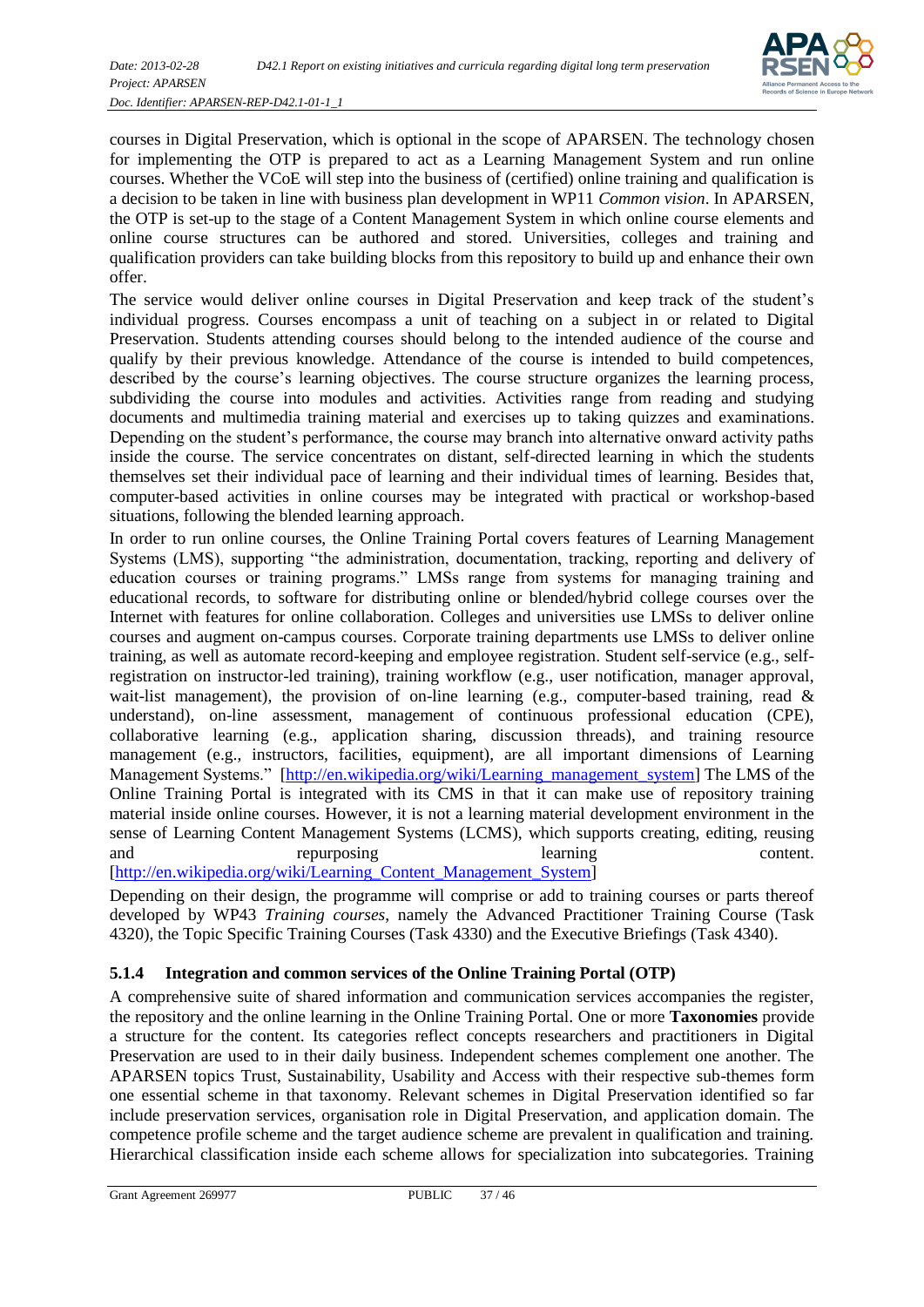

opportunities, training material and online courses are grouped into categories that fit. Content can be assigned to multiple categories, adding up to a panorama classification that satisfies manifold interests and uses cases. Altogether, the portal can be considered to speak the language of the students and the instructors. **Faceted browsing** aids users in exploring the Online Training Portal and in locating content of their interest. It lets students and instructors apply multiple filters to narrow down the presented offer to categories of relevance to them. The filtering can be combined with querying terms in the content full-text. Users can convey their individual explicit **interest profile** in terms of a combination of categories. Thereafter, the portal will offer to rerun on demand searches on the content according to that profile. Besides, the portal automatically deduces implicit interest profiles from user behaviour. Users would be presented with individual **recommendations** assessed to match his/her interests but which the user has not accessed so far. The underlying user tracking is further exploited for **most-viewed-charts**. The portal advises users of **similar content** determined by means of full-text analysis. Various tools encourage users to contribute and help building an active community. **5-star rating** allows users to express their appraisal of training material and courses based on their individual subjective or objective assessment criteria. With **commenting**, users can publicly express their thoughts on single items of content. In case of controversial opinions, subsequent comments can mushroom into a chat conversation. **Sharing** and **tell-a-friend** support users in spreading the word, informing their acquaintances about interesting content on the Online Training Portal through social networks and by email messages. **Tagging** enables users to classify content along their individual terms not predetermined by taxonomy.

The online services will be designed and set-up by WP42 (Task 4240) and WP43 (Task 4350) in close collaboration, integrated with the APA/APARSEN/prospective VCoE web site established by WP44 (Task 4430) and WP52 (Task 5220).

#### <span id="page-37-0"></span>5.2 COLLECTION OF RESOURCES

The goal of D42.1 is to identify and to collect information about existing initiatives and curricula related to formal qualifications. However, constraints apply on the process of collecting resources. Specifically, the intellectual property rights associated with the analyzed resources remain with their respective owners/institutions. Access criteria to specific curricula/courses vary accordingly.

Building on the analysis described in *Chapte[r4](#page-18-0)*, Task 4220 will elaborate on the specification of courses and curricula for Digital Preservation in selected disciplines. And the identified resources will be further analyzed as part of Task 4230 for proving its relevance and consistency regarding format, content and coverage within the APARSEN context. As the information available online is limited/restricted, this will be done by getting into direct contact with relevant stakeholders in a constructive dialogue (Task 4240). The VCoE vision (WP11 Common Vision) will provide a clearly defined coherent approach which provides coverage and quality control and also acts as an incentive for collaboration with APARSEN; a corresponding sustainability/business plan is required for persuading owners to surrender their content. If negotiations are not successful or specific course material is simply not available in the required form a decision will have to be taken w.r.t. development/preparation within APARSEN and its constituting work packages.

Online resources such as the nestor e-Tutorials<sup>7</sup> and (project-specific) training videos<sup>8</sup> and (projectspecific) training videos<sup>9</sup> were created within a specific context with specific target audiences and learning objectives. Hence, their general applicability as supporting material for formal qualifications will be assessed after the APARSEN curricula/courses have been developed.

l

<sup>7</sup> [https://moodle.hu-berlin.de/course/search.php?search=nestor,](https://moodle.hu-berlin.de/course/search.php?search=nestor) [http://nestor.sub.uni](http://nestor.sub.uni-goettingen.de/education/nestor_e-Tutorials.pdf)[goettingen.de/education/nestor\\_e-Tutorials.pdf](http://nestor.sub.uni-goettingen.de/education/nestor_e-Tutorials.pdf)

<sup>&</sup>lt;sup>8</sup> e.g., cf. [http://nestor.sub.uni-goettingen.de/education/nestor\\_e-Tutorials.pdf](http://nestor.sub.uni-goettingen.de/education/nestor_e-Tutorials.pdf)

<sup>&</sup>lt;sup>9</sup> e.g., cf.<http://www.alliancepermanentaccess.org/index.php/training/training-materials/>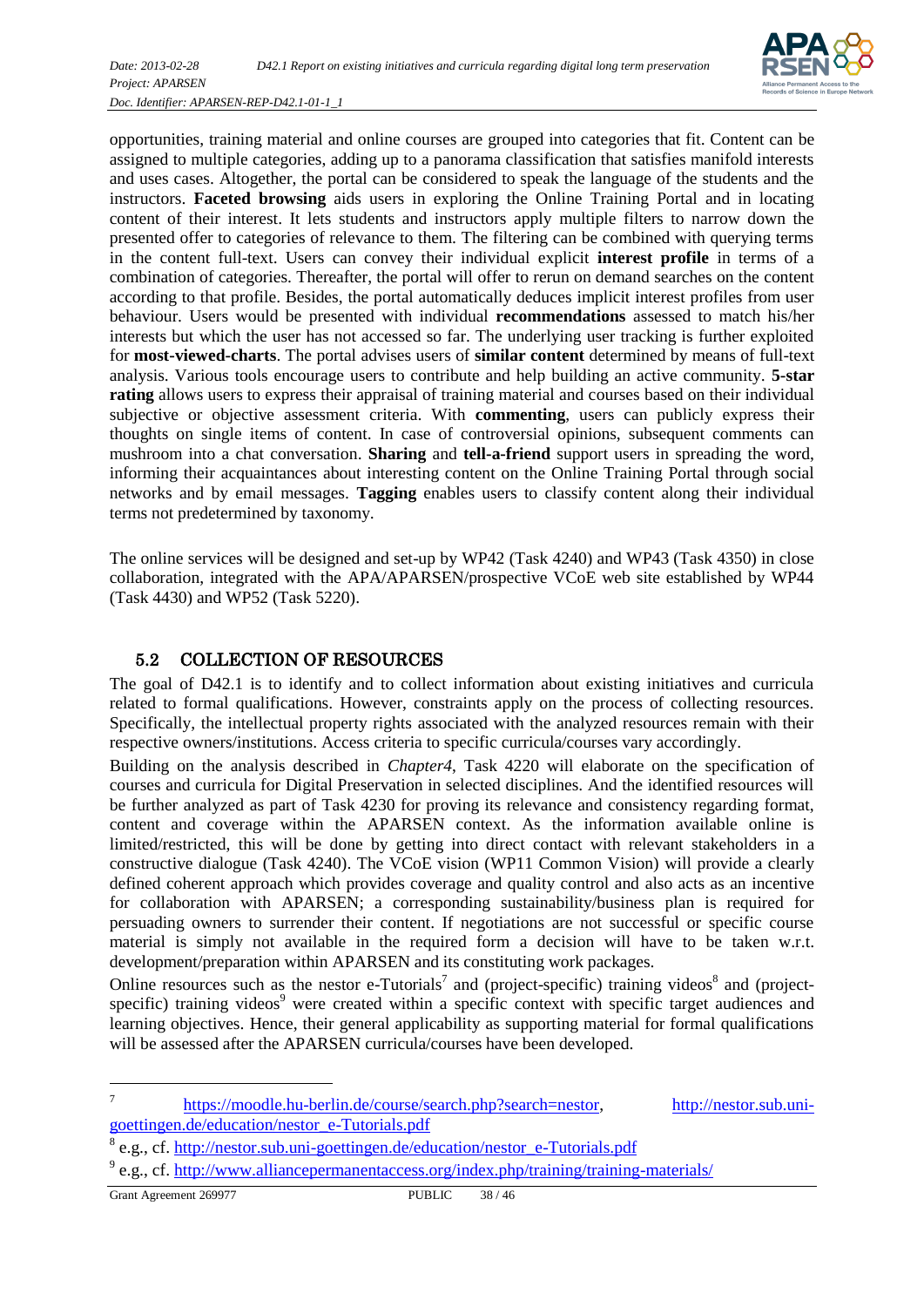

#### <span id="page-38-0"></span>5.3 RESOURCE REGISTER MAINTENANCE

In order to continually provide a service of value, the register of qualification and training offers must feature accurate and up-to-date data. This requires permanent maintenance. A Virtual Centre of Excellence (VCoE) will support the sustainable maintenance processes. Four approaches come into mind: Central maintenance, maintenance by network, maintenance by community, and maintenance by provider.

- **Central maintenance:** The VCoE invests own resources for cleansing and updating the register data. This may include subcontracting.
- **Maintenance by network:** As a network of stakeholders in Digital Preservation the VCoE delegates the maintenance task to its members.
- Maintenance by community: Any volunteer may contribute to updating and inserting register data.
- **Maintenance by provider:** Institutions and companies running academia/ Higher Education curricula and offering Continuing Professional Education programmes insert and update their respective offer.

All approaches have advantages and drawbacks with respect to costs, control, coverage, and quality. Generally speaking, the costs borne by the VCoE and the control over regular and timely execution of the process can be assumed to decrease from the first to the third approach as listed above. The inner two approaches presumably achieve best geographical, language, topic, and application domain coverage. Quality accomplishments in terms of objectivity may vary, as stakeholders involved in the maintenance process may be biased. All approaches except central maintenance elicit and accommodate contributions from outside the project.

The VCoE will establish editorial or review processes in order to ensure data quality and to generate trust. In case the maintenance is delegated to VCoE member organisations or qualification and training providers, the VCoE may introduce electronic data exchange interfaces for automatic synchronization with extant databases.

With the data collated during the survey work, the VCoE is in possession of training and qualification provider contacts, which allows for directly addressing these organisations. As a result of the further research, networking and spreading excellence work in the project, APARSEN is connected to a varied spectrum of stakeholders active in Digital Preservation. In order to get to a good coverage on the qualification and training offers all over Europe, maintenance procedures should try to activate the entire community for the task.

Regarding all these considerations, sustainable procedures for continuing maintenance of the register of qualification and training offers have been designed. In essence, they follow the maintenance by network approach for submission of contributions from outside the project and apply a review in order to assure data quality. Regular calls in public or direct communication are supposed to activate the community.

**Submission and review procedure:** The VCoE seeks and accepts reports about training and qualification offers from the general public. Online forms on the Online Training Portal or, alternatively, on the VCoE web site allow for submission of new entries proposed to become enlisted in the register. Submission is open all the time. New proposals will be brought before appointed editors for review. Editors check the data for validity and may turn down proposals. Furthermore, editors are free to correct and, if appropriate, enhance data provided before a new entry is accepted into the register.

**Network activation procedure:** The VCoE will request contributions from its affiliated multiplier organisations. Regular updates covering the scope of the member organisation could be included in the VCoE membership terms and conditions.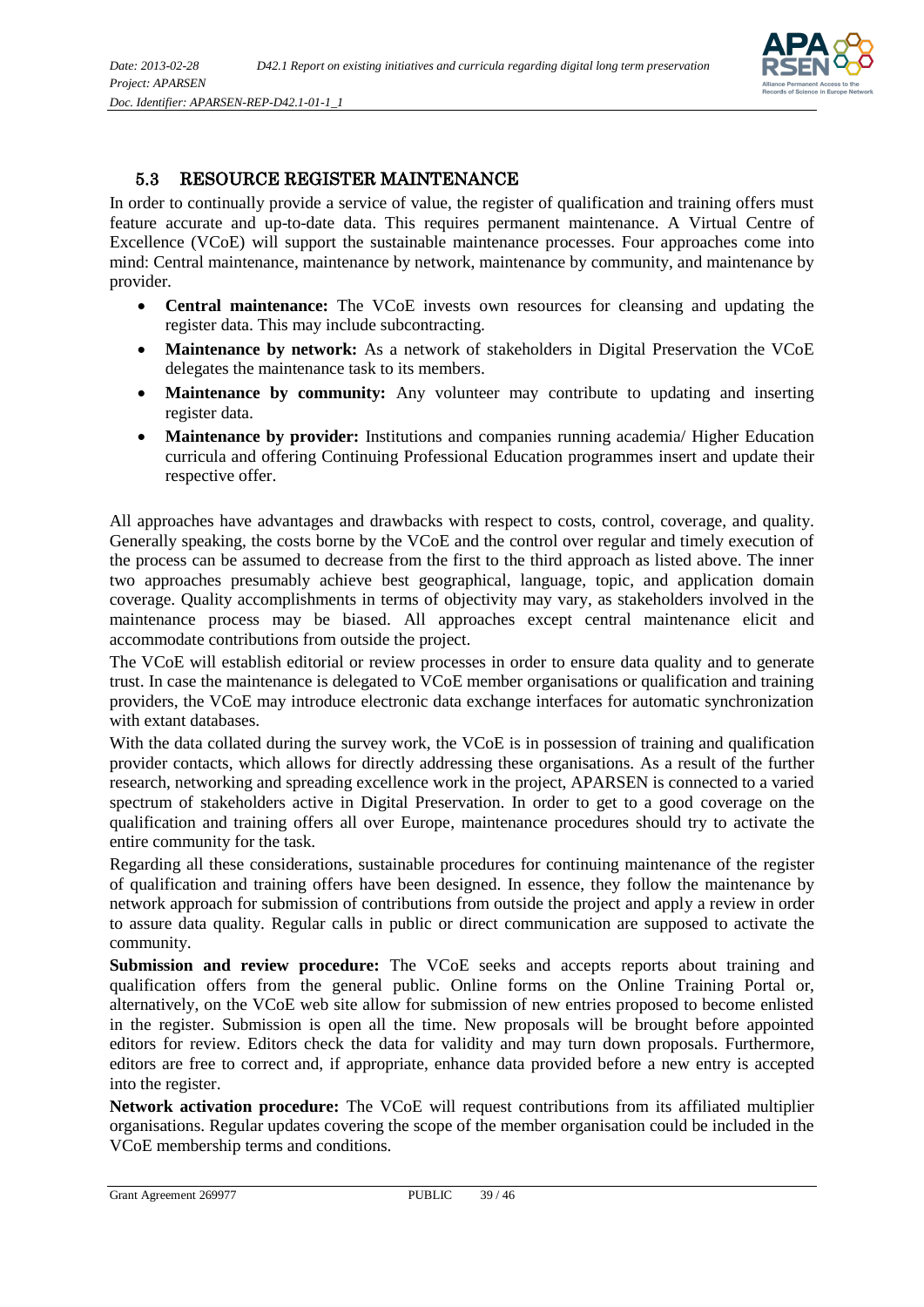

**Community activation procedure:** In its regular public communication the VCoE will advertise its register of Digital Preservation curricula and courses in academia/Higher Education and Continuing Professional Education on Digital Preservation.Subscribers will be informed about the opportunity to contribute to the register through public submission forms.

Provider activation procedure: The VCoE will directly address known providers of training and qualification offers and suggest they make use of the register as a means of advertising their services. Preferably, these calls will be timed with the beginning of semesters, trimesters and other terms of universities, colleges and other educational schedules.

The maintenance procedures outlined above are at the draft rough-cut planning stage and are likely to undergo redesign before actual implementation. This is because of the interdependency with the VCoE business model development conducted in WP11 *Common Vision*. The concerted planning will determine relevant partners, target audiences and customers of the VCoE as well as its services offer. The design of the register maintenance procedures will be tailored towards resources available and adapted towards supporting the centre's business.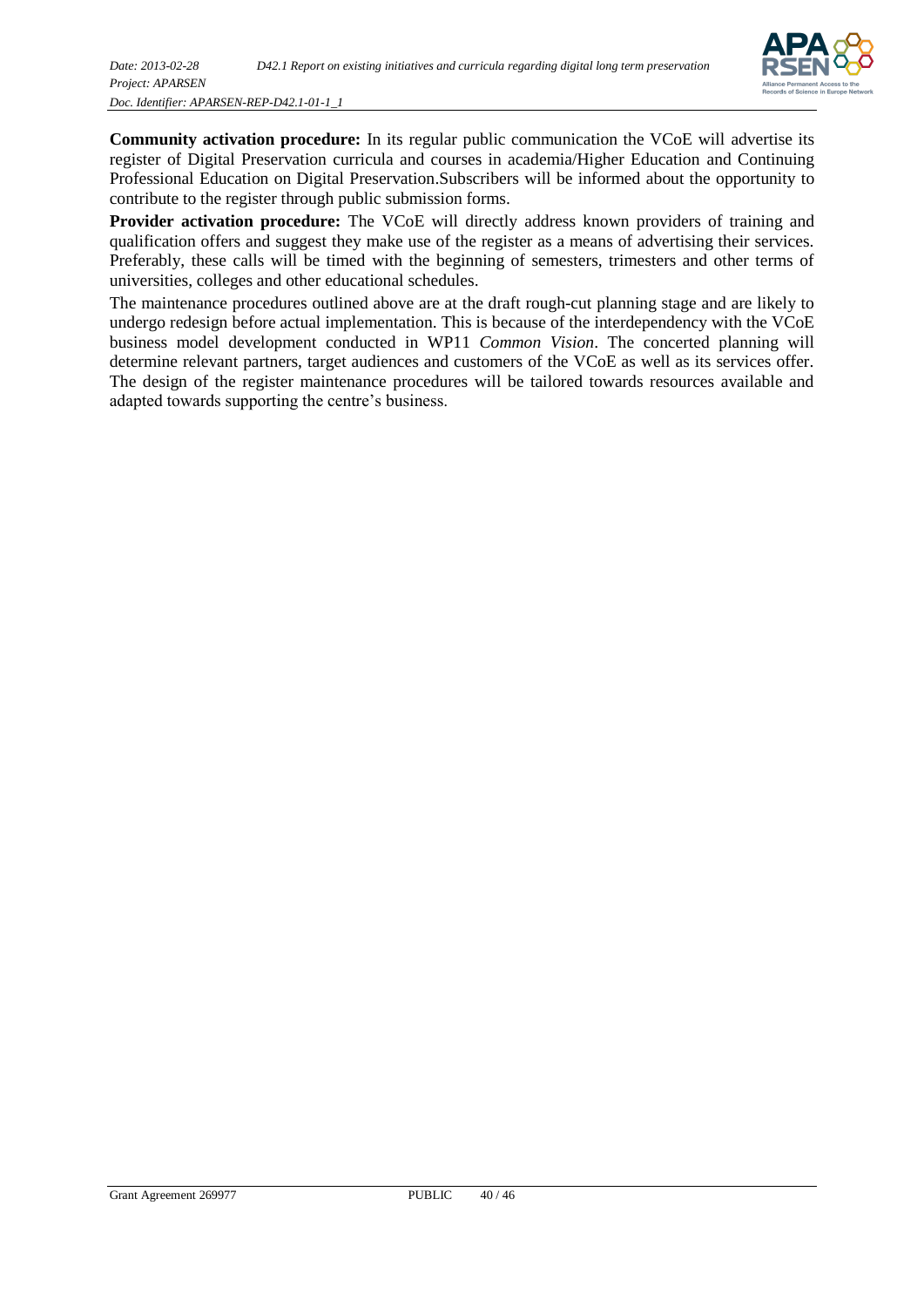

## <span id="page-40-0"></span>**6 CONCLUSIONS**

WP42 *Formal qualifications* aims at broadening the scope of Digital Preservation by leveraging the required skills and competence profiles within and beyond the library and information science community. However the relevant subject fields and application domains beyond library and information science which could profit from theory and practice of Digital Preservation or which could contribute to the conservation of digital assets, respectively, are difficult to define precisely. In principle it encompasses any discipline that creates, edits, brokers, transmits, or stores digital objects which includes much of the information society. Of course this Deliverable cannot in practice claim to provide comprehensive coverage of Digital Preservation curricula and course in academia/ Higher Education and Continuing Professional Education. The scope of the data captured so far is limited to education and training offers, most of which have been aimed at library and information science. Through reflection on single course units in Higher Education and on discrete courses in Continuing Professional Education, this Deliverable captures the offer open to students, researchers and practitioners in other disciplines.

#### <span id="page-40-1"></span>**6.1 MAIN INSIGHTS**

Preservation viewed as a branch of library and information science looks back on a long tradition, compared to which digital long-term preservation is a rather young and specific discipline. Determining curricula and course in academia/Higher Education and Continuing Professional Education in Digital Preservation particular often is compromised by scarce information about the offer publicly available. As access to the associated course material often is restricted to enrolled participants, it does render the assessment of curricula and courses prior enrolment difficult at best.

Even where they exist, obtainable curricula, programmes and course descriptions are often short and mostly informal. The terminology used is non-uniform across individual offerings. Few generic keywords outline the subject matter at a high level of abstraction, rarely accompanied by more specific information about the breadth/extent in which the concepts behind those keywords are covered. Apart from language barriers, subjects overlap, and the meaning of single terms and statements in the descriptions depend on the respective course/curricula context. The few curricula which were deemed as admissible are inhomogeneous; every curriculum has its own focus areas and different modules which are defined by the organizational context they are offered within. In general, target audiences were not always clearly defined.

In order to attain an overview by topic as presented in the analysis (cf. Section [4\)](#page-18-0), mappings onto the APARSEN topics Trust, Sustainability, Usability and Access and their respective sub-themes were conducted iteratively for calibration. However, many mappings remained necessarily subjective, thus they are biased by interpretations of the sparse information available.

Also administrative information on the offer frequently lacks structure. The audience addressed, the learning objectives and the prerequisites for attending the course are not always evident. It is notable that the survey on curricula, programmes and course descriptions did not reveal a commonly accepted pattern of competence profiles or position profiles in digital long-term preservation, respectively.

Because few offerings from other European countries exist, geographic take-up is dominated by UK and Germany. (cf. Section **Fehler! Verweisquelle konnte nicht gefunden werden.**). As the survey has been conducted within the APARSEN consortium, offerings outside the APARSEN representation might have been missed, e.g., for language reasons. Likewise, the most common languages offered are English and German.

Regarding course/curricula content, the coverage of the APARSEN topics is mixed. While, for instance, finding aids and metadata are deemed as relevant for many offerings, those themes are related to **Access** and thus not solely restricted to Digital Preservation. Regarding **Usability**, its constituent themes are most frequently found/mapped. Except for intelligibility, which might be due to the fact that the term itself is not commonly accepted and clearly specified within the DP community. Hence, it might be implicitly covered by other Usability themes such as context and semantics. **Trust** is mainly driven by provenance, audit and certification, and appraisal and selection criteria. While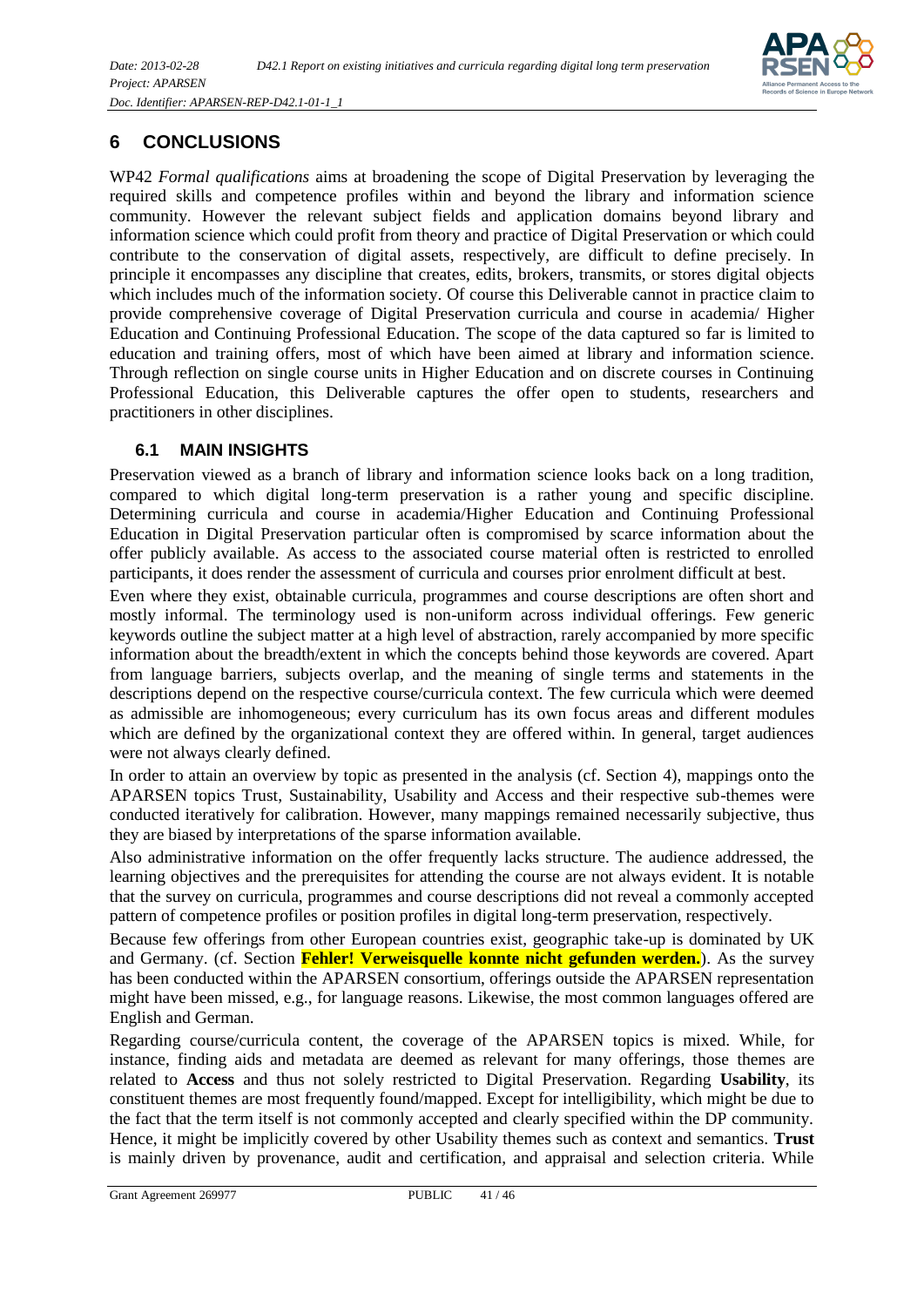

processes and business cases have good coverage in **Sustainability**, the actual delimitation of these themes was difficult to assess. Brokerage services, on the other hand, were not covered explicitly in any of the analyzed resources. Either the corresponding issues are associated with other topics, or they are not deemed as relevant/mature enough for inclusion in formal qualifications.

#### <span id="page-41-0"></span>**6.2 RECOMMENDATIONS**

The following recommendations regarding formal qualifications in Digital Preservation were derived from the insights above and in previous Sections. Their purpose is to stimulate discussions within and beyond the APARSEN project and to help pave the way for future activities which are coordinated through the APARSEN VCoE.

- Harmonization of terminology There should be a shared, standardized vocabulary for the description of curricula and courses. Building on the APARSEN glossary, the core topics and themes, but also sectors and target audiences, should be harmonized, thus facilitating the assessment of contents and coverage.
- Structured descriptions of opportunities The joint WP42/43 reporting form could be used as baseline template for structured capture of information about DP curricula and courses. This holds especially true for credits/qualifications earned, requirements, and learning objectives.
- Specification of competence profiles From the analyses it appears that Digital Preservation as a discipline is lacking and generally accepted competence/job profiles for formal qualifications. Hence it is necessary to clearly define the market impact within specific sectors of the qualifications obtained.

The implementation of the above recommendations might be informed by ongoing activities in related disciplines, such as the course and qualification descriptions within the *Linked Universities* initiative<sup>10</sup>.

- Design of curricula beyond library/information science communities While Digital Preservation is established within library/information science communities there was little evidence about DP subjects being taught in other, related scientific and professional disciplines. To further broaden the scope of formal qualifications in Digital Preservation, as prescribed by the DoW, curricula for other disciplines should be developed.
- Establishment of cooperative dialogue between stakeholders To overcome fragmentation and harmonize the description of offerings an open dialogue with stakeholders from within (and outside) the EC needs to be established. Besides contacting the providers of the courses/curricula analyzed, synergies with related initiatives such as the International Curation Education (ICE) Forum<sup>11</sup>, or the PrePARe Project<sup>12</sup> should be exploited.
- Setup of registry for formal qualification opportunities Specific descriptions of curricula and courses should be freely available and accessible online. The APARSEN VCoE should be the one-stop shop for information about existing courses and curricula. This would require the delivery of required information (see above) by the providers of formal qualification opportunities.

The above dialogue and its consecutive actions might be coordinated via the APARSEN VCoE, but also supported events organized through WP41 External workshops, symposia and events. Such a dialogue would comprise discussions about admissible online material which might be made available by/brokered through the APARSEN VCoE.

l

<sup>10</sup> http://linkeduniversities.org/lu/index.php/vocabularies/

<sup>11</sup> http://www.jisc.ac.uk/whatwedo/programmes/preservation/iceforum

<sup>12</sup> http://www.lib.cam.ac.uk/preservation/prepare/index.html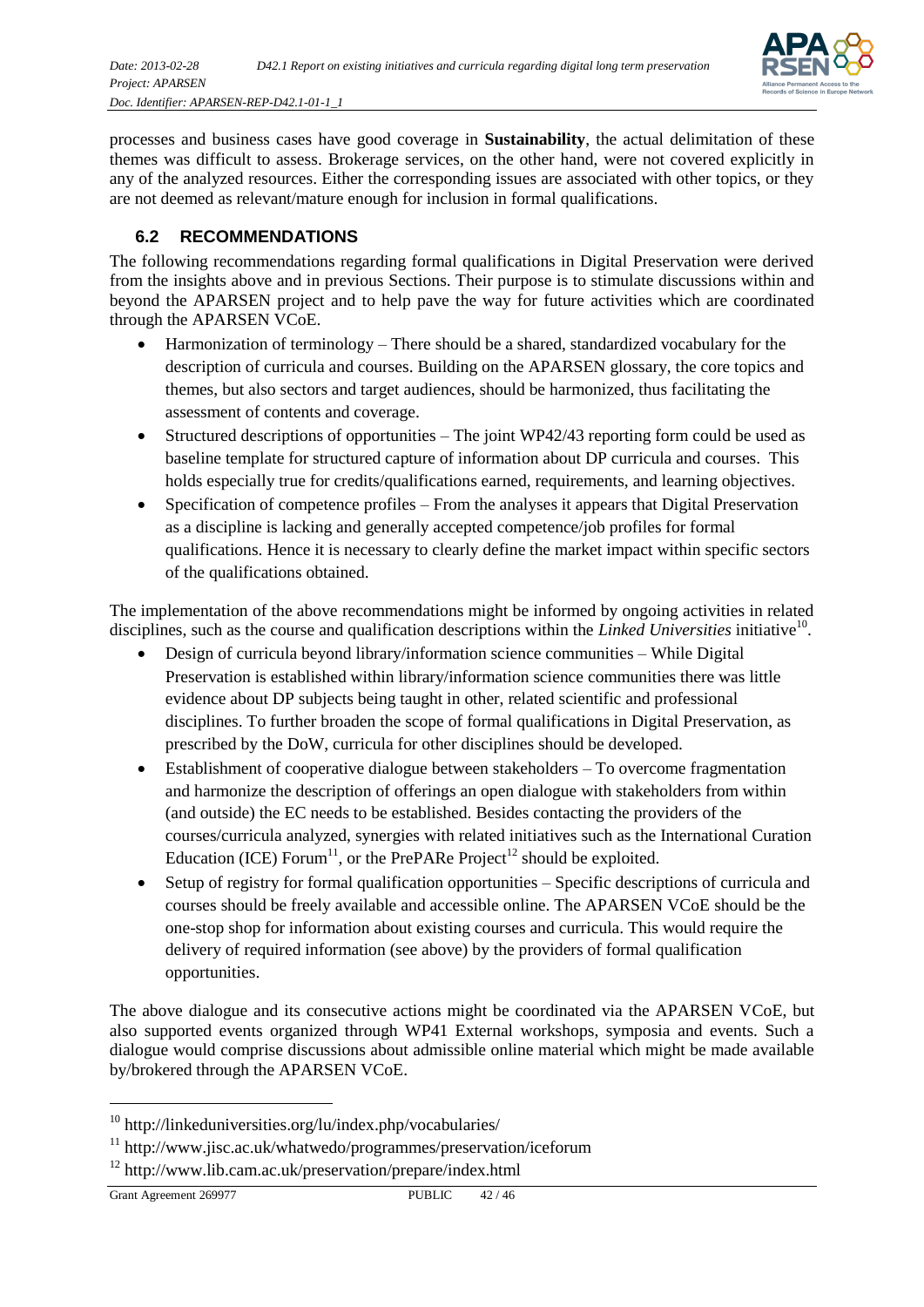

- Expand course offerings There is potential in all four APARSEN topics to expand offerings which are supported by APARSEN RTD work packages. Such offerings, however, need to be embedded into existing/newly defined curricula in a meaningful way, which comprises the adequate coverage of topics and themes, but also the provision of corresponding formal qualifications and/or certificates. Besides contacting the providers of the courses/curricula analyzed, synergies with related initiatives such as the International Curation Education (ICE) Forum, the development of the ANADP  $II<sup>13</sup>$  catalogue of education of training opportunities, or the PrePARe Project should be exploited.
- Re-examine descriptions of APARSEN RTD issues While many of the RTD issues addressed by APARSEN are addressed within (some of) the available courses and curricula, little evidence about the coverage of some issues could be found. The reasons for the lack of coverage need to be investigated by the respective RTD work packages. This would require the delivery and maintenance of required information (see above) by the providers of formal qualification opportunities. New offerings such as the planned "Digital Archives" master's degree of the National Superior School for Information Sciences<sup>14</sup> and Librarianship or the new "Masters in Digital Curation" at Aberystwyth University<sup>15</sup> which fell outside the enquiry period for this deliverable will then be represented online.

#### <span id="page-42-0"></span>**6.3 DISCUSSION**

The problems related to the sparseness of information available, inconsistent structures and terminology encountered in the preparation of this Deliverable are likely to also affect interested parties who wish to obtain an overview of relevant offerings matching their diverse interests/preferences and profiles. Hence, a target-oriented assessment of formal qualification opportunities matching given backgrounds/goals is difficult at best.

The dataset which was analyzed is not comprehensive, but depicts a snapshot of the current European landscape in formal qualifications in Digital Preservation as perceived by APARSEN. The derived insights correspond to observations rather than formally derived and statistically quantifiable claims, as the resulting set of admissible, usable data was unexpectedly small. But even within this dataset, the heterogeneity and non-uniformity of the curricula and course descriptions posed significant challenges, rendering the mappings, their calibrations and consecutive analyses extremely complicated and timeconsuming.

The observed imbalance in the current provisioning w.r.t. geographical take-up and supported languages might have been caused by the bias imposed through the APARSEN consortium structure, i.e. formal qualification opportunities in countries/languages not represented in the project were not ascertained yet. As a resource register is to be set up as part of the APARSEN VCoE (cf. Section [5\)](#page-34-0), missed opportunities can be added later and made available online. Likewise, the information collected so far can be harmonized, extended and updated according to pre-defined procedures which are described in Section [5.3.](#page-38-0)

Even though its focus appears to be on (accredited) training rather than formal qualifications, the recommended areas for alignment depicted in the essay "Education Alignment" in the Educopia report "Aligning National Approaches to Digital Preservation" [Davidson, J., et al (2012), pages 269-308] are largely consistent with the main insights and recommendations of this Deliverable. This was to be expected, as WP42 Formal qualifications and WP43 Training courses are complementing each other, exhibiting a significant degree of synergies throughout the course of APARSEN. Higher Education

l

<sup>13</sup> http://www.educopia.org/events/ANADPII

<sup>14</sup> http://netpreserve.org/sites/default/files/resources/MastersDegreeBnF\_IIPCGA.pdf

<sup>&</sup>lt;sup>15</sup> http://www.aber.ac.uk/en/postgrad/postgraduate-courses/taughtcourses/infostudies/digital-curationmasters/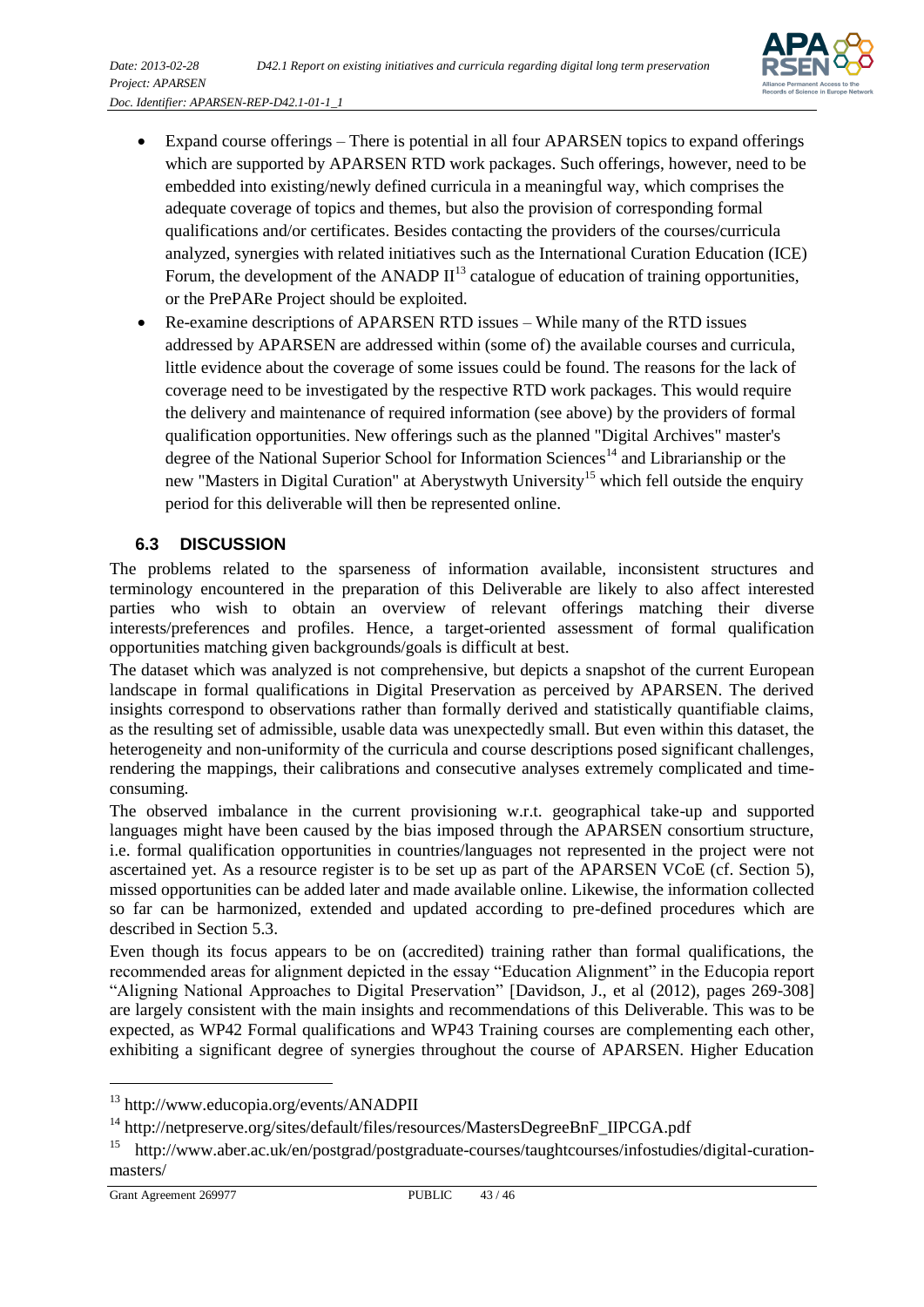

issues have also been partially addressed in the DPE Deliverable Outline of training principles and objectives [DigitalPreservationEurope (2007), Section II pages 20-26], however the discussion was restricted to brief descriptions of the Bologna and Copenhagen processes.

### <span id="page-43-0"></span>**6.4 NEXT STEPS**

- Setup of resource register and corresponding management functions/procedures
- Consolidation of the APARSEN glossary
- Establishment of a cooperative dialogue with stakeholders, starting with request to check/correct the data about their offerings
- Broadening the scope to non-European initiatives
- Design of curricula for selected disciplines
- Reflection on course content with relevant RTD work packages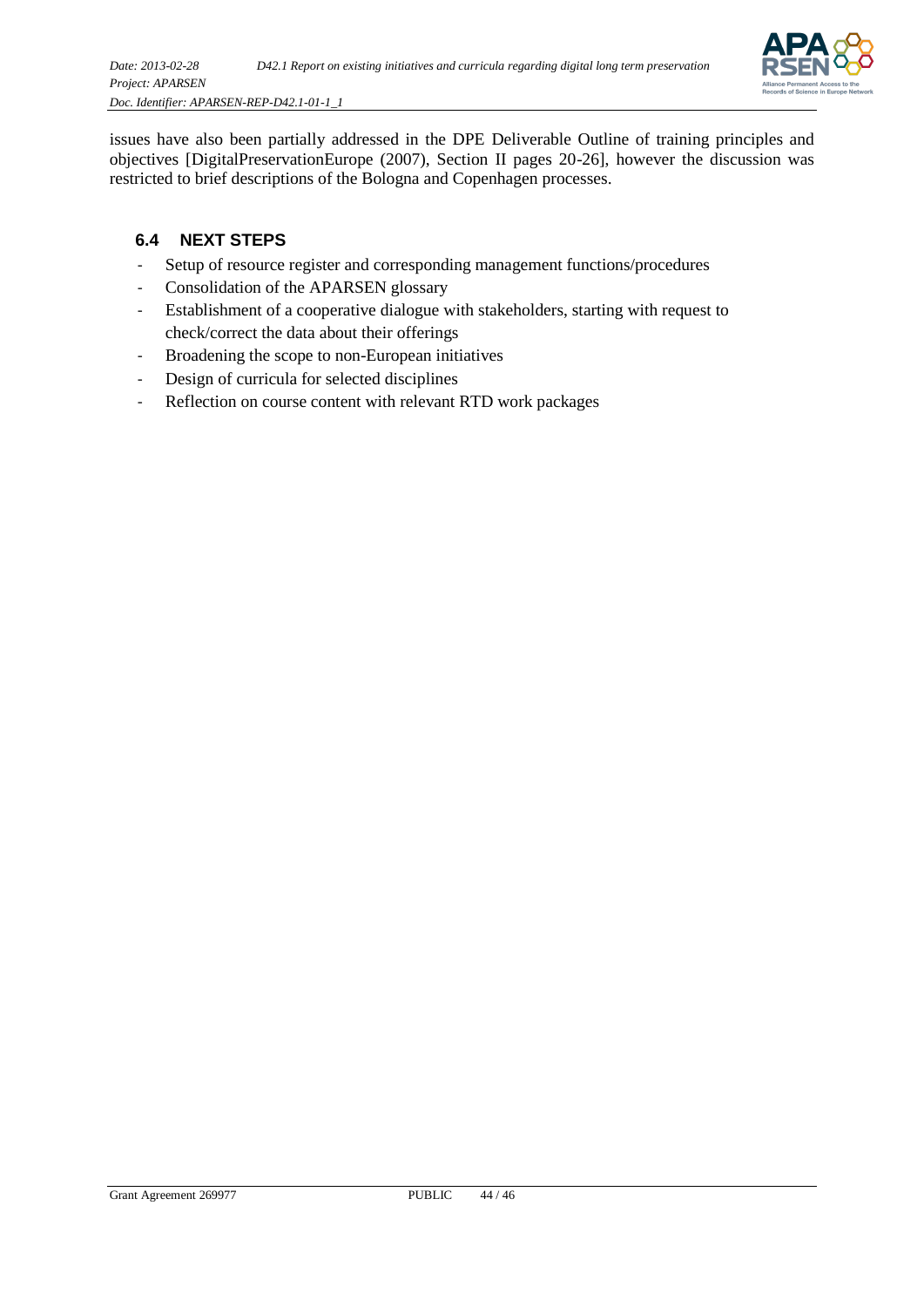

## **BIBLIOGRAPHY**

APARSEN Description of Work (DoW).

APARSEN Description of Work (DoW), Revision as of late 2012/early 2013.

APARSEN D43.1: Report on Survey of Training Material/Assessment of Digital Curation Requirements.

APARSEN D13.1: Report about standardisation activities.

APARSEN D26.1 draft.

APARSEN project glossary, available online at: [http://www.alliancepermanentaccess.org/index.php/knowledge-base/member-resources/digital](http://www.alliancepermanentaccess.org/index.php/knowledge-base/member-resources/digital-preservation-glossary/)[preservation-glossary/.](http://www.alliancepermanentaccess.org/index.php/knowledge-base/member-resources/digital-preservation-glossary/)

Bergen Conference of European Ministers Responsible for Higher Education (2005a), available online at: [http://www.bologna-bergen2005.no/.](http://www.bologna-bergen2005.no/)

Bergen Conference of European Ministers Responsible for Higher Education (2005b): The framework of qualifications for the European Higher Education Area, May 2005, available online at: [http://www.bologna-bergen2005.no/EN/BASIC/Framework\\_Qualifications.HTM.](http://www.bologna-bergen2005.no/EN/BASIC/Framework_Qualifications.HTM)

Brocks, H., et al (2010): Modeling Context for Digital Preservation, Smart Information and Knowledge Management, Studies in Computational Intelligence Volume 260, Springer Berlin Heidelberg, DOI 10.1007/978-3-642-04584-4\_9.

Crompton, S., et al (2013): Building a Data Preservation Infrastructure to Support OAIS Conformant Archives, 8th International Digital Curation Conference, Amsterdam, The Netherlands, January 2013, available online at: [http://www.dcc.ac.uk/sites/default/files/documents/idcc13posters/Poster214.pdf.](http://www.dcc.ac.uk/sites/default/files/documents/idcc13posters/Poster214.pdf)

Davidson, J., et al (2012): Education Alignment, Nacy Y. McGovern, Katherine Skinner (eds.), Aligning National Approaches to Digital Preservation, Educopia Institute Publications, ISBN: 978-0-9826653-1-2, Atlanta, US, 2012, available online at: [http://educopia.org/sites/educopia.org/files/ANADP\\_Educopia\\_2012.pdf.](http://educopia.org/sites/educopia.org/files/ANADP_Educopia_2012.pdf)

DigitalPreservationEurope, D2.1 (2006): Outline of training principles and objectives.

DigitalPreservationEurope (2007): Outline of training principles and objectives, Deliverable D 2.1, HATII at the University of Glasgow, January 2007, available online at: [http://www.digitalpreservationeurope.eu/publications/reports/DPE\\_Outline\\_training\\_Delivera](http://www.digitalpreservationeurope.eu/publications/reports/DPE_Outline_training_Deliverable_2_1.pdf) ble 2 1.pdf.

Digital Repository Audit and Certification Wiki, available online at: [http://wiki.digitalrepositoryauditandcertification.org/.](http://wiki.digitalrepositoryauditandcertification.org/)

Eurydice (2012). The European Higher Education Area in 2012: Bologna Process Implementation Report, Executive Agency Education, Audiovisual and Culture, European Commission (EACEA P9 Eurydice), ISBN 978-92-9201-256-4, doi:10.2797/81203, April 2012, available online at:

[http://eacea.ec.europa.eu/education/eurydice/documents/thematic\\_reports/138EN.pdf.](http://eacea.ec.europa.eu/education/eurydice/documents/thematic_reports/138EN.pdf)

SCIDIP-ES Design Summary2-1, internal document.

SHAMAN D3.2: Specification of SHAMAN Processes.

Vermaaten, S., et al (2012): Identifying Threats to Successful Digital Preservation: the SPOT Model for Risk Assessment, available online at: